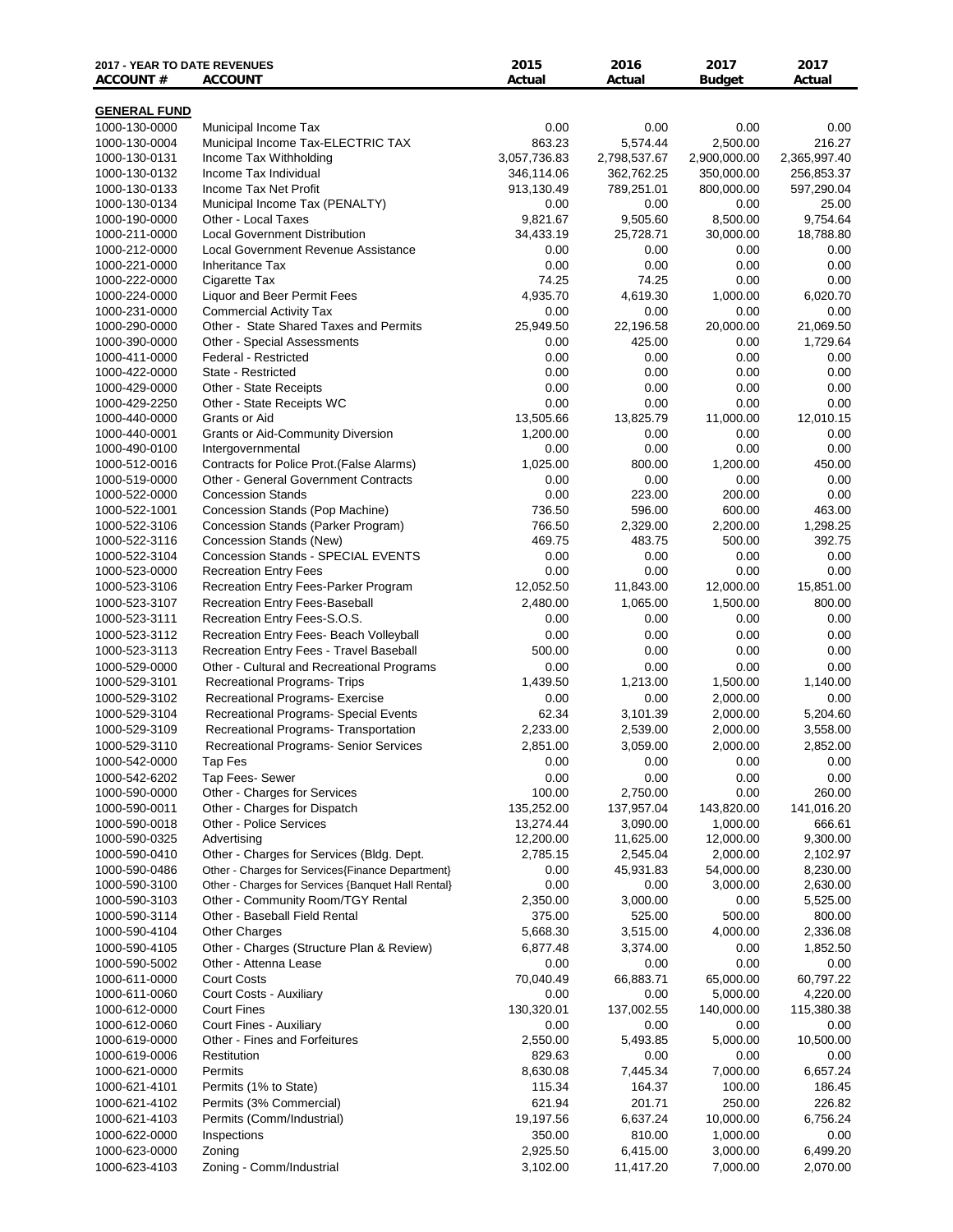| 2017 - YEAR TO DATE REVENUES<br><b>ACCOUNT #</b> | <b>ACCOUNT</b>                                                      | 2015<br>Actual    | 2016<br>Actual    | 2017<br><b>Budget</b> | 2017<br>Actual    |
|--------------------------------------------------|---------------------------------------------------------------------|-------------------|-------------------|-----------------------|-------------------|
| 1000-624-0000                                    | <b>Street Opening</b>                                               | 0.00              | 200.00            | 0.00                  | 400.00            |
| 1000-625-0000                                    | Cable Franchise Fees                                                | 34,239.81         | 35,238.93         | 35,000.00             | 22,955.89         |
| 1000-629-0000                                    | Other - Licenses and Permits                                        | 1,000.00          | 500.00            | 0.00                  | 0.00              |
| 1000-629-0411                                    | Other Licenses and Permits (General)                                | 19,775.00         | 18,100.00         | 15,000.00             | 14,165.00         |
| 1000-690-0000                                    | Other - Fines, Licenses and Permits                                 | 0.00              | 130.00            | 0.00                  | 0.00              |
| 1000-690-5225                                    | Fire dept permits                                                   | 834.00            | 0.00              | 0.00                  | 200.00            |
| 1000-701-0000                                    | Interest- Transferred to Capital                                    | 0.00              | 2,679.48          | 0.00                  | 4,207.46          |
| 1000-820-0000                                    | <b>Contributions and Donations</b>                                  | 100.00            | 602.00            | 0.00                  | 3,500.00          |
| 1000-820-3104                                    | Contributions and Donations-Special Events                          | 2,165.00          | 2,125.00          | 2,000.00              | 850.00            |
| 1000-820-3106                                    | Contributions and Donations (Parker Program)                        | 50.00             | 390.00            | 350.00                | 14.00             |
| 1000-820-3107                                    | Contributions and Donations-baseball                                | 0.00              | 150.00            | 0.00                  | 0.00              |
| 1000-820-3111                                    | <b>Contributions and Donations - SOS</b>                            | 0.00              | 0.00              | 0.00                  | 0.00              |
| 1000-891-0000                                    | Other - Miscellaneous Operating                                     | 57.76             | 20.00             | 0.00                  | 39,879.11         |
| 1000-891-5001                                    | Other - Miscellaneous Recycling                                     | 0.00              | 0.00              | 0.00                  | 0.00              |
| 1000-892-0000                                    | Other - Miscellaneous Non-Operating                                 | 4,172.35          | 31,498.82         | 3,000.00              | 24,302.14         |
| 1000-892-0002                                    | Other - Miscellaneous                                               | 62.34             | 3.13              | 0.00                  | 10.00             |
| 1000-892-0003                                    | Other - Prisoner Housing                                            | 1,265.00          | 0.00              | 0.00                  | 0.00              |
| 1000-892-0005                                    | Printing/Advertising Directory                                      | 979.73            | 58.97             | 0.00                  | 180.20            |
| 1000-892-0009                                    | Other - Vehicle Release                                             | 6,860.00          | 4,745.50          | 4,000.00              | 6,550.00          |
| 1000-892-0014                                    | Other - Title Search                                                | 100.00            | 10.00             | 100.00                | 0.00              |
| 1000-892-3105                                    | Garage Sale                                                         | 650.00            | 854.00            | 800.00                | 631.00            |
| 1000-892-3110                                    | <b>Senior Services</b>                                              | 0.00              | 0.00              | 0.00                  | 0.00              |
| 1000-931-0000                                    | Transfers - In                                                      | 0.00              | 391,560.99        | 400,000.00            | 181,662.13        |
| 1000-941-0000                                    | Advances - In                                                       | 0.00              | 0.00              | 0.00                  | 0.00              |
| 1000-961-0000                                    | Sale of Fixed Assets                                                | 0.00              | 0.00              | 0.00                  | 0.00              |
| 1000-961-0018                                    | Sale of Fixed Assets{POLICE SERVICES}                               |                   | 0.00              | 0.00                  | 0.00              |
|                                                  | TOTAL GENERAL FUND                                                  | 4,922,256.58      | 5,005,403.44      | 5,074,620.00          | 4,009,284.95      |
| S.C.M.R.                                         |                                                                     |                   |                   |                       |                   |
| 2011-225-0000                                    | Gasoline Tax (State)                                                | 111,547.47        | 112,069.70        | 110,000.00            | 104,914.14        |
| 2011-430-0000<br>2011-440-0000                   | License Tax - County Levied<br>Grants or Aid (Non-Federal or State) | 64,832.66<br>0.00 | 55,503.79<br>0.00 | 53,000.00<br>0.00     | 52,194.04<br>0.00 |
| 2011-701-0000                                    | Interest- Transferred to Capital                                    | 0.00              | 0.00              | 0.00                  | 0.00              |
| 2011-892-0000                                    | Other - Miscellaneous Non-Operating                                 | 165.25            | 1,992.75          | 0.00                  | 1,176.95          |
| 2011-931-0000                                    | Transfers in- General Fund                                          | 590,000.00        | 660,000.00        | 600,000.00            | 600,000.00        |
| 2011-941-0000                                    | Advances - In                                                       | 0.00              | 0.00              | 0.00                  | 0.00              |
| 2011-961-0000                                    | Sale of Fixed Assets                                                | 0.00              | 0.00              | 0.00                  | 0.00              |
|                                                  |                                                                     |                   |                   |                       |                   |
| <b>STATE HIGHWAY</b>                             |                                                                     |                   |                   |                       |                   |
| 2021-225-0000                                    | Gasoline Tax (State)                                                | 9,044.39          | 9,086.76          | 9,000.00              | 5,148.51          |
| 2021-430-0000                                    | License Tax - County Levied                                         | 5,256.72          | 7,525.96          | 7,000.00              | 3,711.65          |
| 2021-701-0000                                    | Interest                                                            | 0.00              | 0.00              | 0.00                  | 0.00              |
| 2021-941-0000                                    | Advances - In                                                       | 6,798.76          | 0.00              | 0.00                  | 0.00              |
| <b>LEFT</b>                                      |                                                                     |                   |                   |                       |                   |
| 2091-413-0000                                    | Federal - Pass Through Grants                                       | 0.00              | 0.00              | 0.00                  | 0.00              |
| 2091-422-0000                                    | State - Pass Through Grants                                         | 0.00              | 0.00              | 0.00                  | 0.00              |
| 2091-612-0000                                    | <b>Court Fines</b>                                                  | 1,540.00          | 1,530.00          | 3,000.00              | 1,695.00          |
| 2091-619-0000                                    | Other - Fines and Forfeitures                                       | 165.00            | 392.00            | 1,000.00              | 140.00            |
| 2091-820-0000                                    | <b>Contributions and Donations</b>                                  | 0.00              | 0.00              | 0.00                  | 0.00              |
| 2091-931-0000                                    | Transfers - In                                                      | 0.00              | 0.00              | 0.00                  | 0.00              |
| 2091-961-0000                                    | Sale of Fixed Assets                                                | 0.00              | 3,463.81          | 0.00                  | 18,193.10         |
| <b>MOTOR VEHICLE</b>                             |                                                                     |                   |                   |                       |                   |
| 2101-290-0000                                    | Other - State Shared Taxes and Permits                              | 29,721.16         | 25,873.71         | 25,000.00             | 21,825.61         |
| 2101-701-0000                                    | Interest- Transferred to Capital                                    | 0.00              | 0.00              | 0.00                  | 0.00              |
| 2101-931-0000                                    | Transfers - In                                                      | 0.00              | 0.00              | 0.00                  | 0.00              |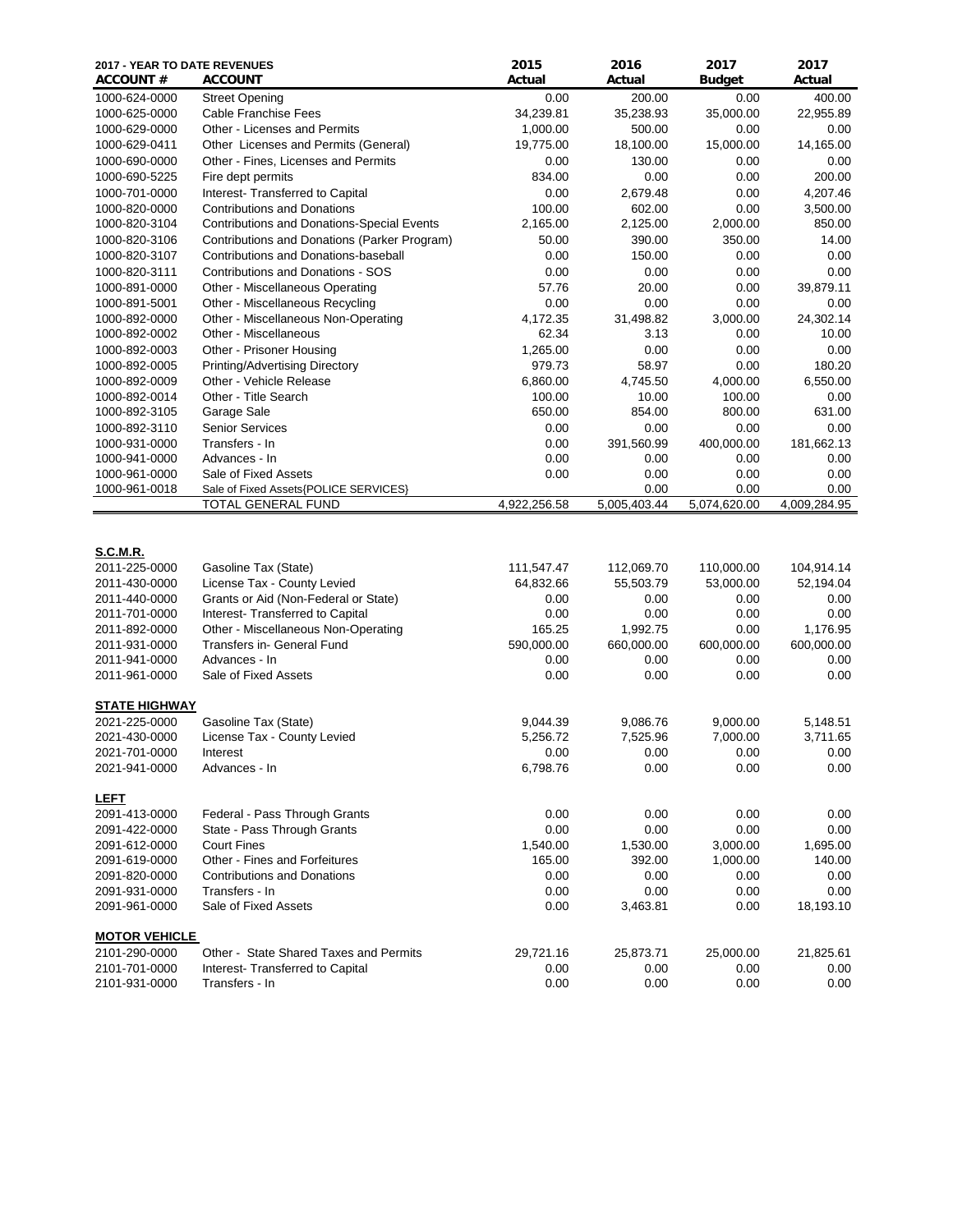| <b>2017 - YEAR TO DATE REVENUES</b><br><b>ACCOUNT#</b> | <b>ACCOUNT</b>                               | 2015<br>Actual | 2016<br>Actual | 2017<br><b>Budget</b> | 2017<br>Actual   |
|--------------------------------------------------------|----------------------------------------------|----------------|----------------|-----------------------|------------------|
| <b>POLICE PENSION</b>                                  |                                              |                |                |                       |                  |
| 2131-110-0000                                          | General Property Tax - Real Estate           | 38,101.02      | 34,936.91      | 45,000.00             | 38,394.80        |
| 2131-120-0000                                          | <b>Tangible Personal Property Tax</b>        | 0.00           | 0.00           | 0.00                  | 0.00             |
| 2131-120-0020                                          | Tangible Personal Prop Tac (CAT Tax)         | 1,741.62       | 0.00           | 0.00                  | 0.00             |
| 2131-190-0000                                          | Other - Local Taxes                          | 405.09         | 3,200.46       | 0.00                  | 3,158.23         |
| 2131-231-0000                                          | <b>Property Tax Rollbacks</b>                | 0.00           | 0.00           | 0.00                  | 0.00             |
| 2131-290-0000                                          | Other - State Shared Taxes & Permit          | 0.00           | 0.00           | 0.00                  | 0.00             |
| 2131-931-0000                                          | Transfers - In                               | 150,000.00     | 150,000.00     | 120,000.00            | 120,000.00       |
| <b>WATER METER REPAIR FUND</b>                         |                                              |                |                |                       |                  |
| 2901-542-0000                                          | <b>Tap Fees</b>                              | 340.00         | 400.00         | 200.00                | 150.00           |
| 2901-701-0000                                          | Interest                                     | 0.00           | 0.00           | 0.00                  | 0.00             |
| 2901-931-0000                                          | Transfers - In                               | 9,000.00       | 9,000.00       | 9,000.00              | 9,000.00         |
| <b>MAYOR'S COURT COMPUTER</b>                          |                                              |                |                |                       |                  |
| 2903-612-0000                                          | <b>Court Fines</b>                           | 6,105.00       | 6,030.00       | 6,000.00              | 5,150.00         |
|                                                        | <b>SPECIAL BOND RETIREMENT FUND</b>          |                |                |                       |                  |
| 3101-390-0000                                          | <b>Other - Special Assessments</b>           | 0.00           | 0.00           | 0.00                  | 0.00             |
|                                                        | Transfer In - Capital                        | 0.00           | 0.00           | 0.00                  | 0.00             |
| 3101-701-0000                                          | Interest- Transferred to Capital             | 0.00           | 0.00           | 0.00                  | 0.00             |
| 3101-892-0000                                          | Other- Misc. Non-Operating                   | 0.00           | 9,828.00       | 0.00                  | 0.00             |
| 3101-911-4905                                          | <b>BONDS</b>                                 | 0.00           | 0.00           | 0.00                  | 0.00             |
| 3101-911-4905                                          | Premium and Accrued Interest-Bonds           | 0.00           | 0.00           | 0.00                  | 12,654.00        |
| 3101-921-0000                                          | Sale of Notes                                | 375,000.00     | 1,170,000.00   | 1,710,000.00          | 1,710,000.00     |
| 3101-931-0000                                          | Transfers - In                               | 100,000.00     | 170,000.00     | 120,000.00            | 120,000.00       |
| <b>THIRD PARTY</b>                                     |                                              |                |                |                       |                  |
| 4101-892-0000                                          | Other - Miscellaneous Non-Operating          | 0.00           | 0.00           | 0.00                  | 0.00             |
| 4101-892-3110                                          | Other - Miscellaneous                        | 0.00           | 0.00           | 0.00                  | 0.00             |
| 4101-931-0000                                          | Transfers - In                               | 0.00           | 0.00           | 0.00                  | 0.00             |
| <b>ISSUE I and II</b>                                  |                                              |                |                |                       |                  |
| 4201-422-0000                                          | State - Restricted                           | 0.00           | 0.00           | 0.00                  | 0.00             |
| 4201-422-4905                                          | State - Restricted-Dunham Rd Sanitary        | 0.00           | 0.00           | 0.00                  | 0.00             |
| 4201-931-0000                                          | Advance- In                                  | 0.00           | 0.00           | 0.00                  | 0.00             |
| 4201-422-0000                                          | State-Restricted                             | 0.00           | 0.00           | 0.00                  | 0.00             |
| 4201-931-0000                                          | Transfers - In                               | 0.00           | 0.00           | 0.00                  | 0.00             |
| 4201-941-0000                                          | Advance- In                                  | 0.00           | 0.00           | 0.00                  | 0.00             |
| <b>CAPITAL</b>                                         |                                              |                |                |                       |                  |
| 4901-440-0000                                          | Grants or Aid                                | 1,918,733.60   | 75,338.44      | 380,000.00            | 16,687.66        |
| 4901-490-0000                                          | Other - Intergovernmental                    | 375,588.05     | 294,208.49     | 0.00                  | $0.00\,$         |
| 4901-490-0801                                          | <b>Fueling Facilty Rheab</b>                 | 0.00           | 0.00           | 0.00                  | 0.00             |
| 4901-542-0000                                          | <b>TAP FEES</b>                              | 0.00           | 0.00           | 0.00                  | 0.00             |
| 4901-549-4910                                          | <b>Barclay Sewer Fees</b>                    | 0.00           | 20,735.00      | 0.00                  | 15,551.25        |
| 4901-612-0000                                          | Court fines                                  | 0.00           | 0.00           | 0.00                  | 0.00             |
| 4901-612-0015                                          | Court Fines - Safety Vehicle                 | 12,192.00      | 12,060.00      | 18,000.00             | 19,734.00        |
| 4901-624-0000                                          |                                              | 0.00           | 0.00           | 0.00                  | 0.00             |
| 4901-629-0000                                          |                                              | 0.00           | 0.00           | 0.00                  | 0.00             |
| 4901-701-0000                                          | Interest                                     | 13,472.21      | 19,125.00      | 0.00                  | 0.00             |
| 4901-701-0135                                          | Interest                                     | 754.35         | 0.00           | 0.00                  | 0.00             |
| 4901-820-0000                                          | <b>Contributions and Donations</b>           | 0.00           | 15,000.00      | 0.00                  | 0.00             |
| 4901-892-0000                                          | Other - Miscellaneous Non-Operating          | 0.00           | 4,663.69       | 0.00                  | 242.00           |
| 4901-921-0000                                          | Sale of Notes                                | 900,000.00     | 550,000.00     | 0.00                  | 0.00             |
| 4901-931-0000                                          | Trans (Adv) - In (Interest from other Funds) | 250,000.00     | 110,000.00     | 360,000.00            | 360,000.00       |
| 4901-941-0000                                          | Advances - In                                | 0.00           | 0.00           | 15,000.00             | 0.00             |
| 4901-961-0000                                          | Sale of Fixed Assets                         | 15,902.15      | 1,372.50       | 0.00                  | 0.00             |
| 4901-971-0000                                          | <b>Other Debt Proceeds</b>                   | 0.00<br>0.00   | 0.00<br>0.00   | 0.00<br>0.00          | 4,000.00<br>0.00 |
| <b>VETERAN'S MEMORIAL</b>                              |                                              |                |                |                       |                  |
| 4902-820-0000                                          | <b>Memorial Bricks</b>                       | 450.00         | 50.00          | 0.00                  | 200.00           |
| 4902-892-0000                                          | Recycling                                    | 1,171.92       | 644.45         | 600.00                | 462.89           |
| 4902-931-0000                                          | Transfers- General                           | 0.00           | 0.00           | 500.00                | 0.00             |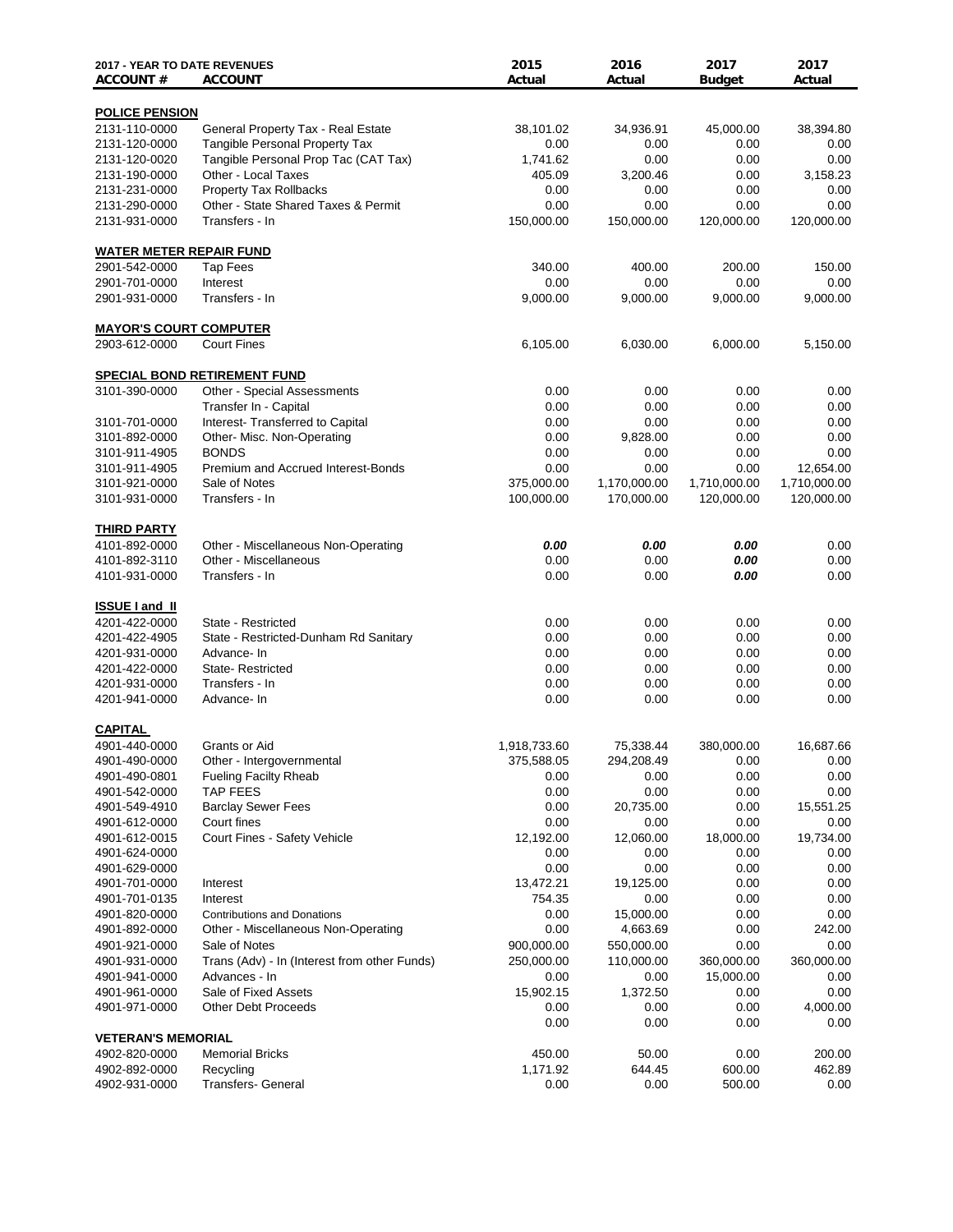| <b>2017 - YEAR TO DATE REVENUES</b><br><b>ACCOUNT#</b> | <b>ACCOUNT</b>                          | 2015<br>Actual | 2016<br>Actual | 2017<br><b>Budget</b> | 2017<br>Actual |
|--------------------------------------------------------|-----------------------------------------|----------------|----------------|-----------------------|----------------|
| <b>BUILDING BOND</b>                                   |                                         |                |                |                       |                |
| 7001-701-0000                                          | <b>INTEREST</b>                         | 0.00           | 0.00           | 0.00                  | 0.00           |
| 7001-892-0000                                          | <b>OTHER</b>                            | 0.00           | 0.00           | 0.00                  | 0.00           |
| <b>UNCLAIMED MONIES</b>                                |                                         |                |                |                       |                |
| 9101-892-0000                                          | Other - Miscellaneous Non-Operating     | 0.00           | 0.00           | 0.00                  | 0.00           |
| <b>BUILDING BOND</b>                                   |                                         |                |                |                       |                |
| 9901-544-0000                                          | Deposits                                | 6,000.00       | 2,500.00       | 0.00                  | 5,000.00       |
| 9901-892-0000                                          | Other - Miscellaneous Non-Operating     | 0.00           | 0.00           | 0.00                  | 0.00           |
| <b>Mayor's Court</b>                                   |                                         |                |                |                       |                |
| 9902-690-0000                                          | Other-Fines, Licenses, & Permits        | 310,047.40     | 306,178.65     | 0.00                  | 282,086.65     |
| 9902-892-0000                                          | Other- Misc. Non Operating              | 0.00           | 0.00           | 0.00                  | 0.00           |
| <b>SECOND PARTY SERVICE</b>                            |                                         |                |                |                       |                |
| 9903-544-0000                                          | Other - Miscellaneous Non-Operating     | 24,758.90      | 23,174.70      | 0.00                  | 24,176.35      |
| 9903-544-0001                                          | Deposits (Comm. Diversion Program)      | 0.00           | 0.00           | 0.00                  | 0.00           |
| 9903-544-0007                                          | Deposits (Benevolent Fund-General)      | 1,353.20       | 1,272.00       | 0.00                  | 3,481.50       |
| 9903-544-0008                                          | Deposits (Benevolent Fund-Events)       | 506.00         | 605.00         | 0.00                  | 0.00           |
| 9903-544-0013                                          | Deposits (Animal Fund)                  | 0.00           | 0.00           | 0.00                  | 25.00          |
| 9903-544-3200                                          | Deposits (Sr. Snow Plow)                | 10,416.00      | 9.744.00       | 0.00                  | 10,080.00      |
| 9903-892-0000                                          | Other - Miscellaneous Non-Operating     | 0.00           | 10.00          | 0.00                  | 0.00           |
| 9903-931-0000                                          | Transfers-In                            | 0.00           | 0.00           | 0.00                  | 0.00           |
|                                                        | <b>WALTON HILLS/SAGAMORE HILLS JEDD</b> |                |                |                       |                |
| 9904-130-0131                                          | Income Tax Withholding                  | 164,511.76     | 774,915.46     | 0.00                  | 694,196.70     |
| 9904-130-0132                                          | Income Tax Individual                   |                | 298.65         | 0.00                  | 198.77         |
| 9904-130-0133                                          | Income Tax Net Profit                   |                |                | 0.00                  | 32.00          |
|                                                        | <b>TOTAL</b>                            | 10,427,878.26  | 9,658,133.32   | 8,666,920.00          | 8,272,945.75   |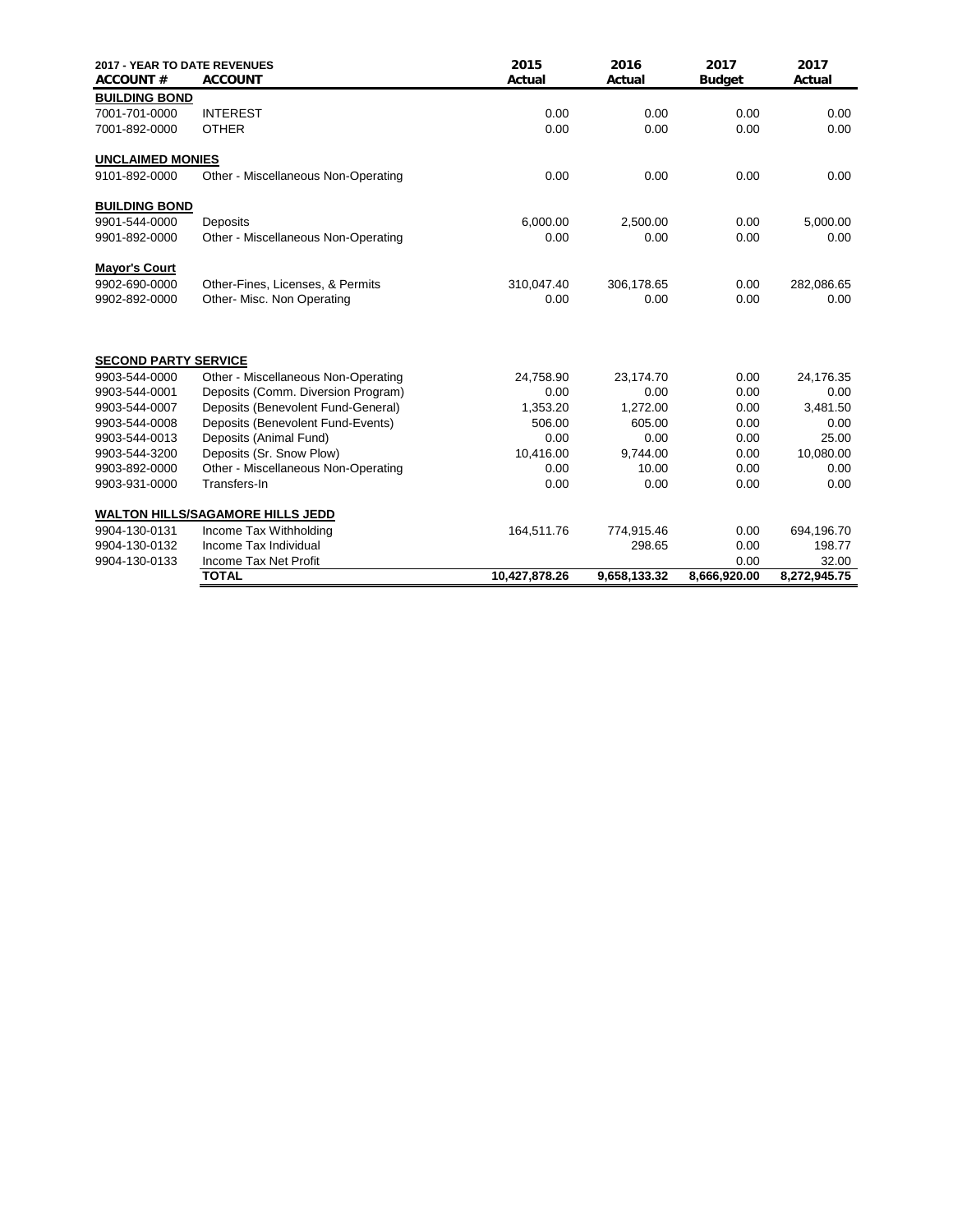| 2017 - YEAR TO DATE EXPENDITURES |                                              | 2015       | 2016       | 2017          | 2017       |
|----------------------------------|----------------------------------------------|------------|------------|---------------|------------|
| <b>Account Code</b>              | <b>Account Name</b>                          | Actual     | Actual     | <b>Budget</b> | Actual     |
|                                  |                                              |            |            |               |            |
| <b>General Fund</b>              | <b>POLICE</b>                                |            |            |               |            |
| 1000-110-190-0000                | Police Salary-FT                             | 901,695.59 | 917,754.60 | 983,183.00    | 845,123.35 |
| 1000-110-190-0001                | Salary-Community Diversion                   | 0.00       | 0.00       | 0.00          | 0.00       |
| 1000-110-190-0010                | Overtime Police                              | 18,501.90  | 21,697.38  | 15,000.00     | 39,711.66  |
| 1000-110-190-0011                | Dispatch Salary-FT                           | 176,217.33 | 204,946.44 | 239,552.00    | 173,549.52 |
| 1000-110-190-0012                | Dispatch Overtime                            | 3,866.03   | 10,392.37  | 5,000.00      | 6,829.36   |
| 1000-110-190-0190                | Police Salary-PT                             | 152,245.58 | 122,816.96 | 90,000.00     | 74,147.84  |
| 1000-110-190-0198                | Auxillary Salary - PT                        | 36,475.75  | 32,479.24  | 24,000.00     | 31,423.91  |
| 1000-110-190-0191                | Dispatch Salary-PT                           | 218,620.20 | 172,196.51 | 100,000.00    | 154,313.57 |
| 1000-110-190-0194                | Longevity                                    | 21,622.27  | 21,160.42  | 20,431.00     | 14,645.24  |
| 1000-110-190-0195                | Employee Uniform Police                      | 0.00       | 0.00       | 0.00          | 981.82     |
| 1000-110-190-0196                | Employee Weapons Allowance                   | 8,100.00   | 7.650.00   | 7,650.00      | 0.00       |
| 1000-110-190-0197                | Employee Uniform Dispatch                    | 0.00       | 0.00       | 0.00          | 0.00       |
| 1000-110-190-0200                | <b>Sick Leave Conversion</b>                 | 0.00       | 49,739.54  | 0.00          | 0.00       |
| 1000-110-190-0201                | Sick Leave Conversion-Dispatch               | 0.00       | 0.00       | 0.00          | 0.00       |
| 1000-110-190-0202                | Sick Leave - Police                          | 9,591.88   | 7,463.94   | 0.00          | 9,049.79   |
| 1000-110-190-0203                | Sick Leave - Injury Pay                      | 0.00       | 0.00       | 0.00          | 0.00       |
| 1000-110-190-0204                | Sick Leave - Dispatch                        | 9.967.64   | 2,602.89   | 0.00          | 1,748.34   |
| 1000-110-190-7906                | Payments in Lieu of Healthcare               | 0.00       | 0.00       | 0.00          | 0.00       |
| 1000-110-190-7916                | Payments in Lieu of Healthcare-Dispatch      | 0.00       | 0.00       | 0.00          | 0.00       |
| 1000-110-211-0000                | OPERS-Police                                 | 26,545.30  | 23,745.82  | 9,000.00      | 16,671.14  |
| 1000-110-211-0011                | OPERS-Dispatch                               | 54,378.93  | 54,548.18  | 38,955.20     | 49,733.76  |
| 1000-110-213-0000                | Medicare-Police                              | 15,237.46  | 15,622.92  | 15,909.15     | 13,496.40  |
| 1000-110-213-0011                | Medicare-Dispatch                            | 5,646.80   | 5,509.31   | 4,923.50      | 4,995.28   |
| 1000-110-221-0000                | Medical/Hospitalization-Police               | 114,891.30 | 140,894.11 | 150,450.00    | 119,579.31 |
| 1000-110-221-0011                | Medical/Hospitalization-Dispatch             | 25,928.50  | 36,597.34  | 39,160.00     | 25,610.53  |
| 1000-110-222-0000                | Life Insurance-Police                        | 3,908.75   | 4,976.20   | 5,648.50      | 4,268.95   |
| 1000-110-222-0011                | Life Insurance-Dispatch                      | 530.00     | 892.00     | 800.00        | 703.48     |
| 1000-110-225-0000                | <b>Workers' Compensation</b>                 | 23,711.26  | 22,053.45  | 12,500.00     | 12,978.70  |
| 1000-110-225-0011                | Workers' Compensation-Dispatch               | 8,743.82   | 8,158.33   | 5,250.00      | 4,813.22   |
| 1000-110-240-0000                | Unemployment Compensation                    | 0.00       | 0.00       | 0.00          | 0.00       |
| 1000-110-240-0011                | Unemployment Compensation (Dispatch)         | 0.00       | 0.00       | 0.00          | 1,179.00   |
| 1000-110-251-0000                | Uniform, Tool, and Equip Reimbursements      | 0.00       | 0.00       | 0.00          | 0.00       |
| 1000-110-252-0000                | <b>Travel and Transportation-Police</b>      | 302.26     | 390.26     | 1,000.00      | 0.00       |
| 1000-110-252-0001                | Travel and Transportation-Community Div      | 990.00     | 1,010.00   | 1,000.00      | 14.50      |
| 1000-110-260-0000                | Lodging and Meals                            | 1,426.38   | 950.28     | 1,000.00      | 790.00     |
| 1000-110-270-0000                | Uniforms and Clothing                        | 23,110.42  | 30,767.83  | 26,000.00     | 12,863.76  |
| 1000-110-270-0060                | Uniforms and Clothing (Auxiliary)            | 1,290.43   | 3,237.93   | 2,000.00      | 3,095.36   |
| 1000-110-290-0000                | Income Tax Reimbursement                     | 0.00       | 0.00       | 0.00          | 0.00       |
| 1000-110-321-0000                | Telephone & Pagers                           | 4,156.02   | 4,337.74   | 4,400.00      | 4,182.99   |
| 1000-110-324-0000                | Printing and Reproduction                    | 1,516.64   | 1,922.83   | 1,200.00      | 1,426.54   |
| 1000-110-330-0000                | Rents and Leases                             | 0.00       | 0.00       | 0.00          | 0.00       |
| 1000-110-348-0000                | <b>Training Services</b>                     | 865.00     | 5.976.85   | 4,000.00      | 1,015.00   |
| 1000-110-348-0060                | <b>Training Services (Auxiliary)</b>         | 0.00       | 0.00       | 0.00          | 0.00       |
| 1000-110-349-0000                | Professional and Technical Services          | 17,813.73  | 11,383.62  | 15,000.00     | 1,529.01   |
| 1000-110-391-0000                | Dues and Fees                                | 29,286.89  | 27,513.00  | 30,000.00     | 26,285.50  |
| 1000-110-394-0000                | Machinery, Equipment & Furniture             | 10,747.30  | 16,960.45  | 15,000.00     | 80.69      |
| 1000-110-399-0000                | <b>Contractual Services</b>                  | 11,720.00  | 11,914.62  | 10,000.00     | 110,125.39 |
| 1000-110-410-0000                | <b>Office Supplies and Materials</b>         | 7,837.98   | 9,808.69   | 8,000.00      | 8,886.80   |
| 1000-110-420-0000                | <b>Operating Supplies and Materials</b>      | 29,220.70  | 30,332.11  | 20,000.00     | 21,106.19  |
| 1000-110-420-0060                | <b>Auxiliary - Supplies</b>                  | 0.00       | 0.00       | 0.00          | 0.00       |
| 1000-110-420-6700                | Fuel                                         | 32,899.70  | 26,315.68  | 32,000.00     | 25,130.74  |
| 1000-110-420-0120                | <b>Operating Supplies - Auxiliary Police</b> | 0.00       | 0.00       | 0.00          | 0.00       |
| 1000-110-431-0000                | R & M of Buildings and Land                  | 0.00       | 0.00       | 0.00          | 0.00       |
| 1000-110-432-0000                | R & M of Machinery & Equipment               | 7,986.22   | 5,638.35   | 7,000.00      | 5,491.56   |
| 1000-110-433-0000                | R & M of Motor vehicles                      | 18,582.20  | 24,175.22  | 15,000.00     | 11,203.91  |
| 1000-110-440-0000                | Small Tools and Minor Equipment              | 0.00       | 1,011.79   | 1,000.00      | 1,110.55   |
| 1000-110-490-0000                | Other - Supplies and Materials               | 1,026.43   | 1,413.78   | 1,000.00      | 0.00       |
| 1000-110-490-0003                | Supplies and Materials- Prisoners            | 5,498.05   | 6,235.29   | 5,000.00      | 4,743.48   |
| 1000-110-520-0000                | Equipment                                    | 993.85     | 7,003.23   | 3,000.00      | 0.00       |
| 1000-110-520-0482                | Equipment-Emergency Warning Sirens           | 5,000.00   | 5,000.00   | 5,000.00      | 5,000.00   |
| 1000-110-550-0000                | Motor Vehicle Equipment                      | 0.00       | 0.00       | 0.00          | 0.00       |
| 1000-110-600-0852                | <b>Computers &amp; Supplies</b>              | 14,897.99  | 0.00       | 5,000.00      | 29,610.11  |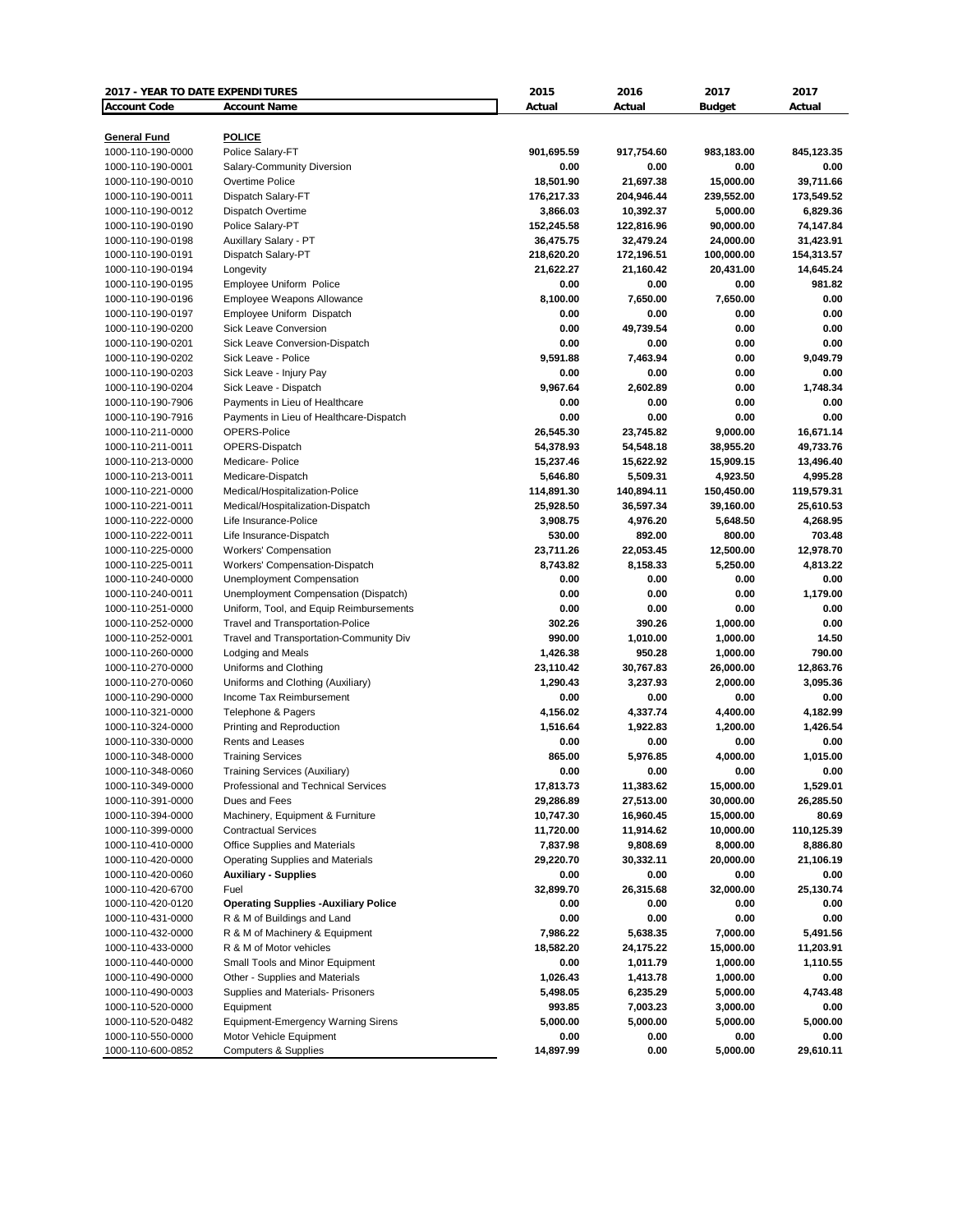| 2017 - YEAR TO DATE EXPENDITURES |                                         | 2015       | 2016       | 2017                 | 2017       |
|----------------------------------|-----------------------------------------|------------|------------|----------------------|------------|
| <b>Account Code</b>              | <b>Account Name</b>                     | Actual     | Actual     | <b>Budget</b>        | Actual     |
|                                  |                                         |            |            |                      |            |
|                                  | OTHER SECURITY OF PERSONS & PROPERTY    |            |            |                      |            |
| 1000-120-440-0000                | Small Tool and Minor Equipment          | 0.00       | 0.00       | 0.00                 | 0.00       |
| 1000-120-590-0000                | Capital Outlay                          | 0.00       | 0.00       | 0.00                 | 0.00       |
| 1000-120-640-0000                | <b>Fire Contract</b>                    | 525,402.00 | 535,910.04 | 564,418.08           | 546,628.24 |
| 1000-130-311-0000                | <b>Electricity- Street Lights</b>       | 0.00       | 0.00       | 0.00                 | 0.00       |
| 1000-140-399-0000                | <b>Contractual Services</b>             | 3,500.00   | 3,500.00   | 3,500.00             | 3,500.00   |
| 1000-150-311-0000                | <b>Electricity- Traffic Lights</b>      | 0.00       | 0.00       | 0.00                 | 0.00       |
| 1000-150-349-0000                | Professional and Technical Services     | 0.00       | 0.00       | 0.00                 | 0.00       |
| 1000-160-349-0000                | <b>Other Professional</b>               | 6,478.53   | 449.61     | 3,000.00             | 3,061.85   |
| 1000-210-349-2110                | Board of Health                         | 8,941.52   | 8,941.52   | 9,000.00             | 9,397.72   |
|                                  |                                         |            |            |                      |            |
|                                  | <b>RECREATION and COMMUNITY LIFE</b>    |            |            |                      |            |
| 1000-310-190-0000                | Salary                                  | 44,528.70  | 48,968.28  | 55,000.00            | 49,612.35  |
| 1000-310-190-0010                | Overtime                                | 0.00       | 915.93     | 0.00                 | 1,136.94   |
| 1000-310-190-0192                | Seasonal Salary                         | 28,554.33  | 38,736.04  | 36,000.00            | 36,516.21  |
| 1000-310-190-0193                | <b>Transportation Salary</b>            | 20,034.54  | 12,076.51  | 20,000.00            | 13,322.93  |
| 1000-310-211-0000                | Ohio Public Employees Retirement System | 12,695.88  | 14,100.35  | 15,540.00            | 13,927.85  |
| 1000-310-212-0000                | Social Security                         | 0.00       | 0.00       | 0.00                 | 0.00       |
| 1000-310-213-0000                | Medicare                                | 1,350.21   | 1,460.11   | 1,609.50             | 1,446.09   |
| 1000-310-225-0000                | <b>Workers' Compensation</b>            | 2,355.26   | 2,200.24   | 1,250.00             | 1,299.34   |
| 1000-310-252-0000                | <b>Travel &amp; Transportation</b>      | 65.80      | 179.37     | 200.00               | 0.00       |
| 1000-310-260-0000                | Lodging & Meals                         | 171.95     | 1,576.15   | 2,000.00             | 499.54     |
| 1000-310-270-0000                | Uniforms                                | 0.00       | 420.00     | 0.00                 | 174.00     |
| 1000-310-324-0000                | Printing and Reproduction               | 0.00       | 16.00      | 0.00                 | 0.00       |
| 1000-310-330-0000                | Rents and Leases                        | 0.00       | 0.00       | 0.00                 | 0.00       |
| 1000-310-348-0000                | Training                                | 0.00       | 0.00       | 0.00                 | 0.00       |
| 1000-310-349-0000                | Professional and Technical Services     | 652.52     | 962.09     | 1,200.00             | 2.788.44   |
| 1000-310-349-2569                | Professional - Golf Outing              | 0.00       | 0.00       | 0.00                 | 0.00       |
| 1000-310-349-3101                | Trips                                   | 1,966.85   | 2,646.80   | 3,000.00             | 1,688.33   |
| 1000-310-349-3102                | <b>Exercise Program</b>                 | 0.00       | 0.00       | 0.00                 | 0.00       |
| 1000-310-349-3104                | <b>Special Events</b>                   | 8,610.91   | 14,782.18  | 15,000.00            | 12,639.88  |
| 1000-310-349-3105                | Garage Sale                             | 311.50     | 526.24     | 600.00               | 242.50     |
| 1000-310-349-3106                | Parker program                          | 8,681.22   | 11,667.43  | 12,000.00            | 8,628.32   |
| 1000-310-349-3107                | Baseball                                | 11,072.70  | 8,413.46   | 10,000.00            | 2,967.62   |
| 1000-310-349-4587                | <b>Community Day</b>                    | 20,924.70  | 24,018.29  | 25,000.00            | 24,269.22  |
| 1000-310-349-9633                | Music                                   | 0.00       | 0.00       | 0.00                 | 0.00       |
| 1000-310-351-0000                | Insurance and Bonding                   | 334.00     | 265.00     | 300.00               | 0.00       |
| 1000-310-353-3107                | Liability Insurance                     | 0.00       | 0.00       | 0.00                 | 0.00       |
| 1000-310-391-0000                | Dues & Fees                             | 560.00     | 1,700.00   | 2,000.00             | 750.00     |
| 1000-310-394-0000                | Machinery, Equipment & Furniture        | 216.68     | 0.00       | 3,000.00             | 82.98      |
| 1000-310-399-0000                | Contractual                             | 20,000.00  | 20,000.00  | 20,000.00            | 20,000.00  |
| 1000-310-420-0000                | <b>Operating Supplies and Materials</b> | 1,866.03   | 3,635.20   | 2,000.00             | 3,458.74   |
| 1000-310-420-3108                | <b>Operating Supplies -Concessions</b>  | 1,663.02   | 1,609.94   |                      | 1,940.08   |
| 1000-310-420-3110                | <b>Senior Services</b>                  | 8,177.02   |            | 2,000.00<br>6,500.00 | 7,732.21   |
|                                  |                                         |            | 8,121.20   | 4,000.00             |            |
| 1000-310-420-6700                | Fuel                                    | 3,027.24   | 2,279.06   |                      | 1,705.75   |
| 1000-310-420-8522                | Operating Supplies and Materials-TGY    | 9.48       | 80.39      | 100.00               | 91.07      |
| 1000-310-431-0000                | Land & Buildings                        | 414.83     | 399.00     | 750.00               | 2,798.81   |
| 1000-310-432-0000                | Repairs and Maint of Machinery & Equip  | 458.12     | 0.00       | 0.00                 | 236.50     |
| 1000-310-433-0000                | Repairs and Maint of Motor Vehicles     | 2,002.23   | 2,486.73   | 2,500.00             | 1,613.55   |
| 1000-310-440-0000                | Small Tools and Minor Equipment         | 24.99      | 157.17     | 500.00               | 0.00       |
| 1000-310-500-0000                | Capital Outlay                          | 5,795.00   | 0.00       | 0.00                 | 0.00       |
| 1000-310-600-0852                | Other-Computers & Supplies              | 0.00       | 187.96     | 200.00               | 0.00       |
| 1000-310-610-3103                | Deposits Refunded                       | 0.00       | 0.00       | 0.00                 | 0.00       |
|                                  |                                         |            |            |                      |            |
|                                  | <b>BUILDING DEPARTMENT</b>              |            |            |                      |            |
| 1000-410-190-0000                | Salary                                  | 26,018.23  | 16,006.12  | 21,500.00            | 12,923.04  |
| 1000-410-190-0010                | Overtime                                | 0.00       | 0.00       | 0.00                 | 0.00       |
| 1000-410-190-0190                | Part-Time                               | 0.00       | 0.00       | 0.00                 | 0.00       |
| 1000-410-190-0192                | Seasonal Salary                         | 0.00       | 0.00       | 0.00                 | 0.00       |
| 1000-410-190-0200                | Sick Leave Conversion                   | 0.00       | 0.00       | 0.00                 | 0.00       |
| 1000-410-190-0202                | Sick Leave                              | 1,404.37   | 0.00       | 0.00                 | 0.00       |
| 1000-410-190-7906                | Payments in Lieu of Healthcare          | 0.00       | 0.00       | 0.00                 | 0.00       |
| 1000-410-211-0000                | Ohio Public Employees Retirement System | 3,677.82   | 8,489.08   | 3,010.00             | 10,375.99  |
| 1000-410-213-0000                | Medicare                                | 394.38     | 237.88     | 311.75               | 187.44     |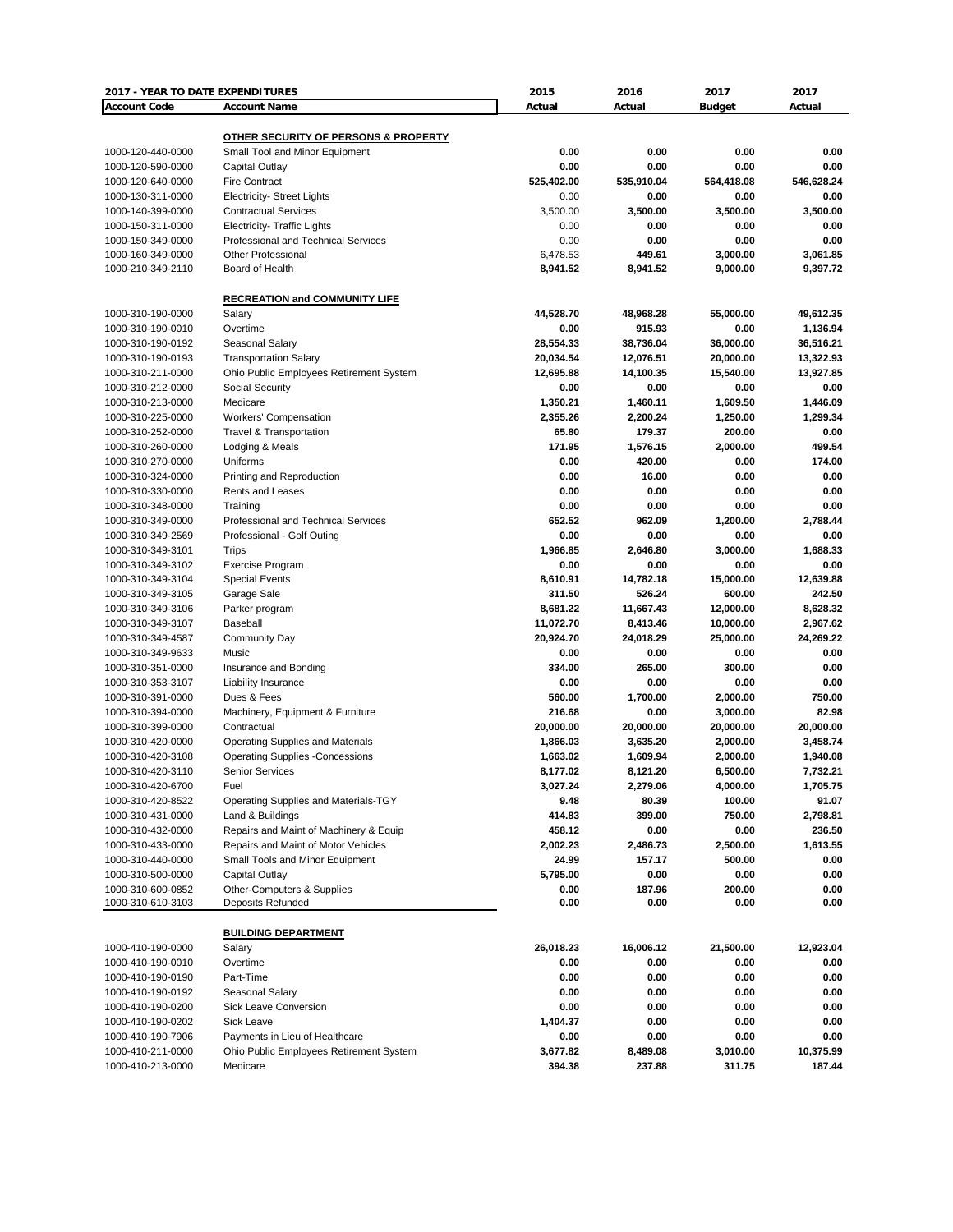| 2017 - YEAR TO DATE EXPENDITURES       |                                                        | 2015           | 2016           | 2017           | 2017           |
|----------------------------------------|--------------------------------------------------------|----------------|----------------|----------------|----------------|
| <b>Account Code</b>                    | <b>Account Name</b>                                    | Actual         | Actual         | <b>Budget</b>  | Actual         |
|                                        |                                                        |                |                |                |                |
|                                        | <b>BUILDING DEPARTMENT (continued)</b>                 |                |                |                |                |
| 1000-410-221-0000                      | Medical/Hospitalization                                | 0.00           | 566.45         | 0.00           | 0.00           |
| 1000-410-222-0000                      | Life Insurance<br><b>Workers' Compensation</b>         | 0.00<br>584.87 | 0.00<br>544.37 | 0.00           | 0.00<br>320.54 |
| 1000-410-225-0000                      |                                                        |                | 0.00           | 315.00         | 0.00           |
| 1000-410-240-0000<br>1000-410-252-0000 | Unemployment Compensation<br>Travel and Transportation | 0.00<br>0.00   | 31.10          | 0.00<br>500.00 | 639.82         |
| 1000-410-260-0000                      | Lodging and Meals                                      | 0.00           | 0.00           | 500.00         | 0.00           |
| 1000-410-270-0000                      | Uniforms                                               | 0.00           | 0.00           | 0.00           | 0.00           |
| 1000-410-320-0000                      | Communications, Printing and Advertising               | 0.00           | 0.00           | 0.00           | 0.00           |
| 1000-410-348-0000                      | Training                                               | 0.00           | 0.00           | 500.00         | 0.00           |
| 1000-410-349-0000                      | Professional and Technical Services                    | 54,334.00      | 29,197.69      | 30,000.00      | 22,788.00      |
| 1000-410-391-0000                      | Dues & Fees                                            | 808.61         | 492.05         | 600.00         | 387.99         |
| 1000-410-394-0000                      | Machinery, Equipment & Furniture                       | 0.00           | 0.00           | 0.00           | 0.00           |
| 1000-410-395-0000                      | Land and Land Improvements                             | 1,000.00       | 0.00           | 0.00           | 0.00           |
| 1000-410-410-0000                      | Office Supplies and Materials                          | 530.75         | 828.28         | 500.00         | 0.00           |
| 1000-410-410-0852                      | <b>Computers &amp; Supplies</b>                        | 520.32         | 520.32         | 500.00         | 780.76         |
| 1000-410-420-0000                      | <b>Operating Supplies</b>                              | 0.00           | 441.50         | 500.00         | 239.55         |
| 1000-410-420-6700                      | <b>FUEL</b>                                            | 0.00           | 0.00           | 0.00           | 0.00           |
| 1000-410-433-0000                      | Repairs & Maint Motor Vehicles                         | 0.00           | 954.32         | 0.00           | 0.00           |
| 1000-410-610-0000                      | Deposits Refunded                                      | 0.00           | 0.00           | 0.00           | 0.00           |
|                                        |                                                        |                |                |                |                |
|                                        | <b>ENGINEERING</b>                                     |                |                |                |                |
| 1000-490-190-0000                      | Salary                                                 | 18,999.90      | 18,296.20      | 20,500.00      | 18,753.52      |
| 1000-490-211-0000                      | Ohio Public Employees Retirement System                | 2,565.26       | 2,561.50       | 2,870.00       | 2,601.79       |
| 1000-490-213-0000                      | Medicare                                               | 275.51         | 265.29         | 297.25         | 271.86         |
| 1000-490-225-0000                      | Workers' Compensation                                  | 371.43         | 345.06         | 188.00         | 202.88         |
| 1000-490-346-0000                      | <b>Engineering Services</b>                            | 0.00           | 0.00           | 0.00           | 0.00           |
| 1000-490-391-0000                      | Dues and Fees                                          | 0.00           | 0.00           | 0.00           | 0.00           |
| 1000-490-399-0000                      | <b>Contractual Services-Engineering</b>                | 0.00           | 0.00           | 0.00           | 0.00           |
|                                        |                                                        |                |                |                |                |
|                                        | <b>UTILITIES</b>                                       |                |                |                |                |
| 1000-519-311-0000                      | Electricity                                            | 72,375.33      | 80,469.27      | 70,000.00      | 60,570.08      |
| 1000-529-313-0000                      | <b>Natural Gas</b>                                     | 24,695.09      | 20,990.95      | 25,000.00      | 18,808.80      |
| 1000-539-312-0000                      | Water and Sewage                                       | 6,126.78       | 1,520.18       | 4,000.00       | 2,724.75       |
| 1000-549-312-0000                      | Water and Sewage                                       | 690.00         | 690.00         | 0.00           | 0.00           |
| 1000-551-349-0000                      | Other- Professional and Technical Services             | 0.00           | 0.00           | 0.00           | 0.00           |
| 1000-559-347-0000                      | <b>Planning Consultants</b>                            | 0.00           | 0.00           | 0.00           | 0.00           |
| 1000-569-398-0000                      | Garbage and Trash Removal                              | 150,323.02     | 141,548.17     | 135,000.00     | 137,772.44     |
| 1000-592-349-0000                      | <b>Other-Professional and Technical Services</b>       | 0.00           | 0.00           | 0.00           | 0.00           |
| 1000-599-321-0000                      | Telephone                                              | 29,576.22      | 22,584.16      | 17,500.00      | 20,681.64      |
| 1000-599-329-0000                      | Other communications                                   | 10,737.14      | 14,736.35      | 14,000.00      | 27,898.02      |
|                                        |                                                        |                |                |                |                |
|                                        | <b>SERVICE DEPARTMENT</b>                              |                |                |                |                |
| 1000-620-190-0000                      | Salary                                                 | 83,617.81      | 89,247.91      | 98,815.56      | 55,059.70      |
| 1000-620-190-0010                      | Overtime                                               | 4,212.47       | 3,711.07       | 5,000.00       | 1,727.83       |
| 1000-620-190-0190                      | Part-time                                              | 0.00           | 0.00           | 0.00           | 0.00           |
| 1000-620-190-0193                      | Salary -Seasonal                                       | 0.00           | 0.00           | 0.00           | 0.00           |
| 1000-620-190-0200                      | Sick Leave Conversion                                  | 0.00           | 0.00           | 0.00           | 0.00           |
| 1000-620-190-0202                      | Sick Leave                                             | 1,404.38       | 416.00         | 0.00           | 0.00           |
| 1000-620-211-0000                      | Ohio Public Employees Retirement System                | 12,064.34      | 9,356.68       | 13,834.18      | 8,102.52       |
| 1000-620-213-0000                      | Medicare                                               | 1,253.88       | 1,502.94       | 1,432.83       | 795.82         |
| 1000-620-221-0000                      | Medical/Hospitalization                                | 24,551.94      | 31,838.07      | 27,000.00      | 25,904.72      |
| 1000-620-222-0000                      | Life Insurance                                         | 265.00         | 344.50         | 265.00         | 265.00         |
| 1000-620-225-0000                      | <b>Workers' Compensation</b>                           | 2,350.54       | 2,168.45       | 1,200.00       | 1,267.96       |
| 1000-620-252-0000                      | <b>Travel and Transportation</b>                       | 0.00           | 0.00           | 0.00           | 0.00           |
| 1000-620-260-0000                      | Lodging and Meals                                      | 0.00           | 0.00           | 0.00           | 0.00           |
| 1000-620-270-0000                      | Uniforms and Clothing                                  | 872.86         | 1,594.88       | 1,500.00       | 1,958.73       |
| 1000-620-330-0000                      | Rents and Leases                                       | 0.00           | 0.00           | 0.00           | 0.00           |
| 1000-620-346-0000                      | <b>Engineering Services</b>                            | 0.00           | 0.00           | 0.00           | 0.00           |
| 1000-620-348-0000                      | <b>Training Services</b>                               | 0.00           | 0.00           | 0.00           | 0.00           |
| 1000-620-349-0000                      | Professional and Technical Services                    | 10,741.49      | 2,476.53       | 25,000.00      | 2,313.01       |
| 1000-620-391-0000                      | Dues and Fees                                          | 156.50         | 53.25          | 200.00         | 0.00           |
| 1000-620-394-0000                      | Machinery, Equipment & Furniture                       | 0.00           | 0.00           | 0.00           | 0.00           |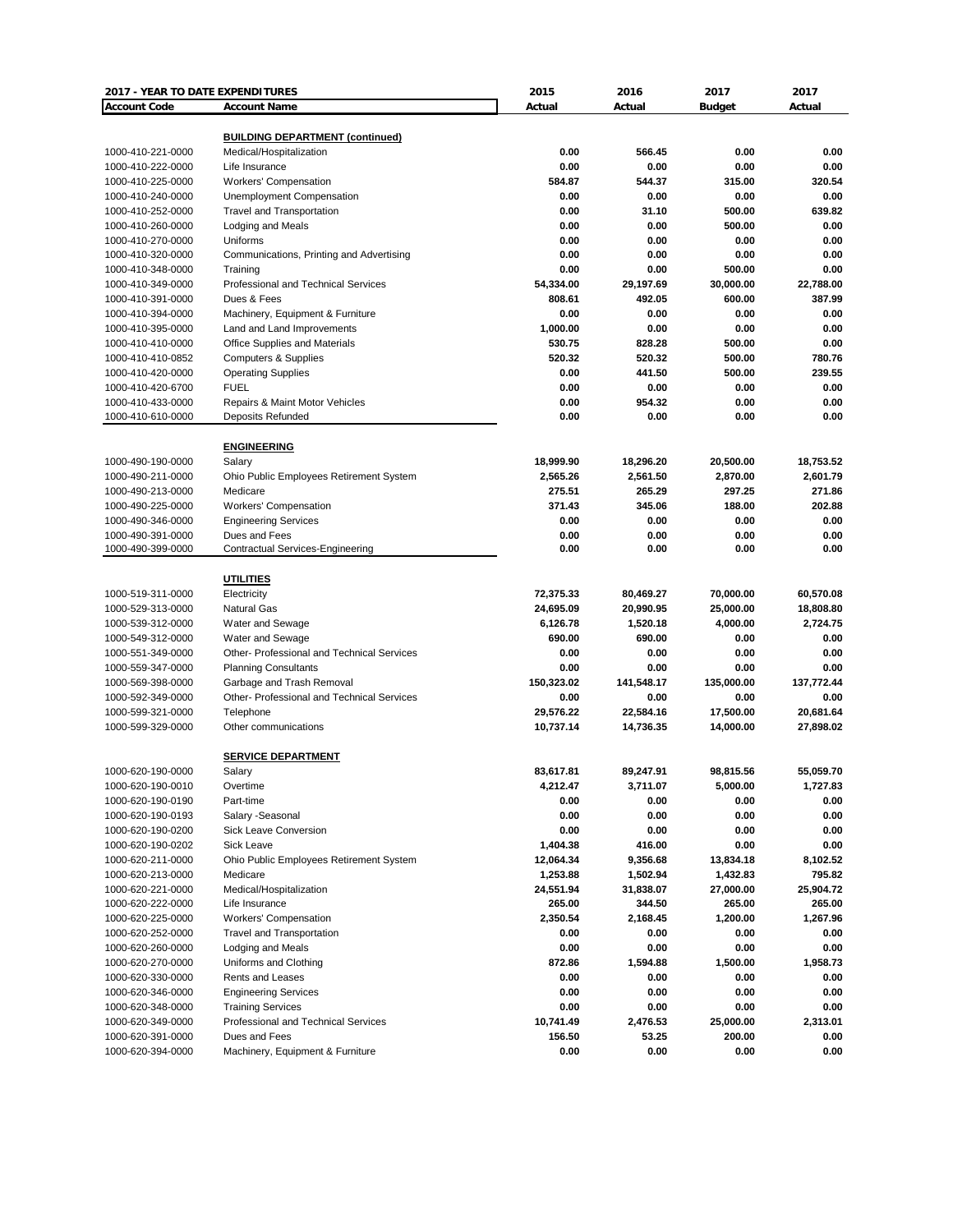| 2017 - YEAR TO DATE EXPENDITURES       |                                                             | 2015                | 2016                | 2017                | 2017               |
|----------------------------------------|-------------------------------------------------------------|---------------------|---------------------|---------------------|--------------------|
| <b>Account Code</b>                    | <b>Account Name</b>                                         | Actual              | Actual              | <b>Budget</b>       | Actual             |
|                                        |                                                             |                     |                     |                     |                    |
|                                        | <b>SERVICE DEPARTMENT (continued)</b>                       |                     |                     |                     |                    |
| 1000-620-395-5001                      | Land and Improvements-Recycling                             | 0.00                | 0.00                | 0.00                | 0.00               |
| 1000-620-420-0000                      | <b>Operating Supplies and Materials</b>                     | 2,165.33            | 5,320.58            | 5.000.00            | 30,853.38          |
| 1000-620-420-6700                      | Fuel                                                        | 0.00                | 0.00                | 0.00                | 0.00               |
| 1000-620-431-0000                      | Repairs and Maint of Buildings and Land                     | 51,848.24           | 67,667.20           | 50,000.00           | 64,847.81          |
| 1000-620-431-6208                      | <b>Building Supplies</b>                                    | 0.00                | 0.00                | 0.00                | 0.00               |
| 1000-620-431-6209                      | <b>Hardware Supplies</b>                                    | 0.00                | 0.00                | 0.00                | 0.00               |
| 1000-620-432-0000                      | R & M of Machinery & Equip                                  | 918.97              | 2,063.94            | 2,000.00            | 1,349.94           |
| 1000-620-432-6220                      | R & M of Machinery & Equip-Major                            | 0.00                | 0.00                | 0.00                | 0.00               |
| 1000-620-432-6230                      | R & M of Machinery & Equip-Minor<br>R & M of Motor Vehicles | 0.00                | 0.00                | 0.00                | 0.00               |
| 1000-620-433-0000                      |                                                             | 0.00                | 0.00                | 0.00                | 0.00               |
| 1000-620-433-6110                      | R & M of Motor Vehicles                                     | 0.00                | 0.00                | 0.00                | 0.00               |
| 1000-620-433-6225                      | R & M of Motor Vehicles                                     | 0.00                | 0.00                | 0.00                | 0.00               |
| 1000-620-433-6310                      | R & M of Motor Vehicles                                     | 0.00<br>0.00        | 0.00                | 0.00                | 0.00<br>0.00       |
| 1000-620-440-0000                      | Small Tools and Minor Equipment                             | 0.00                | 573.24<br>0.00      | 0.00                | 0.00               |
| 1000-620-490-0000                      | Other - Supplies and Materials                              | 0.00                | 0.00                | 0.00<br>0.00        | 0.00               |
| 1000-620-490-0000-1                    | <b>Other Operating Supplies</b>                             | 0.00                | 0.00                | 0.00                | 0.00               |
| 1000-620-520-0000                      | Equipment                                                   |                     |                     |                     |                    |
| 1000-620-640-0000                      | Leaf Dumping                                                | 0.00                | 0.00                | 0.00                | 0.00               |
| 1000-630-349-0000                      | Professional and Technical Services                         | 0.00                | 0.00                | 0.00                | 0.00               |
| 1000-630-390-0000                      | Contractual -Senior Snow plowing                            | 0.00                | 0.00                | 0.00                | 0.00               |
| 1000-630-420-0000                      | <b>Operating Supplies -Salt</b>                             | 0.00                | 0.00                | 0.00                | 0.00               |
| 1000-630-432-6320                      | R & M - Snow Plows                                          | 0.00<br>28,489.82   | 0.00                | 0.00                | 0.00               |
| 1000-640-399-6201                      | R & M-Sanitary Sewers                                       |                     | 28,011.70           | 25,000.00           | 46,175.32          |
|                                        | <b>MAYOR</b>                                                |                     |                     |                     |                    |
| 1000-710-131-0000                      | Salary - MAYOR                                              | 60,114.36           | 57,887.96           | 61,650.00           | 53,435.04          |
| 1000-710-131-7906                      | Payments in Lieu of Healthcare                              | 0.00                | 0.00                | 0.00                | 0.00               |
|                                        |                                                             | 8,111.69            |                     |                     |                    |
| 1000-710-211-0000<br>1000-710-213-0000 | Ohio Public Employees Retirement System                     | 901.26              | 8,272.32            | 8,631.00<br>893.93  | 9,720.89<br>867.94 |
| 1000-710-221-0000                      | Medicare                                                    |                     | 1,025.60            |                     | 12,685.60          |
| 1000-710-222-0000                      | Medical/Hospitalization<br>Life Insurance                   | 22,117.62<br>132.50 | 19,628.53<br>172.75 | 13,570.00<br>159.00 | 145.75             |
|                                        |                                                             |                     | 1,256.00            | 700.00              | 738.98             |
| 1000-710-225-0000                      | <b>Workers' Compensation</b>                                | 1,350.84            |                     |                     | 536.55             |
| 1000-710-252-0000                      | <b>Travel and Transportation</b>                            | 804.85<br>0.00      | 2,805.37<br>0.00    | 800.00<br>0.00      | 0.00               |
| 1000-710-259-0000                      | Other - Employee Reimbursements                             |                     |                     |                     |                    |
| 1000-710-260-0000                      | Housing & Meals                                             | 1,034.55            | 3,901.31            | 2,000.00            | 2,994.16           |
| 1000-710-324-0000                      | Printing and Reproduction                                   | 0.00                | 0.00                | 0.00                | 0.00               |
| 1000-710-330-0000<br>1000-710-349-0000 | Rents and Leases<br>Professional and Technical Services     | 0.00<br>27.96       | 0.00<br>0.00        | 0.00<br>0.00        | 0.00<br>93.81      |
| 1000-710-349-7150                      |                                                             | 0.00                | 0.00                | 0.00                | 0.00               |
|                                        | <b>Education Expenses</b>                                   | 4,248.03            |                     | 5,000.00            |                    |
| 1000-710-391-0000                      | Dues and Fees                                               | 174.98              | 3,803.03            | 0.00                | 1,093.03<br>0.00   |
| 1000-710-394-0000                      | Machinery, Equipment & Furniture                            |                     | 0.00                |                     |                    |
| 1000-710-399-0000                      | <b>Contractual Services</b>                                 | 0.00                | 0.00                | 0.00                | 0.00               |
| 1000-710-410-0000<br>1000-710-420-0000 | <b>Office Supplies and Materials</b>                        | 2,041.41<br>0.00    | 216.24<br>201.10    | 1,000.00<br>0.00    | 138.01<br>82.66    |
|                                        | Operating Supplies and Materials                            |                     |                     |                     |                    |
|                                        | <b>COUNCIL</b>                                              |                     |                     |                     |                    |
| 1000-715-111-0000                      | Salaries - Council                                          | 64,284.30           | 65,569.40           | 65,569.00           | 61,141.68          |
| 1000-715-211-0000                      | Ohio Public Employees Retirement System                     | 8,672.55            | 9,140.01            | 9,179.66            | 8,552.53           |
| 1000-715-212-0000                      | Social Security                                             | 0.00                | 0.00                | 0.00                |                    |
| 1000-715-213-0000                      | Medicare                                                    | 996.67              | 950.75              | 950.75              | 887.56             |
| 1000-715-225-0000                      | <b>Workers' Compensation</b>                                | 1,499.20            | 1,392.76            | 800.00              | 818.91             |
| 1000-715-252-0000                      | <b>Travel and Transportation</b>                            | 0.00                | 0.00                | 0.00                | 0.00               |
| 1000-715-260-0000                      | Lodging & Meals                                             | 0.00                | 0.00                | 0.00                | 0.00               |
| 1000-715-324-0000                      | Printing and Reproduction                                   | 0.00                | 0.00                | 0.00                | 0.00               |
| 1000-715-325-0000                      | Advertising                                                 | 0.00                | 0.00                | 0.00                | 0.00               |
| 1000-715-348-0000                      | Training                                                    | 0.00                | 0.00                | 0.00                | 0.00               |
| 1000-715-349-0000                      | Professional and Technical Services                         | 0.00                | 0.00                | 0.00                | 0.00               |
|                                        | <b>Education Exp</b>                                        | 0.00                | 0.00                | 0.00                | 0.00               |
| 1000-715-349-7150                      |                                                             |                     |                     |                     |                    |
| 1000-715-391-0000                      | Dues and Fees                                               | 0.00                | 0.00                | 0.00                | 0.00               |
| 1000-715-399-0000                      | <b>Contractual Services</b>                                 | 0.00                | 0.00                | 0.00                | 0.00               |
| 1000-715-399-7150                      | Contractual Services-Education Exp                          | 0.00                | 0.00                | 0.00                | 0.00               |
| 1000-715-399-7151                      | Contractual Services- Master Plan                           | 0.00                | 0.00                | 0.00                | 0.00               |
| 1000-715-410-0000                      | Office Supplies and Materials                               | 0.00                | 0.00                | 0.00                | 39.69              |
| 1000-715-420-0000                      | Operating Supplies and Materials                            | 0.00<br>0.00        | 0.00<br>0.00        | 0.00<br>0.00        | 0.00<br>0.00       |
| 1000-715-600-6584                      | Unemployment Compensation                                   |                     |                     |                     |                    |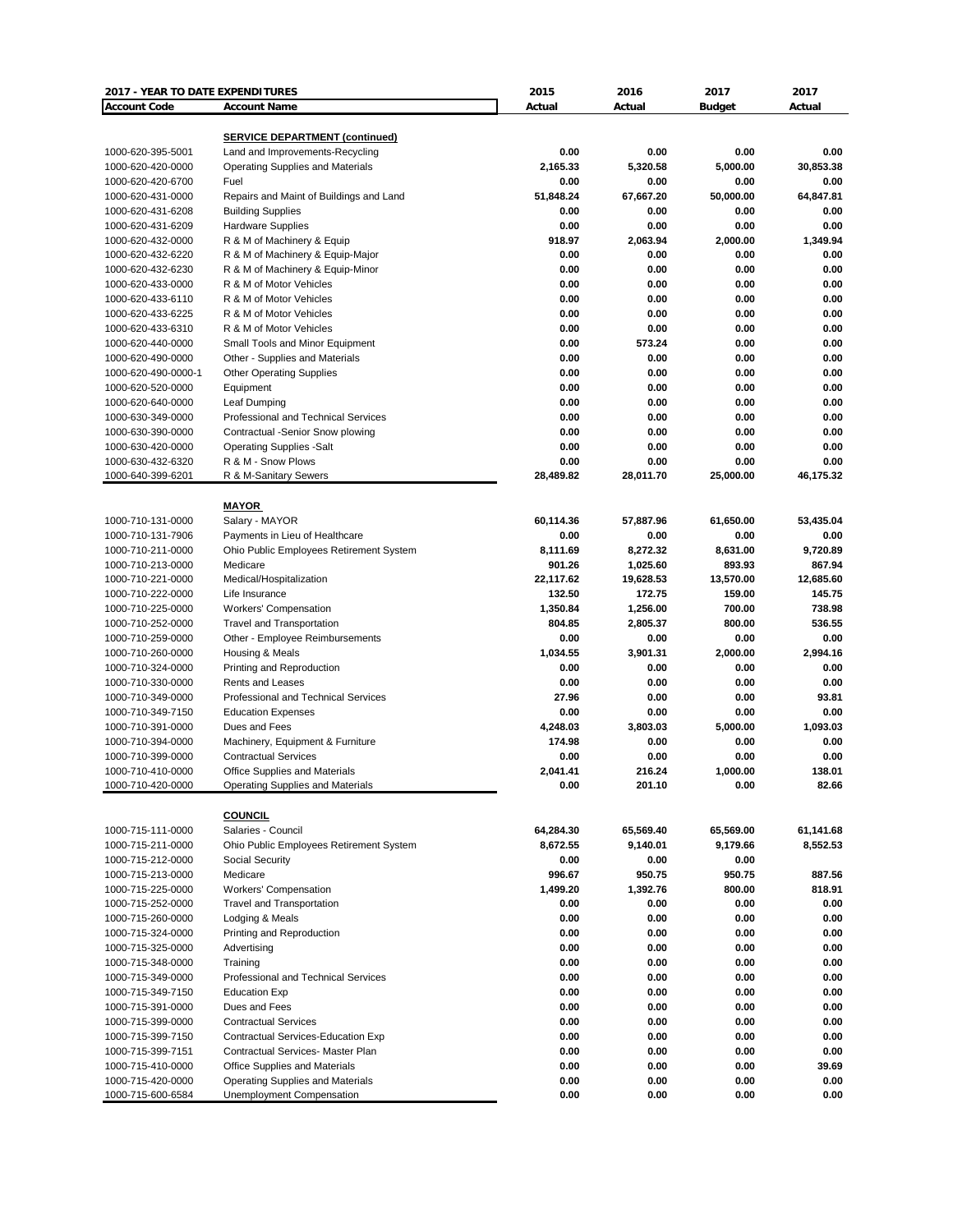| 2017 - YEAR TO DATE EXPENDITURES |                                                           | 2015      | 2016      | 2017          | 2017      |
|----------------------------------|-----------------------------------------------------------|-----------|-----------|---------------|-----------|
| <b>Account Code</b>              | <b>Account Name</b>                                       | Actual    | Actual    | <b>Budget</b> | Actual    |
|                                  |                                                           |           |           |               |           |
| 1000-720-141-0000                | <b>MAYOR'S COURT</b><br>Salary - Legal Counsel-Prosecutor | 31,256.11 | 31,780.83 | 32,000.00     | 24,461.56 |
| 1000-720-141-0141                | Magistrate                                                | 9,600.00  | 18,800.00 | 19,200.00     | 17,200.00 |
| 1000-720-190-0000                | Salary- Mayor's Court Clerk                               | 27,940.50 | 39,430.00 | 42,432.00     | 39,152.00 |
| 1000-720-190-0001                | <b>Community Diversion Program</b>                        | 0.00      | 0.00      | 0.00          | 0.00      |
| 1000-720-190-0010                | Overtime                                                  | 0.00      | 0.00      | 0.00          | 0.00      |
| 1000-720-190-0195                | Employee Uniform Allowance                                | 0.00      | 0.00      | 0.00          | 0.00      |
| 1000-720-190-0202                | Sick Leave                                                | 0.00      | 0.00      | 0.00          | 0.00      |
| 1000-720-211-0000                | Ohio Public Employees Retirement System                   | 9,321.78  | 11,036.94 | 13,108.48     | 9,207.10  |
| 1000-720-213-0000                | Medicare                                                  | 965.68    | 780.08    | 1,357.66      | 1,034.98  |
| 1000-720-221-0000                | Medical/Hospitalization                                   | 0.00      | 17,091.75 | 19,661.62     | 16,537.20 |
| 1000-720-222-0000                | Life Insurance                                            | 0.00      | 0.00      | 0.00          | 0.00      |
| 1000-720-225-0000                | <b>Workers' Compensation</b>                              | 1,593.16  | 1,480.04  | 810.00        | 870.22    |
| 1000-720-240-0000                | Unemployment Compensation                                 | 0.00      | 0.00      | 0.00          | 0.00      |
| 1000-720-252-0000                | Travel & Transportation                                   | 316.38    | 145.80    | 500.00        | 0.00      |
| 1000-720-260-0000                | Lodging & Meals                                           | 286.34    | 0.00      | 0.00          | 0.00      |
| 1000-720-270-0000                | Uniforms and Clothing                                     | 0.00      | 0.00      | 0.00          | 0.00      |
| 1000-720-340-0853                | <b>Technical Services-Software Support</b>                | 0.00      | 0.00      | 0.00          | 0.00      |
| 1000-720-348-0000                | Training                                                  | 150.00    | 350.00    | 0.00          | 270.00    |
| 1000-720-348-0001                | <b>Training- Community Diversion</b>                      | 0.00      | 0.00      | 0.00          | 0.00      |
| 1000-720-349-0000                | Other - Professional and Technicl Services                | 2,320.97  | 0.00      | 0.00          | 0.00      |
| 1000-720-391-0000                | Dues and Fees                                             | 375.00    | 770.00    | 1,000.00      | 675.00    |
| 1000-720-391-0001                | Dues and Fees (Community Diversion Program)               | 0.00      | 0.00      | 0.00          | 0.00      |
| 1000-720-394-0000                | Machinery, Equipment & Furniture                          | 0.00      | 0.00      | 0.00          | 0.00      |
| 1000-720-399-0000                | <b>Contractual Services</b>                               | 0.00      | 0.00      | 0.00          | 0.00      |
| 1000-720-410-0000                | Office Supplies and Materials                             | 3,016.49  | 1,515.50  | 2,000.00      | 2,745.44  |
| 1000-720-410-0001                | Office Supplies (Community Diversion)                     | 0.00      | 0.00      | 0.00          | 0.00      |
| 1000-720-420-0000                | <b>Operating Supplies and Materials</b>                   | 0.00      | 251.96    | 0.00          | 24.37     |
| 1000-720-640-0000                | Payment to Another Political Subdivision                  | 0.00      | 0.00      | 0.00          | 0.00      |
|                                  |                                                           |           |           |               |           |
|                                  | <b>BOARDS &amp; COMMISSIONS</b>                           |           |           |               |           |
| 1000-735-150-0000                | Compensation of Planning Commission                       | 1,800.00  | 1,710.00  | 1,900.00      | 1,934.93  |
| 1000-735-150-0701                | Compensation of Zoning Board Members                      | 3,030.00  | 2,722.48  | 3,000.00      | 2,622.32  |
| 1000-735-190-0000                | <b>Other- Personal Services</b>                           | 0.00      | 0.00      | 0.00          | 0.00      |
| 1000-735-211-0000                | <b>OPERS</b>                                              | 280.00    | 302.40    | 266.00        | 252.00    |
| 1000-735-211-0701                | OPERS-BZA                                                 | 257.60    | 213.15    | 420.00        | 240.80    |
| 1000-735-213-0000                | Medicare                                                  | 26.10     | 26.55     | 27.55         | 32.91     |
| 1000-735-213-0701                | Medicare-BZA                                              | 43.95     | 37.75     | 43.50         | 40.32     |
| 1000-735-225-0000                | <b>Workers' Compensation</b>                              | 48.38     | 44.95     | 50.00         | 26.42     |
| 1000-735-225-0701                | Workers' Compensation-BZA                                 | 95.60     | 88.81     | 25.00         | 52.22     |
| 1000-735-240-0701                | <b>Unemployment Compensation</b>                          | 0.00      | 0.00      | 0.00          | 0.00      |
| 1000-735-252-0000                | <b>Travel and Transportation</b>                          | 0.00      | 0.00      | 0.00          | 0.00      |
| 1000-735-349-000                 | <b>Professional Services</b>                              | 0.00      | 0.00      | 0.00          | 39.52     |
| 1000-735-410-0000                | <b>Office Supplies and Materials</b>                      | 0.00      | 0.00      | 0.00          | 0.00      |
|                                  | <b>AOS FEES</b>                                           |           |           |               |           |
| 1000-745-342-0000                | <b>Auditor of State Audit Services</b>                    | 1.00      | 16,071.50 | 0.00          | 1,701.50  |
| 1000-745-343-0000                | Uniform Accounting Network Fees                           | 3,800.00  | 4,296.00  | 4,500.00      | 3,015.00  |
|                                  | <b>SOLICITOR</b>                                          |           |           |               |           |
| 1000-750-141-0000                | Salary - Legal Counsel                                    | 54,035.00 | 62,001.30 | 60,000.00     | 0.00      |
| 1000-750-141-0001                | Salary - Legal Counsel-Comm Diversion                     | 0.00      | 0.00      | 0.00          | 0.00      |
| 1000-750-211-0000                | <b>OPERS</b>                                              | 7,289.78  | 1,843.89  | 0.00          | 0.00      |
| 1000-750-211-0001                | <b>OPERS-Community Diversion</b>                          | 0.00      | 0.00      | 0.00          | 0.00      |
| 1000-750-211-0001-1              | <b>OPERS (Community Diversion)</b>                        | 0.00      | 0.00      | 0.00          | 0.00      |
| 1000-750-213-0000                | Medicare                                                  | 739.93    | 340.58    | 0.00          | 0.00      |
| 1000-750-213-0001                | Medicare-Community Diversion                              | 0.00      | 0.00      | 0.00          | 0.00      |
| 1000-750-213-0001-1              | Medicare (Community Diversion Program)                    | 0.00      | 0.00      | 0.00          | 0.00      |
| 1000-750-225-0000                | <b>Workers' Compensation</b>                              | 1,259.70  | 1,170.26  | 0.00          | 688.09    |
| 1000-750-349-0000                | Professional and Technical Services                       | 14,007.55 | 20,056.87 | 15,000.00     | 48,935.50 |
| 1000-750-391-0000                | Dues & Fees                                               | 175.00    | 0.00      | 0.00          | 0.00      |
| 1000-750-399-0000                | <b>Contractual Services</b>                               | 21,514.83 | 54,936.12 | 0.00          | 6,271.30  |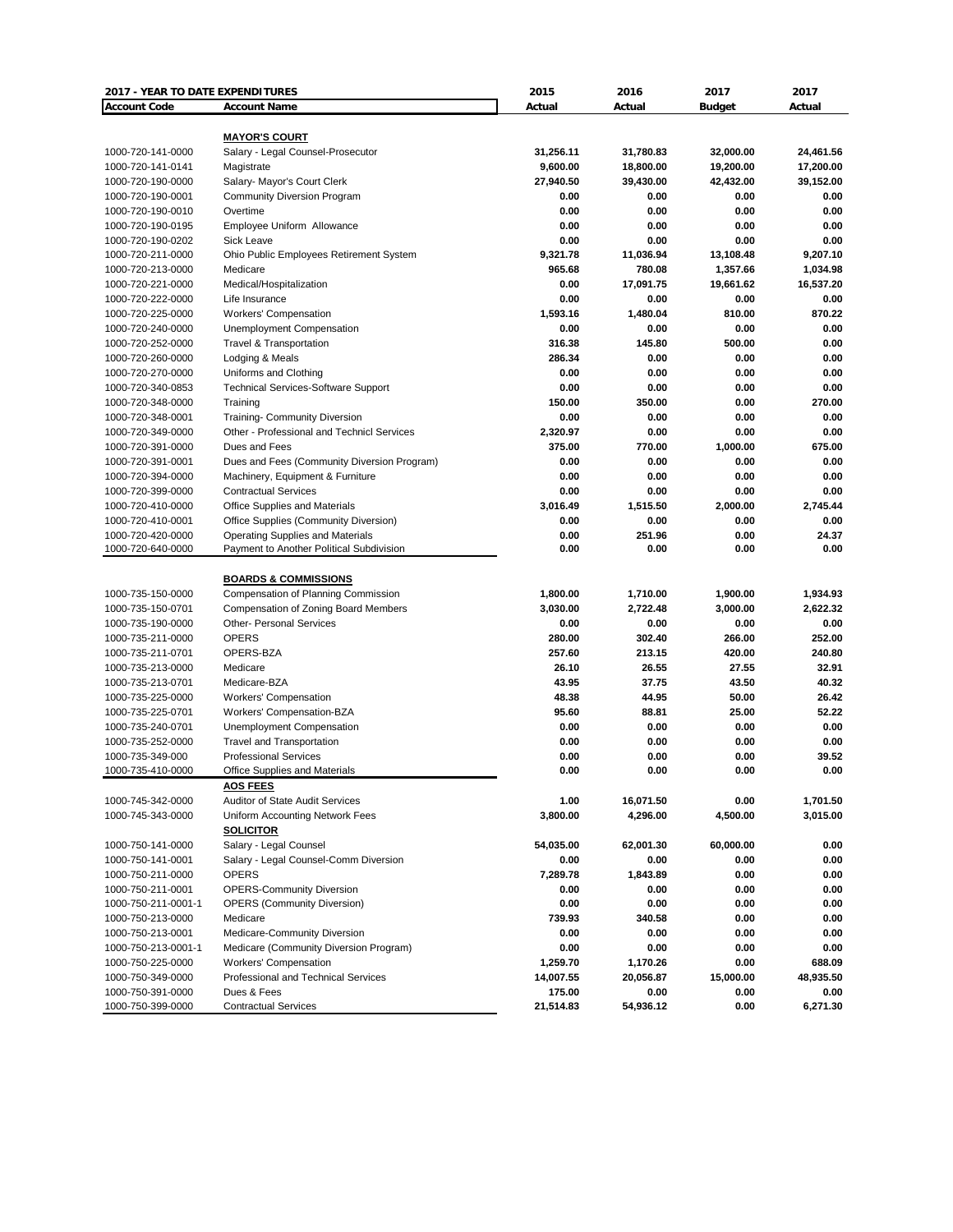| 2017 - YEAR TO DATE EXPENDITURES       |                                                                        | 2015                 | 2016                   | 2017                 | 2017               |
|----------------------------------------|------------------------------------------------------------------------|----------------------|------------------------|----------------------|--------------------|
| <b>Account Code</b>                    | <b>Account Name</b>                                                    | Actual               | Actual                 | <b>Budget</b>        | Actual             |
|                                        |                                                                        |                      |                        |                      |                    |
|                                        | <b>INCOME TAX</b>                                                      |                      |                        |                      |                    |
| 1000-755-322-0000                      | Postage                                                                | 911.29               | 48.63                  | 600.00               | 0.00               |
| 1000-755-342-0000                      | <b>Auditing Services</b>                                               | 0.00                 | 0.00                   | 0.00                 | 0.00               |
| 1000-755-348-0000                      | Training                                                               | 0.00                 | 0.00                   | 0.00                 | 0.00               |
| 1000-755-348-0000-1                    | <b>Training Services</b>                                               | 0.00                 | 0.00                   | 0.00                 | 0.00               |
| 1000-755-349-0000                      | <b>Other Technical Services-Software</b>                               | 2,782.26             | 3,418.33               | 3,000.00             | 1,263.50           |
| 1000-755-349-0000-1                    | <b>Other Contractual Services</b>                                      | 0.00                 | 0.00                   | 0.00                 | 0.00               |
| 1000-755-391-0000                      | Dues and Fees                                                          | 0.00                 | 0.00                   | 0.00                 | 0.00               |
| 1000-755-391-0000-1                    | Dues and Fees                                                          | 0.00                 | 0.00                   | 0.00                 | 0.00               |
| 1000-755-399-0000                      | <b>Contractual Services</b>                                            | 0.00                 | 0.00                   | 0.00                 | 0.00               |
| 1000-755-420-0000                      | <b>Operating Supplies</b>                                              | 359.66               | 0.00                   | 0.00                 | 0.00               |
| 1000-760-690-0000                      | Tax Refunds                                                            | 72,450.50            | 248,889.49             | 150,000.00           | 43,812.85          |
|                                        | <b>ADMINISTRATIVE &amp; FINANCE</b>                                    |                      |                        |                      |                    |
| 1000-790-190-0000                      | Salary                                                                 | 169,563.48           | 213,950.38             | 224,000.00           | 197,470.04         |
| 1000-790-190-0010                      | Overtime                                                               | 0.00                 | 0.00                   | 0.00                 | 0.00               |
| 1000-790-190-0190                      | Part-time                                                              | 43,459.85            | 17,879.16              | 0.00                 | 2,364.88           |
| 1000-790-190-0192                      | Salary Seasonal                                                        | 0.00                 | 0.00                   | 0.00                 | 0.00               |
| 1000-790-190-0200                      | Sick Leave conversion                                                  | 18,550.93            | 0.00                   | 0.00                 | 0.00               |
| 1000-790-190-0202                      | Sick Leave                                                             | 3,205.23             | 4,376.17               | 0.00                 | 2,444.29           |
| 1000-790-190-7906                      | Payments in Lieu of Healthcare                                         | 0.00                 | 0.00                   | 0.00                 | 0.00               |
| 1000-790-211-0000                      | <b>OPERS</b>                                                           | 28,883.22            | 30,282.17              | 31,360.00            | 26,877.25          |
| 1000-790-213-0000                      | Medicare                                                               | 3,383.38             | 3,250.07               | 3,248.00             | 2,715.59           |
| 1000-790-221-0000                      | Medical/Hospitalization                                                | 39,958.50            | 52,921.25              | 58,300.00            | 44,333.65          |
| 1000-790-222-0000                      | Life Insurance                                                         | 397.50               | 699.50                 | 650.00               | 304.75             |
| 1000-790-222-1790                      | Life Insurance-RETIREE                                                 | 1,293.00             | 1,937.96               | 2,400.00             | 1,363.16           |
| 1000-790-225-0000                      | <b>Workers' Compensation</b>                                           | 4,387.26             | 4,089.18               | 2,500.00             | 2,410.56           |
| 1000-790-252-0000                      | <b>Travel and Transportation</b>                                       | 358.95               | 779.29                 | 1,000.00             | 181.60             |
| 1000-790-260-0000                      |                                                                        | 369.27               |                        |                      | 388.20             |
| 1000-790-322-0000                      | Meals & Lodging                                                        | 3,392.91             | 2,305.05<br>3,200.00   | 2,000.00<br>3,000.00 | 2,833.95           |
| 1000-790-323-0000                      | Postage                                                                | 593.99               | 767.99                 | 800.00               | 174.00             |
| 1000-790-324-0000                      | Postage Machine Rental<br>Printing and Reproduction                    | 1,690.64             | 1,354.19               | 2,500.00             | 1,016.75           |
| 1000-790-324-0005                      |                                                                        | 16,840.82            | 17,491.54              | 19,000.00            | 116.43             |
| 1000-790-325-0000                      | Printing and Reproduction                                              | 5,767.22             | 6,169.40               | 6,000.00             | 1,023.47           |
| 1000-790-330-0000                      | Advertising<br>Rents and Leases                                        | 0.00                 | 0.00                   | 0.00                 | 0.00               |
|                                        |                                                                        | 0.00                 |                        |                      | 0.00               |
| 1000-790-345-0000<br>1000-790-348-0000 | <b>Election Expenses</b><br>Training                                   | 200.00               | 2,120.25<br>591.66     | 6,000.00<br>500.00   | 300.00             |
| 1000-790-349-0000                      | <b>Professional and Technical Services</b>                             | 76,246.94            | 126,798.66             | 75,000.00            | 158,609.52         |
| 1000-790-351-0000                      |                                                                        |                      |                        |                      | 56,150.00          |
| 1000-790-391-0000                      | Insurance and Bonding<br>Dues and Fees                                 | 52,115.00            | 53,066.00              | 53,000.00            | 15,816.34          |
| 1000-790-394-0000                      | Machinery, Equipment & Furniture                                       | 2,784.92<br>8,575.13 | 11,054.24<br>14,160.59 | 9,000.00<br>5,000.00 | 944.98             |
| 1000-790-399-0000                      |                                                                        | 0.00                 | 1,679.19               | 0.00                 | 6,358.24           |
| 1000-790-410-0000                      | <b>Contractual Services</b>                                            |                      |                        |                      | 3,476.70           |
| 1000-790-420-0000                      | Office Supplies and Materials                                          | 4,105.32             | 3,761.41               | 4,000.00<br>4,000.00 |                    |
|                                        | <b>Operating Supplies and Materials</b><br>R & M of Buildings and Land | 3,213.10             | 3,680.14               | 0.00                 | 3,190.88<br>310.20 |
| 1000-790-431-0000                      |                                                                        | 0.00                 | 0.00                   |                      | 1,735.00           |
| 1000-790-432-0000<br>1000-790-490-0000 | R & M of Machinery & Equip                                             | 0.00<br>909.20       | 65.16<br>298.65        | 0.00<br>0.00         |                    |
| 1000-790-640-0000                      | Econ Dev - Supplies & Materials<br>Payment to County Treasurer         | 210.73               | 0.00                   | 0.00                 | 0.00<br>17.14      |
|                                        | <b>CAPITAL &amp; TRANSFERS</b>                                         |                      |                        |                      |                    |
| 1000-800-520-0000                      | Equipment                                                              |                      |                        |                      |                    |
| 1000-910-910-0000                      | Transfers - Out OP&F                                                   | 289,000.00           | 159,000.00             | 120,000.00           | 489,000.00         |
| 1000-910-910-0620                      | Transfers - Out S.C.M.R. & Int                                         | 460,000.00           | 660,000.00             | 600,000.00           | 600,000.00         |
| 1000-910-910-0000-1                    | Transfers - Out VETERAN'S MEM                                          | 0.00                 | 0.00                   | 500.00               | 0.00               |
| 1000-910-910-4901                      | Transfers - Out Interest to Capital                                    | 250,000.00           | 110,000.00             | 360,000.00           | 0.00               |
| 1000-910-910-0000-2                    | Transfers - Out Water Meter Repair                                     | 0.00                 | 0.00                   | 9,000.00             | 0.00               |
| 1000-920-920-0000                      | Advances - Out                                                         | 0.00                 | 0.00                   | 0.00                 | 0.00               |
| 1000-930-930-0000                      | Contingencies                                                          | 0.00                 | 0.00                   | 500.00               | 0.00               |
|                                        |                                                                        | 5,383,384.64         | 5,724,853.36           | 5,551,582.65         | 5,231,961.37       |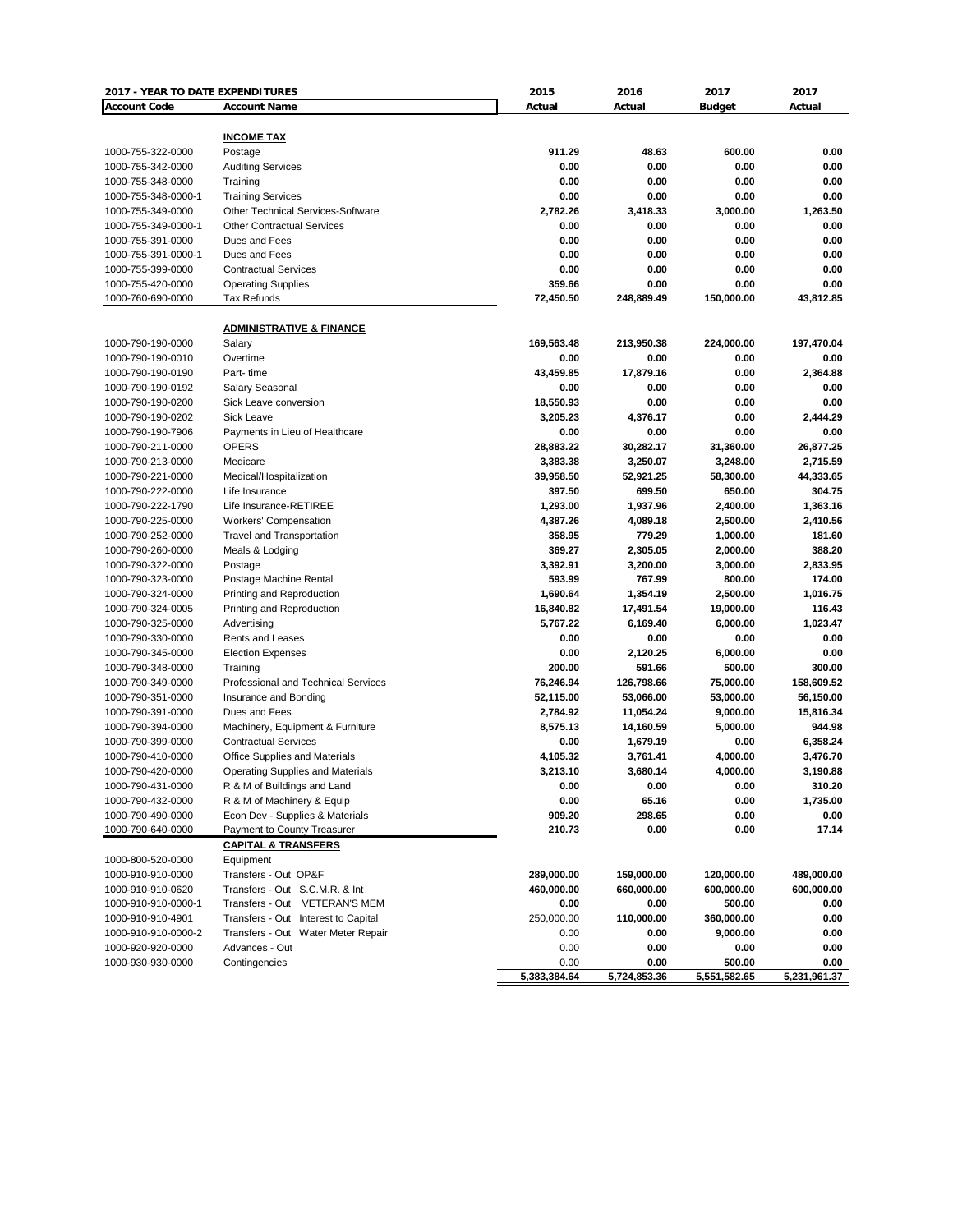| 2017 - YEAR TO DATE EXPENDITURES                    |                                                                                  | 2015                | 2016                | 2017                | 2017                |
|-----------------------------------------------------|----------------------------------------------------------------------------------|---------------------|---------------------|---------------------|---------------------|
| <b>Account Code</b>                                 | <b>Account Name</b>                                                              | Actual              | Actual              | <b>Budget</b>       | Actual              |
|                                                     |                                                                                  |                     |                     |                     |                     |
| <b>SCMR Fund</b><br>2011-620-190-0000               | Salary                                                                           | 345,160.78          | 423,502.56          | 378,420.00          | 360,730.42          |
| 2011-620-190-0010                                   | Overtime                                                                         | 15,890.13           | 16,622.99           | 20,000.00           | 18,726.70           |
| 2011-620-190-0190                                   | Part-time                                                                        | 2,842.00            | 0.00                | 0.00                | 0.00                |
| 2011-620-190-0192                                   | Salary -Seasonal                                                                 | 0.00                | 0.00                | 0.00                | 0.00                |
| 2011-620-190-0200                                   | Sick Leave conversion                                                            | 0.00                | 316.32              | 0.00                | 0.00                |
| 2011-620-190-0202                                   | Sick Leave                                                                       | 6,805.48            | 11,338.65           | 0.00                | 20,632.87           |
| 2011-620-190-0203                                   | <b>Injury Pay</b>                                                                | 1,760.36            | 0.00                | 0.00                | 0.00                |
| 2011-620-190-7906                                   | In Lieu of Healthcare                                                            | 0.00                | 0.00                | 0.00                | 0.00                |
| 2011-620-211-0000                                   | Ohio Public Employees Retirement System                                          | 50,192.69           | 55,776.16           | 52,978.80           | 48,484.30           |
| 2011-620-213-0000                                   | Medicare                                                                         | 3,189.77            | 4,127.41            | 5,487.09            | 3,987.44            |
| 2011-620-221-0000                                   | Medical/Hospitalization                                                          | 55,017.54           | 78,408.17           | 91,700.00           | 52,053.57           |
| 2011-620-222-0000                                   | Life Insurance                                                                   | 927.50              | 1,498.50            | 1,200.00            | 1,311.75            |
| 2011-620-225-0000                                   | Workers' Compensation                                                            | 7,113.65            | 6,616.30            | 6,600.00            | 3,893.83            |
| 2011-620-252-0000                                   | <b>Travel and Transportation</b>                                                 | 0.00                | 24.00               | 0.00                | 0.00                |
| 2011-620-259-0000                                   | <b>Sick Leave Conversion</b>                                                     | 0.00                | 0.00                | 0.00                | 0.00                |
| 2011-620-260-0000                                   | Lodging and Meals                                                                | 62.35               | 0.00                | 0.00                | 0.00                |
| 2011-620-270-0000                                   | Uniforms and Clothing                                                            | 2,433.54            | 2,650.29            | 3,250.00            | 1,216.35            |
| 2011-620-325-0000                                   | Advertising                                                                      | 0.00                | 0.00                | 0.00                | 0.00                |
| 2011-620-346-0000                                   | <b>Engineering Services</b>                                                      | 0.00                | 0.00                | 0.00                | 0.00                |
| 2011-620-348-0000                                   | Training<br>Professional and Technical Services                                  | 158.00              | 522.00              | 0.00                | 60.00<br>12.233.78  |
| 2011-620-349-0000                                   | Dues and Fees                                                                    | 9,766.31            | 15,836.52           | 15,000.00           |                     |
| 2011-620-391-0000<br>2011-620-420-0000              | <b>Operating Supplies and Materials</b>                                          | 858.52<br>44,376.94 | 617.43<br>69,620.30 | 600.00<br>45,000.00 | 222.78<br>53,226.41 |
| 2011-620-420-6700                                   | Fuel                                                                             | 24,535.83           | 20,268.26           | 22,000.00           | 19,365.36           |
| 2011-620-431-0000                                   | R & M of Buildings and Land                                                      | 5,608.26            | 4,018.66            | 5,000.00            | 27,664.68           |
| 2011-620-432-0000                                   | R & M of Machinery & Equip                                                       | 7,097.94            | 4,102.22            | 10,000.00           | 6,014.12            |
| 2011-620-433-0000                                   | Repairs and Maintenance of Motor Vehicles                                        | 8,211.84            | 31,946.43           | 15,000.00           | 21,743.60           |
| 2011-620-440-0000                                   | Minor equipment                                                                  | 359.10              | 0.00                | 0.00                | 0.00                |
| 2011-630-420-0000                                   | Materials-Salt, Cold Patch & Gravel                                              | 89,588.08           | 110,227.39          | 75,000.00           | 52,405.28           |
| 2011-630-432-0000                                   | Repairs and Maintenance - Snow Plows                                             | 4,966.35            | 0.00                | 6,500.00            | 0.00                |
| 2011-800-555-0000                                   | Streets, Highways, Sidewalks and Curbs                                           | 0.00                | 0.00                | 0.00                | 0.00                |
| 2011-920-920-0000                                   | Advances - Out                                                                   | 0.00                | 0.00                | 0.00                | 0.00                |
|                                                     |                                                                                  | 686,922.96          | 858,040.56          | 753,735.89          | 703,973.24          |
|                                                     |                                                                                  |                     |                     |                     |                     |
| <b>State Highway Fund</b>                           |                                                                                  |                     |                     |                     |                     |
| 2021-610-430-4569                                   | Repairs and Maintenance-Signals                                                  | 0.00                | 0.00                | 0.00                | 0.00                |
| 2021-620-420-0000                                   | Materials-Salt                                                                   | 17,864.90           | 0.00                | 13,000.00           | 0.00                |
| 2021-650-349-0000                                   | Professional and Technical Services                                              | 0.00                | 0.00                | 0.00                | 0.00                |
| 2021-620-431-0000                                   | R & M of Buildings and Land                                                      | 0.00                | 0.00                | 0.00                | 0.00                |
| 2021-630-432-0000<br>2021-800-555-0000              | R & M of Machinery & Equip                                                       | 0.00<br>0.00        | 0.00<br>0.00        | 0.00<br>0.00        | 0.00<br>0.00        |
| 2021-800-555-0802                                   | Streets, Highways, Sidewalks and Curbs<br>Streets, Highways, Sidewalks and Curbs | 0.00                | 0.00                | 0.00                | 0.00                |
| 2021-800-590-0802                                   | Other - Capital Outlay                                                           | 0.00                | 0.00                | 0.00                | 0.00                |
| 2021-800-590-0803                                   | Advances - Out                                                                   | 0.00                | 0.00                | 0.00                | 0.00                |
| 2021-650-349-0000-1                                 | Other-Professional & Technical Services                                          | 0.00                | 0.00                | 0.00                | 0.00                |
| 2021-800-555-0000-1                                 | Streets, Highways, Sidewalks and Curbs                                           | 0.00                | 0.00                | 0.00                | 0.00                |
|                                                     |                                                                                  |                     |                     | 0.00                |                     |
|                                                     |                                                                                  | 17,864.90           | 0.00                | 13,000.00           | 0.00                |
|                                                     |                                                                                  |                     |                     |                     |                     |
| <b>Law Enforcement Trust Fund</b>                   |                                                                                  |                     |                     |                     |                     |
| 2091-110-100-0101                                   | <b>Personal Services-DARE</b>                                                    | 0.00                | 0.00                | 0.00                | 0.00                |
| 2091-110-213-0000                                   | Medicare                                                                         | 254.65              | 0.00                | 0.00                | 0.00                |
| 2091-110-348-0000                                   | Training                                                                         | 0.00                | 0.00                | 0.00                | 0.00                |
| 2091-110-349-0102                                   | Professional Services                                                            | 2,822.74            | 3,742.24            | 3,000.00            | 2,593.90            |
| 2091-110-420-0000                                   | <b>Operating Supplies and Materials</b>                                          | 1,933.61            | 1,042.50            | 1,000.00            | 666.34              |
| 2091-110-420-0101<br>2091-110-640-0000              | Operating Supplies and Materials-DARE                                            | 95.65<br>0.00       | 0.00                | 0.00                | 0.00<br>0.00        |
| 2091-800-520-0000                                   | Payment to Another Political Subdivision<br>Equipment                            | 0.00                | 0.00<br>0.00        | 0.00<br>0.00        | 0.00                |
|                                                     |                                                                                  | 5,106.65            | 4,784.74            | 4,000.00            | 3,260.24            |
|                                                     |                                                                                  |                     |                     |                     |                     |
| Motor Vehicle License Tax Fund<br>2101-610-420-0000 | Operating Supplies and Materials                                                 | 0.00                | 0.00                | 0.00                | 0.00                |
| 2101-760-431-0000                                   | R & M of Buildings and Land                                                      | 0.00                | 0.00                | 0.00                | 0.00                |
| 2101-760-432-0000                                   | R & M of Machinery & Equip                                                       | 0.00                | 0.00                | 0.00                | 0.00                |
| 2101-800-555-0000                                   | Streets, Highways, Sidewalks and Curbs                                           | 0.00                | 0.00                | 0.00                | 0.00                |
|                                                     |                                                                                  | 0.00                | 0.00                | 0.00                | 0.00                |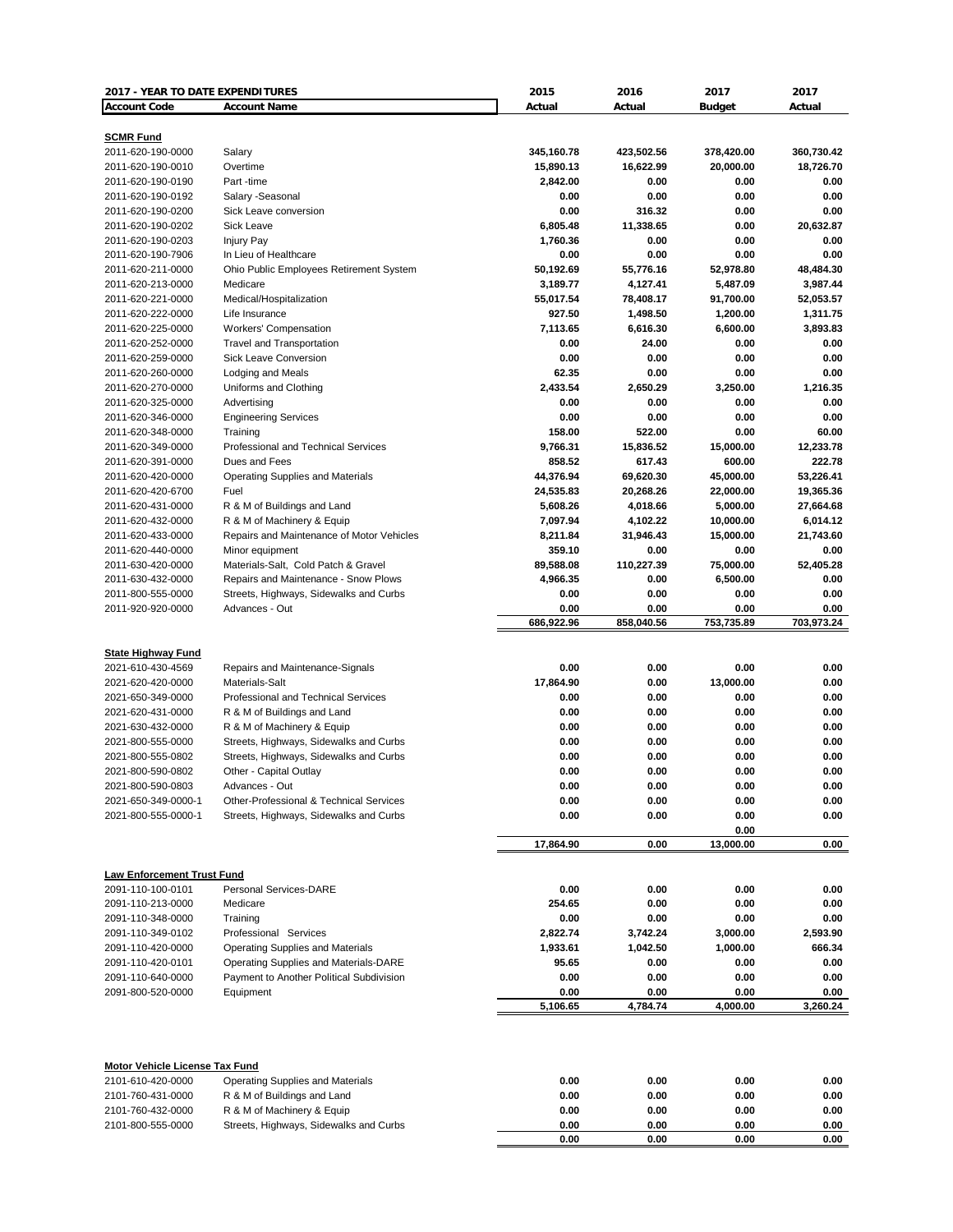| 2017 - YEAR TO DATE EXPENDITURES       |                                                                        | 2015               | 2016               | 2017               | 2017         |
|----------------------------------------|------------------------------------------------------------------------|--------------------|--------------------|--------------------|--------------|
| <b>Account Code</b>                    | <b>Account Name</b>                                                    | Actual             | Actual             | <b>Budget</b>      | Actual       |
|                                        |                                                                        |                    |                    |                    |              |
|                                        |                                                                        |                    |                    |                    |              |
| <b>Police Pension Fund</b>             |                                                                        |                    |                    |                    |              |
| 2131-110-215-0000                      | Ohio Police and Fire Pension Fund                                      | 179,743.82         | 187,114.80         | 192,000.00         | 174,288.75   |
| 2131-110-344-0000                      | <b>Property Tax Collection Fees</b>                                    | 519.44             | 535.75             | 1,000.00           | 557.25       |
| 2131-110-345-0000                      | <b>Election Expense</b>                                                | 0.00               | 0.00               | 0.00               | 0.00         |
| 2131-910-910-0000                      | Transfer out                                                           | 0.00<br>180,263.26 | 0.00<br>187,650.55 | 0.00<br>193,000.00 | 0.00         |
|                                        |                                                                        |                    |                    |                    | 174,846.00   |
|                                        |                                                                        |                    |                    |                    |              |
| <b>Water Meter &amp; Repair Fund</b>   |                                                                        |                    |                    |                    |              |
| 2901-539-312-0000                      | Water and Sewage                                                       | 0.00               | 0.00               | 0.00               | 0.00         |
| 2901-539-431-0000                      | R & M of Buildings and Land                                            | 0.00               | 0.00               | 0.00               | 0.00         |
| 2901-800-560-0000                      | <b>Utility Distribution Systems</b>                                    | 8,847.36           | 8,847.36           | 9,000.00           | 10,371.88    |
|                                        |                                                                        | 8,847.36           | 8,847.36           | 9,000.00           | 10,371.88    |
| <b>FEMA Fund</b>                       |                                                                        |                    |                    |                    |              |
| 2902-110-420-0000                      | <b>Operating Supplies and Materials</b>                                | 0.00               | 0.00               | 0.00               | 0.00         |
|                                        |                                                                        | 0.00               | 0.00               | 0.00               | 0.00         |
|                                        |                                                                        |                    |                    |                    |              |
| <b>Mayor's Court Computer Fund</b>     |                                                                        |                    |                    |                    |              |
| 2903-720-340-0000                      | Pro and Tech Services                                                  | 0.00               | 0.00               | 0.00               | 0.00         |
| 2903-720-340-0853                      | <b>Technical &amp; Software</b>                                        | 0.00               | 0.00               | 0.00               | 0.00         |
| 2903-720-394-0000                      | Machinery, Equipment & Furniture                                       | 0.00               | 0.00               | 0.00               | 0.00         |
| 2903-720-410-0000<br>2903-720-420-0001 | <b>Office Supplies</b>                                                 | 0.00<br>0.00       | 0.00               | 0.00               | 0.00<br>0.00 |
| 2903-720-600-0852                      | Operating Supplies - Comm Diversion<br><b>Computers &amp; Supplies</b> | 1,910.00           | 0.00<br>1,948.00   | 0.00<br>3,000.00   | 2,246.37     |
| 2903-800-520-0000                      | Equipment                                                              | 0.00               | 0.00               | 0.00               | 0.00         |
|                                        |                                                                        | 1,910.00           | 1,948.00           | 3,000.00           | 2,246.37     |
| <b>Special Bond Retirement Fund</b>    |                                                                        |                    |                    |                    |              |
| 3101-740-344-0000                      | <b>Property Tax Collection Fees</b>                                    | 0.00               | 0.00               | 0.00               | 0.00         |
| 3101-800-346-4905                      | Eng services -Dunham san sewer                                         | 0.00               | 0.00               | 0.00               | 0.00         |
| 3101-850-710-0000                      | Principal                                                              | 0.00               | 0.00               | 0.00               | 0.00         |
| 3101-850-710-4905-1                    | Principal                                                              | 0.00               | 0.00               | 1,720,000.00       | 1,720,000.00 |
| 3101-850-720-0000                      | Interest                                                               | 0.00               | 0.00               | 0.00               | 0.00         |
| 3101-850-710-4905                      | Principal-Dunham Rd Sanitary Sewer                                     | 425,000.00         | 1,275,000.00       | 0.00               | 0.00         |
| 3101-850-710-4906                      | Principal- Dunham Rd Water Main Rehab                                  | 32,534.49          | 34,702.80          | 36,471.67          | 18,594.18    |
| 3101-850-720-4906                      | Interest                                                               | 16,687.20          | 20,893.88          | 25,800.00          | 36,087.05    |
| 3101-850-790-0000                      | Other - Debt Service                                                   | 0.00               | 4,726.26           | 0.00               | 6,954.00     |
| 3101-850-790-0000-1                    | Other - Debt Service                                                   | 0.00               | 0.00               | 0.00               | 0.00         |
| 3101-850-790-4905                      | Other - Debt service                                                   | 0.00               | 0.00               | 0.00               | 0.00         |
|                                        | <b>Walton Road</b>                                                     | 0.00               | 0.00               | 0.00               | 0.00         |
|                                        | Alex/Dunham Traffic                                                    | 0.00               | 0.00               | 0.00               | 0.00         |
|                                        |                                                                        | 474,221.69         | 1,335,322.94       | 1,782,271.67       | 1,781,635.23 |
| <b>Third Party Services</b>            |                                                                        |                    |                    |                    |              |
| 4101-790-620-3110                      | Senior Lawn Care & Benevolent Events                                   | 0.00               | 0.00               | 0.00               | 0.00         |
| 4101-800-610-6589                      | Deposits Refunded                                                      | 0.00               | 0.00               | 0.00               | 0.00         |
| 4101-800-620-0000                      | Deposits Applied                                                       | 0.00               | 0.00               | 0.00               | 0.00         |
|                                        |                                                                        | 0.00               | 0.00               | 0.00               | 0.00         |
|                                        |                                                                        |                    |                    |                    |              |
|                                        |                                                                        |                    |                    |                    |              |
| <b>Issue I and II Capital Funds</b>    |                                                                        |                    |                    |                    |              |
| 4201-800-555-0000                      | Streets, Highways, Sidewalks and Curbs                                 | 0.00               | 0.00               | 0.00               | 0.00         |
| 4201-800-560-4905                      | <b>Utility Distribution Systems</b>                                    | 0.00               | 0.00               | 0.00               | 0.00         |
| 4201-800-560-4906                      | <b>Utility Distribution Systems</b>                                    | 0.00               | 0.00               | 0.00               | 0.00         |
| 4201-920-920-0000                      | <b>Advances Out</b>                                                    | 0.00               | 0.00               | 0.00               | 0.00         |
|                                        |                                                                        | 0.00               | 0.00               | 0.00               | 0.00         |
|                                        |                                                                        |                    |                    |                    |              |
|                                        |                                                                        |                    |                    |                    |              |
|                                        |                                                                        |                    |                    |                    |              |
| <b>Capital Improvements Fund</b>       |                                                                        |                    |                    |                    |              |
| 4901-410-610-0000                      | Deposits Refunded                                                      | 0.00               | 0.00               | 0.00               | 0.00         |
| 4901-800-312-0000                      | Water & sewage                                                         | 0.00               | 0.00               | 0.00               | 0.00         |
| 4901-800-325-0000                      | Advertising                                                            | 1,001.00           | 1,522.41           | 0.00               | 449.32       |
| 4901-800-346-0000                      | <b>Engineering Services</b>                                            | 0.00               | 0.00               | 0.00               | 0.00         |
| 4901-800-349-0000                      | Other- Pro services                                                    | 251,396.71         | 242,479.88         | 150,000.00         | 95,645.78    |
| 4901-800-420-0480                      | Advertising                                                            | 0.00               | 0.00               | 0.00               | 0.00         |
| 4901-800-433-0000                      | Repairs and Main. Of Motor Vehicles                                    | 0.00               | 0.00               | 0.00               | 15,300.00    |
| 4901-800-510-0000                      | Land and Land Improvements                                             | 3,072,671.09       | 379,182.97         | 125,000.00         | 63,240.48    |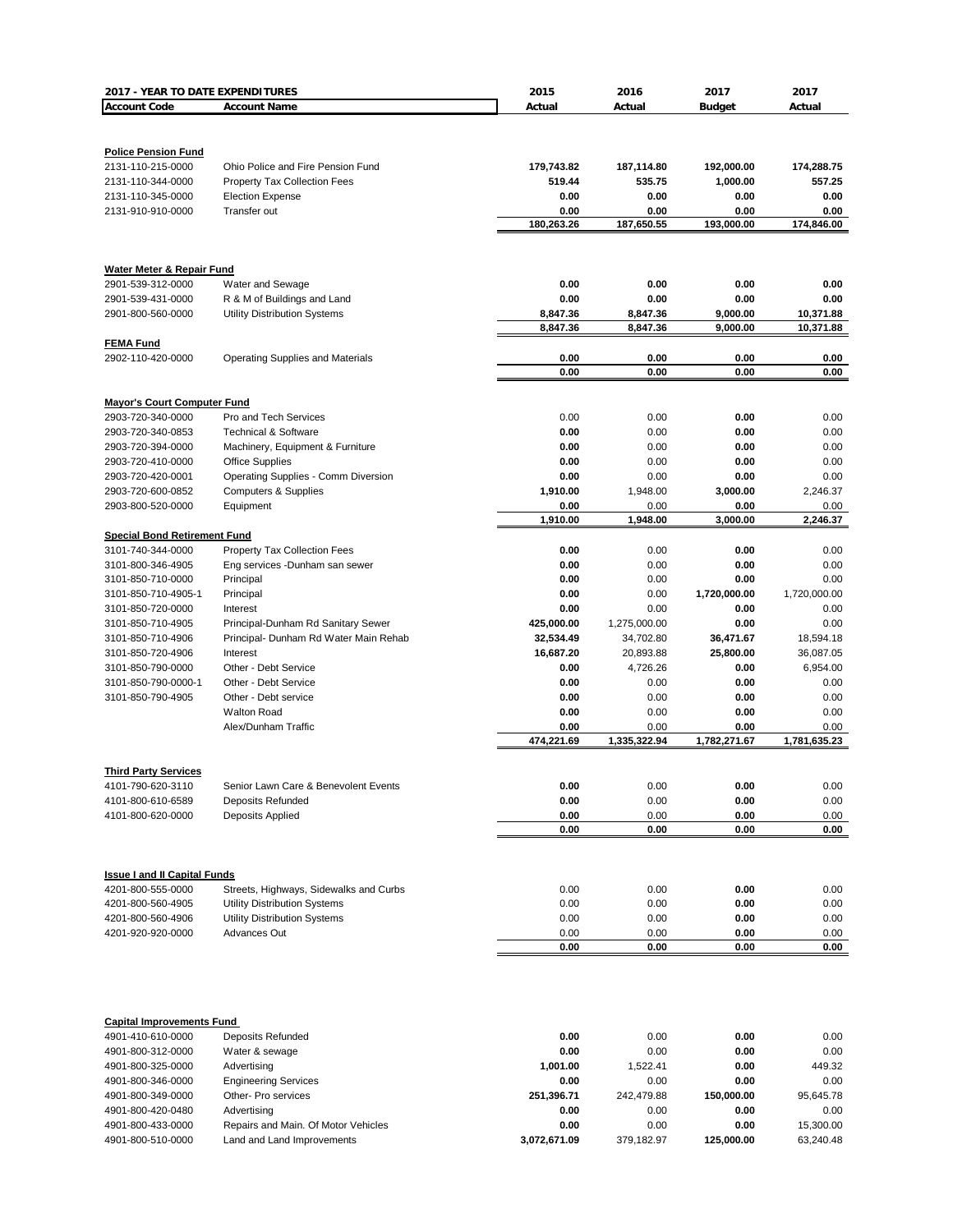| 2017 - YEAR TO DATE EXPENDITURES        |                                                                                              | 2015                  | 2016                     | 2017                 | 2017                     |
|-----------------------------------------|----------------------------------------------------------------------------------------------|-----------------------|--------------------------|----------------------|--------------------------|
| <b>Account Code</b>                     | <b>Account Name</b>                                                                          | Actual                | Actual                   | <b>Budget</b>        | Actual                   |
|                                         |                                                                                              |                       |                          |                      |                          |
| 4901-800-510-0489                       | Land and Land Imp Sagamore Creek                                                             | 0.00                  | 0.00                     | 0.00                 | 0.00                     |
| 4901-800-510-0491                       | Land and Land Improvements-Egbert Rd                                                         | 0.00                  | 0.00                     | 0.00                 | 0.00                     |
| 4901-800-520-0000                       | Equipment<br>Equipment                                                                       | 3,783.00<br>0.00      | 13,315.23                | 0.00                 | 18,973.06<br>0.00        |
| 4901-800-520-0480<br>4901-800-520-0481  | Equipment-Police                                                                             | 0.00                  | 0.00<br>0.00             | 0.00<br>0.00         | 0.00                     |
| 4901-800-520-0483                       | Equipment                                                                                    | 0.00                  | 0.00                     | 0.00                 | 0.00                     |
| 4901-800-520-0484                       | Equipment-Service Dept                                                                       | 0.00                  | 0.00                     | 0.00                 | 0.00                     |
| 4901-800-520-0487                       | Equipment- Finance Computer Upgrade                                                          | 0.00                  | 0.00                     | 0.00                 | 0.00                     |
| 4901-800-530-0000                       | Buildings & Structures- Toiletry & Sinks                                                     | 5,928.00              | 463,805.50               | 0.00                 | 105,152.39               |
| 4901-800-530-0000-1                     | <b>Buildings and Other Structures</b>                                                        | 0.00                  | 0.00                     | 0.00                 | 0.00                     |
| 4901-800-530-5896                       | <b>Buildings and Other Structures</b>                                                        | 0.00                  | 0.00                     | 0.00                 | 0.00                     |
| 4901-800-540-0000                       | Machinery, and Equip-                                                                        | 2,847.87              | 0.00                     | 0.00                 | 2,650.00                 |
| 4901-800-540-0487                       | Equipment- Finance Computer Upgrade                                                          | 0.00                  | 0.00                     | 0.00                 | 0.00                     |
| 4901-800-550-0000                       | Motor Vehicles - Recreation                                                                  | 18,698.87             | 5,819.12                 | 0.00                 | 0.00                     |
| 4901-800-550-0000-1                     | Motor Vehicles - Road Dept                                                                   | 0.00                  | 0.00                     | 0.00                 | 0.00                     |
| 4901-800-550-0488                       | Motor Vehicles- POLICE                                                                       | 0.00                  | 0.00                     | 0.00                 | 122,374.26               |
| 4901-800-555-0000                       | Streets, Highways, Sidewalks and Curbs                                                       | 13,115.11             | 219,069.82               | 380,000.00           | 47,877.00                |
| 4901-800-555-6202<br>4901-800-560-0000  | Streets, Highways, Sidewalks and Curbs (Storm Sewers)<br><b>Utility Distribution Systems</b> | 21,581.83<br>1,802.88 | 0.00<br>147.50           | 0.00<br>0.00         | 11,600.00<br>0.00        |
| 4901-800-560-0803                       | Utility Systems-Alexander Storm Sewer                                                        | 0.00                  | 0.00                     | 0.00                 | 0.00                     |
| 4901-800-560-4905                       | Utility Systems-Dunham Rd Sanitary                                                           | 0.00                  | 0.00                     | 0.00                 | 0.00                     |
| 4901-800-560-4906                       | Utility Systems-Dunham Rd Water Main                                                         | 0.00                  | 0.00                     | 0.00                 | 0.00                     |
| 4901-800-560-4908                       | Utility Systems-Dunham Rd Resurfacing                                                        | 0.00                  | 0.00                     | 0.00                 | 0.00                     |
| 4901-800-690-0000                       | Other - Engineering                                                                          | 0.00                  | 0.00                     | 0.00                 | 0.00                     |
| 4901-800-690-0801                       | <b>Other Capital</b><br>Culvert                                                              | 0.00                  | 0.00                     | 0.00                 | 0.00                     |
| 4901-800-690-6523                       | Other-Storm damage                                                                           | 0.00                  | 0.00                     | 0.00                 | 0.00                     |
| 4901-990-990-0000                       | Other - Other Financing Uses                                                                 | 0.00                  | 2,221.74                 | 0.00                 | 0.00                     |
| 4901-910-910-0000                       | Transfers - Out (Debt Service)                                                               | 100,000.00            | 170,000.00               | 120,000.00           | 120,000.00               |
| 4901-920-920-0000                       | Advances Out (capital Lease)                                                                 | 0.00                  | 0.00                     | 0.00                 | 0.00                     |
|                                         |                                                                                              | 3,492,826.36          | 1,497,564.17             | 775,000.00           | 603,262.29               |
| <b>Veteran's Memorial Fund</b>          |                                                                                              |                       |                          |                      |                          |
| 4902-800-349-0000                       | <b>Professional Services</b>                                                                 | 2,067.99              | 573.00                   | 0.00                 | 308.36                   |
| 4902-800-530-0000                       | <b>Buildings and Other Structures</b>                                                        | 937.48<br>3,005.47    | 1,237.50<br>1,810.50     | 4,500.00<br>4,500.00 | 77.93<br>386.29          |
|                                         |                                                                                              |                       |                          |                      |                          |
| <b>Building Bond Fund</b>               |                                                                                              |                       |                          |                      |                          |
| 7001-410-610-0000                       | <b>Deposits Refunded</b>                                                                     | 0.00                  | 0.00                     | 0.00                 | 0.00                     |
| 7001-910-910-0000                       | Transfers - Out                                                                              | 0.00                  | 0.00                     | 0.00                 | 0.00                     |
|                                         |                                                                                              | 0.00                  | 0.00                     | 0.00                 | 0.00                     |
|                                         |                                                                                              |                       |                          |                      |                          |
| <b>Unclaimed Monies Fund</b>            |                                                                                              |                       |                          |                      |                          |
| 9101-790-690-0000                       | Other - Other                                                                                | 0.00                  | 0.00                     | 0.00                 | 0.00                     |
|                                         |                                                                                              | 0.00                  | 0.00                     | 0.00                 | 0.00                     |
| <b>Unclaimed Monies Fund</b>            |                                                                                              |                       |                          |                      |                          |
| 9901-410-610-0000                       | <b>Deposits Refunded</b>                                                                     | 0.00                  | 7,545.76                 | 0.00                 | 2,050.00                 |
|                                         |                                                                                              |                       |                          |                      |                          |
| 9901-410-620-0000                       | Deposits Applied                                                                             | 0.00                  | 0.00                     | 0.00                 | 0.00                     |
| 9901-790-690-0000                       | Other - Other                                                                                | 0.00                  | 0.00                     | 0.00                 | 0.00                     |
| 9901-790-690-3110                       | <b>Other- Senior Services</b>                                                                | 0.00                  | 0.00                     | 0.00                 | 0.00                     |
|                                         |                                                                                              | 0.00                  | 0.00                     | 0.00                 | 0.00                     |
| <b>Mayor's Court</b>                    |                                                                                              | 0.00                  | 0.00                     | 0.00                 | 0.00                     |
| 9902-720-620-0000                       | Deposits Applied                                                                             | 0.00                  | 300,544.31               | 0.00                 | 285,328.89               |
|                                         |                                                                                              |                       |                          |                      |                          |
|                                         |                                                                                              |                       |                          |                      |                          |
| <b>Second Party Service</b>             |                                                                                              |                       |                          |                      |                          |
| 9903-110-349-0013                       | Professional Serv - Animal Fund                                                              | 200.00                | 520.00                   | 0.00                 | 585.00                   |
| 9903-310-420-0007                       | Operating Exp. Benevolent Fund General                                                       | 433.81                | 731.99                   | 0.00                 | 222.62                   |
| 9903-310-420-0008                       | Operating Exp. Benevolent Fund Events                                                        | 455.46                | 0.00                     | 0.00                 | 0.00                     |
| 9903-730-620-3110                       | Deposits Applied (Senior Services)                                                           | 38,686.50             | 32,244.00                | 0.00                 | 33,141.00                |
|                                         |                                                                                              | 39,775.77             | 33,495.99                | 0.00                 | 33,948.62                |
|                                         |                                                                                              |                       |                          |                      |                          |
| <b>Walton Hills/Sagamore Hills JEDD</b> |                                                                                              |                       |                          |                      |                          |
| 9904-790-640-0000                       | Payment to another political subdivision                                                     |                       | 368,751.61               | 0.00                 | 352,172.15               |
| 9904-910-910-0000                       | Transfers - Out                                                                              |                       | 391,560.99<br>760,312.60 | 0.00<br>0.00         | 181,662.13<br>533,834.28 |
|                                         |                                                                                              |                       |                          |                      |                          |
|                                         | <b>TOTALS</b>                                                                                | 10,600,583.12         | 10,722,720.84            | 9,089,090.21         | 9,367,104.70             |
|                                         |                                                                                              |                       |                          |                      |                          |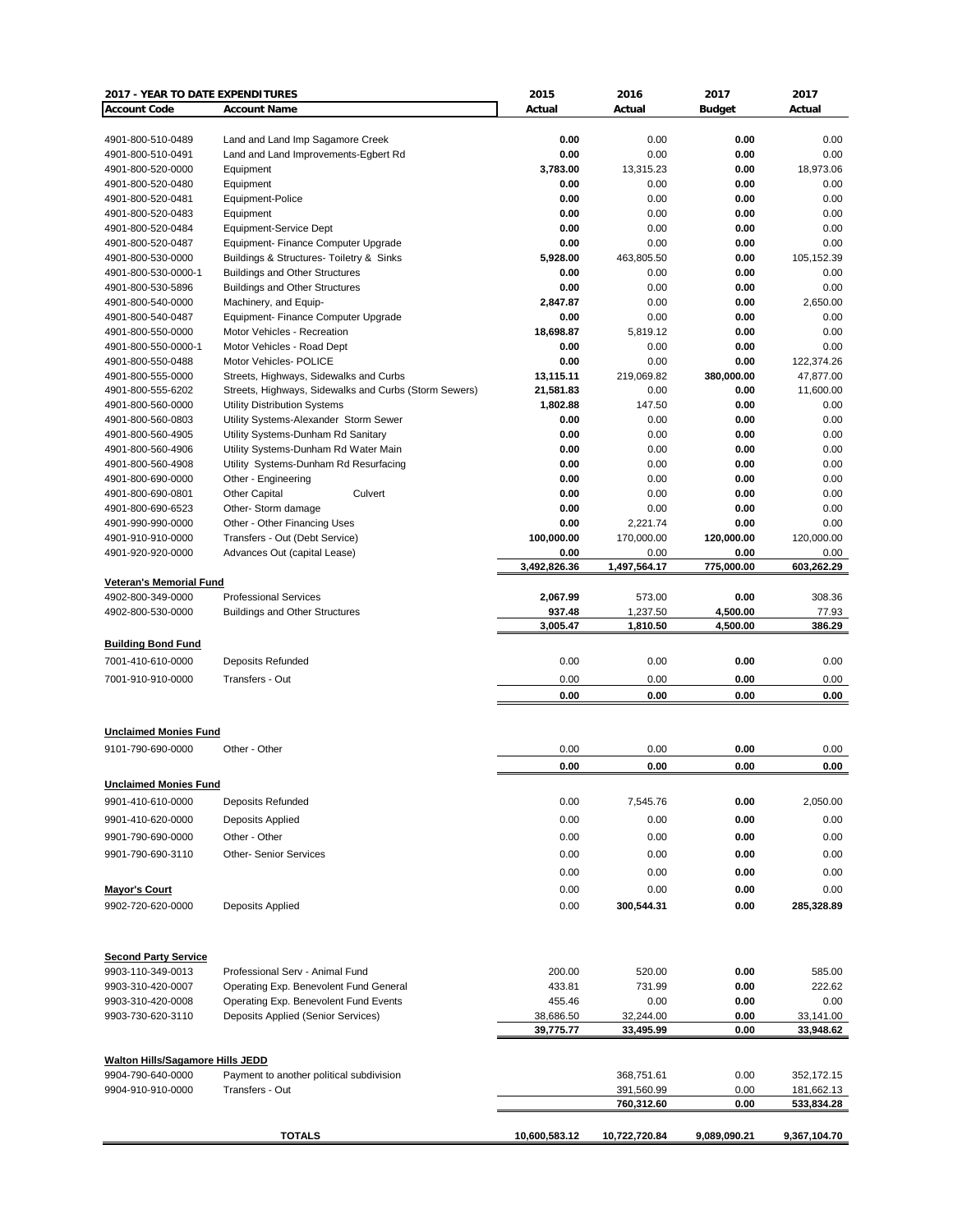|                                         | 2015<br>Actual | 2016<br>Actual | 2017<br><b>Budget</b> | 2017<br>Actual |
|-----------------------------------------|----------------|----------------|-----------------------|----------------|
| <b>GENERAL FUND #1000</b>               |                |                |                       |                |
| Balance - January 1st                   | 2,404,794.19   | 1,943,854.82   | 1,746,465.92          | 1,224,404.90   |
| <b>Revenues</b>                         |                |                |                       |                |
| <b>Municipal Income Tax</b>             | 4,317,844.61   | 3,956,125.37   | 4,052,500.00          | 3,220,382.08   |
| Income Tax                              | 4,316,981.38   | 3,950,550.93   | 4,050,000.00          | 3,220,165.81   |
| Public Utility - Net Profit Tax         | 863.23         | 5,574.44       | 2,500.00              | 216.27         |
| <b>Other Local Taxes</b>                | 9,821.67       | 9,930.60       | 8,500.00              | 11,484.28      |
| Admissions                              | 9,821.67       | 9,505.60       | 8,500.00              | 9,754.64       |
| <b>Special Assessments</b>              | 0.00           | 425.00         | 0.00                  | 1,729.64       |
| Licenses & Permits & Inspections        | 55,717.42      | 52,020.86      | 43,350.00             | 36,960.95      |
| <b>Building Permits</b>                 | 28,564.92      | 14,448.66      | 17,350.00             | 13,826.75      |
| Tap Fees                                | 0.00           | 0.00           | 0.00                  | 0.00           |
| Zoning                                  | 6,027.50       | 17,832.20      | 10,000.00             | 8,569.20       |
| <b>Street Opening</b>                   | 0.00           | 200.00         | 0.00                  | 400.00         |
| Other                                   | 21,125.00      | 19,540.00      | 16,000.00             | 14,165.00      |
| Intergovernmental                       | 80,098.30      | 66,444.63      | 62,000.00             | 57,889.15      |
| Grants                                  | 14,705.66      | 13,825.79      | 11,000.00             | 12,010.15      |
| Shared Taxes and Permits (Track)        | 25,949.50      | 22,196.58      | 20,000.00             | 21,069.50      |
| Local Gov't Fund - State of Ohio        | 34,433.19      | 25,728.71      | 30,000.00             | 18,788.80      |
| Local Gov't Fund - County               | 0.00           | 0.00           | 0.00                  | 0.00           |
| Cigarette Tax - Ohio                    | 74.25          | 74.25          | 0.00                  | 0.00           |
| Liquor & Beer Permits - Ohio            | 4,935.70       | 4,619.30       | 1.000.00              | 6,020.70       |
| Estate (Inheritance) Tax                | 0.00           | 0.00           | 0.00                  | 0.00           |
| Other                                   | 0.00           | 0.00           | 0.00                  | 0.00           |
| <b>Charges for Services</b>             | 238,572.27     | 276,803.98     | 283,020.00            | 229,884.85     |
| Concessions                             | 1,972.75       | 3,631.75       | 3,500.00              | 2,154.00       |
| <b>Recreation Entry Fees</b>            | 4,234.84       | 6,853.39       | 7,500.00              | 9,902.60       |
| <b>Cultural &amp; Recreation</b>        | 17,383.50      | 15,967.00      | 15,500.00             | 19,503.00      |
| Comm. Room                              | 2,350.00       | 3,000.00       | 3,000.00              | 8,155.00       |
| Antenna Lease                           | 0.00           | 0.00           | 0.00                  | 0.00           |
| Cable TV                                | 34,239.81      | 35,238.93      | 35,000.00             | 22,955.89      |
| Fire                                    | 834.00         | 0.00           | 0.00                  | 200.00         |
| Other                                   | 177,557.37     | 212,112.91     | 218,520.00            | 167,014.36     |
| <b>Interest</b>                         | 0.00           | 2,679.48       | 0.00                  | 4,207.46       |
| <b>Interest Earnings</b>                | 0.00           | 2,679.48       | 0.00                  | 4,207.46       |
| <b>Municipal Court</b>                  | 203,740.13     | 209,380.11     | 215,000.00            | 190,897.60     |
| Court Fines                             | 130,320.01     | 137,002.55     | 140,000.00            | 115,380.38     |
| Court Costs                             | 70,040.49      | 66,883.71      | 70,000.00             | 65,017.22      |
| Forfeiture                              | 3,379.63       | 5,493.85       | 5,000.00              | 10,500.00      |
| <b>Witness Fees</b>                     | 0.00           | 0.00           | 0.00                  | 0.00           |
| <b>All Other Revenue</b>                | 16,462.18      | 432,018.41     | 410,250.00            | 257,578.58     |
| Special Assessments - Direct            | 0.00           | 0.00           | 0.00                  | 0.00           |
| <b>Unclaimed Property</b>               | 0.00           | 0.00           | 0.00                  | 0.00           |
| Prisoner Housing (County)               | 1,265.00       | 0.00           | 0.00                  | 0.00           |
| Donations and Contributions             | 2,315.00       | 3,267.00       | 2,350.00              | 4,364.00       |
| Garage Sale                             | 650.00         | 854.00         | 800.00                | 631.00         |
| <b>Asset Sales</b>                      | 0.00           | 0.00           | 0.00                  | 0.00           |
| Other                                   | 12,232.18      | 427,897.41     | 407,100.00            | 252,583.58     |
| <b>Operating Transfers - In</b>         | 0.00           | 0.00           | 0.00                  | 0.00           |
| Transfer In (Political Subdivision Fund | 0.00           | 0.00           | 0.00                  | 0.00           |
| Advances In                             | 0.00           | 0.00           | 0.00                  | 0.00           |
| <b>Non Revenue</b>                      | 0.00           | 0.00           | 0.00                  | 0.00           |
| Miscellaneous Revenue                   | 0.00           | 0.00           | 0.00                  | 0.00           |
| RITA Refund                             | 0.00           | 0.00           | 0.00                  | 0.00           |
| Other - Adjustment                      | 0.00           | 0.00           | 0.00                  | 0.00           |
| <b>Total Receipts</b>                   | 4,922,256.58   | 5,005,403.44   | 5,074,620.00          | 4,009,284.95   |
| <b>Total Receipts and Balance</b>       | 7,327,050.77   | 6,949,258.26   | 6,821,085.92          | 5,233,689.85   |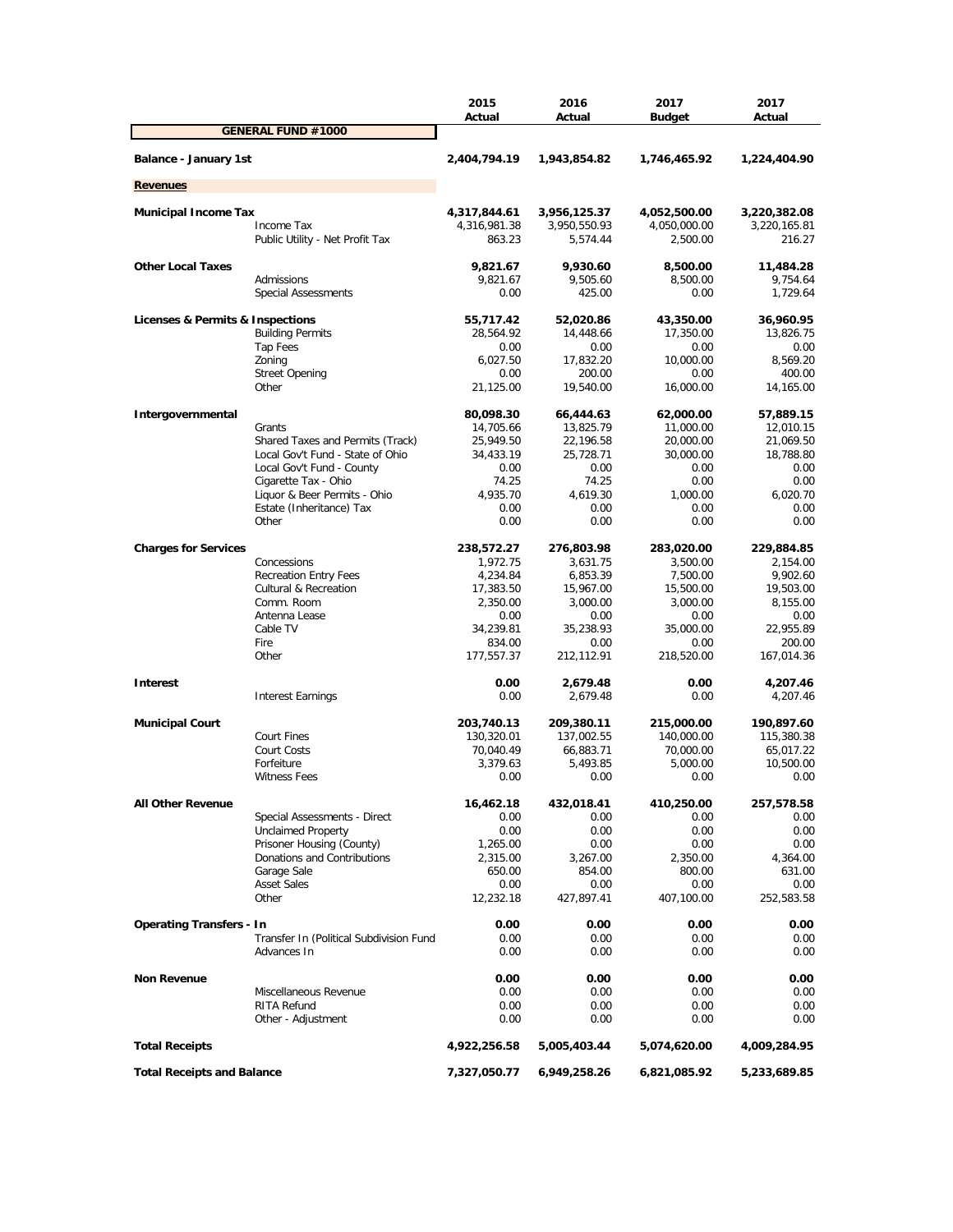|                                        |                                                                | 2015<br>Actual           | 2016<br>Actual           | 2017<br><b>Budget</b>    | 2017<br>Actual           |
|----------------------------------------|----------------------------------------------------------------|--------------------------|--------------------------|--------------------------|--------------------------|
| <b>GENERAL FUND (continued)</b>        |                                                                |                          |                          |                          |                          |
| <b>Expenditures</b>                    |                                                                |                          |                          |                          |                          |
|                                        |                                                                |                          |                          |                          |                          |
| <b>Police</b>                          |                                                                | 2,073,573.01             | 2,121,147.11             | 1,986,512.35             | 1,885,808.10             |
|                                        | Personal Services & Benefits                                   | 1,863,545.78             | 1,920,254.25             | 1,798,412.35             | 1,622,317.79             |
|                                        | Other Operations & Maintenance<br>Capital Outlay               | 210,027.23<br>0.00       | 200,892.86<br>0.00       | 188,100.00<br>0.00       | 263,490.31<br>0.00       |
|                                        |                                                                |                          |                          |                          |                          |
| Fire                                   |                                                                | 525,402.00               | 535,910.04               | 564,418.08               | 546,628.24               |
|                                        | Other Operations & Maintenance                                 | 525,402.00               | 535,910.04               | 564,418.08               | 546,628.24               |
| Health                                 |                                                                | 8,941.52                 | 8,941.52                 | 9,000.00                 | 9,397.72                 |
|                                        | Personal Services & Benefits                                   | 0.00                     | 0.00                     | 0.00                     | 0.00                     |
|                                        | Other Operations & Maintenance                                 | 8,941.52                 | 8,941.52                 | 9,000.00                 | 9,397.72                 |
|                                        |                                                                |                          |                          |                          |                          |
| <b>Recreation &amp; Community Life</b> | Personal Services & Benefits                                   | 206,525.71<br>109,756.67 | 224,587.12               | 242,249.50               | 211,569.25<br>117,761.25 |
|                                        | Other Operations & Maintenance                                 | 96,769.04                | 120,212.98<br>104,374.14 | 131,599.50<br>110,650.00 | 93,808.00                |
|                                        | Capital Outlay                                                 |                          |                          |                          |                          |
|                                        |                                                                |                          |                          |                          |                          |
| <b>Housing and Building</b>            |                                                                | 89,273.35                | 58,309.16                | 58,736.75                | 48,643.13                |
|                                        | Personal Services & Benefits                                   | 32,079.67                | 25,875.00                | 26,136.75                | 24,446.83                |
|                                        | Other Operations & Maintenance                                 | 57,193.68                | 32,434.16                | 32,600.00                | 24,196.30                |
| <b>Engineering</b>                     |                                                                | 22,212.10                | 21,468.05                | 23,855.25                | 21,830.05                |
|                                        | Personal Services & Benefits                                   | 22,212.10                | 21,468.05                | 23,855.25                | 21,830.05                |
|                                        | Other Operations & Maintenance                                 | 0.00                     | 0.00                     | 0.00                     | 0.00                     |
|                                        |                                                                |                          |                          |                          |                          |
| <b>Basic Utility</b>                   |                                                                | 294,523.58               | 282,539.08               | 265,500.00               | 268,455.73               |
|                                        | Electricity                                                    | 72,375.33                | 80,469.27                | 70,000.00                | 60,570.08                |
|                                        | Natural Gas                                                    | 24,695.09                | 20,990.95                | 25,000.00                | 18,808.80<br>2,724.75    |
|                                        | Water & Sewage<br>Sewer Fees - Residential                     | 6,126.78<br>690.00       | 1,520.18<br>690.00       | 4,000.00<br>0.00         | 0.00                     |
|                                        | Refuse                                                         | 150,323.02               | 141,548.17               | 135,000.00               | 137,772.44               |
|                                        | Telephone & Communications                                     | 40,313.36                | 37,320.51                | 31,500.00                | 48,579.66                |
|                                        |                                                                |                          |                          |                          |                          |
| <b>Service</b>                         |                                                                | 224,913.57               | 246,346.94               | 256,247.57               | 240,621.74               |
|                                        | Personal Services & Benefits                                   | 130,593.22               | 140,180.50               | 149,047.57               | 95,082.28                |
|                                        | Other Operations & Maintenance                                 | 94,320.35                | 106,166.44               | 107,200.00               | 145,539.46               |
| Mayor                                  |                                                                | 101,060.05               | 99,170.21                | 94,403.93                | 82,532.42                |
|                                        | Personal Services & Benefits                                   | 94,567.67                | 94,949.84                | 88,403.93                | 81,124.91                |
|                                        | Other Operations & Maintenance                                 | 6,492.38                 | 4,220.37                 | 6,000.00                 | 1,407.51                 |
|                                        |                                                                |                          |                          |                          |                          |
| Council                                |                                                                | 75,452.72                | 77,052.92                | 76,499.41                | 71,440.37                |
|                                        | Personal Services & Benefits<br>Other Operations & Maintenance | 75,452.72<br>0.00        | 77,052.92<br>0.00        | 76,499.41<br>0.00        | 71,400.68<br>39.69       |
|                                        |                                                                |                          |                          |                          |                          |
| <b>Municipal Court</b>                 |                                                                | 87,142.41                | 123,432.90               | 132,069.76               | 112,177.87               |
|                                        | Personal Services & Benefits                                   | 81,279.95                | 120,545.44               | 129,069.76               | 108,463.06               |
|                                        | Other Operations & Maintenance                                 | 5,862.46                 | 2,887.46                 | 3,000.00                 | 3,714.81                 |
| <b>Clerk Treasurer</b>                 |                                                                | 0.00                     | 0.00                     | 0.00                     | 0.00                     |
|                                        | Personal Services & Benefits                                   |                          |                          |                          |                          |
|                                        | Other Operations & Maintenance                                 |                          |                          |                          |                          |
|                                        |                                                                |                          |                          |                          |                          |
| <b>Planning Commission</b>             |                                                                | 2,154.48                 | 2,083.90                 | 2,243.55                 | 2,246.26                 |
|                                        | Personal Services & Benefits                                   | 2,154.48                 | 2,083.90                 | 2,243.55                 | 2,246.26                 |
| <b>Zoning Commission</b>               |                                                                | 3,427.15                 | 3,062.19                 | 3,488.50                 | 2,995.18                 |
|                                        | Personal Services & Benefits                                   | 3,427.15                 | 3,062.19                 | 3,488.50                 | 2,955.66                 |
|                                        | Other Operations & Maintenance                                 | 0.00                     | 0.00                     | 0.00                     | 39.52                    |
|                                        |                                                                |                          |                          |                          |                          |
| Law                                    |                                                                | 99,021.79                | 140,349.02               | 75,000.00                | 55,894.89                |
|                                        | Personal Services & Benefits                                   | 63,324.41                | 65,356.03                | 60,000.00                | 688.09                   |
|                                        | Other Operations & Maintenance                                 | 35,697.38                | 74,992.99                | 15,000.00                | 55,206.80                |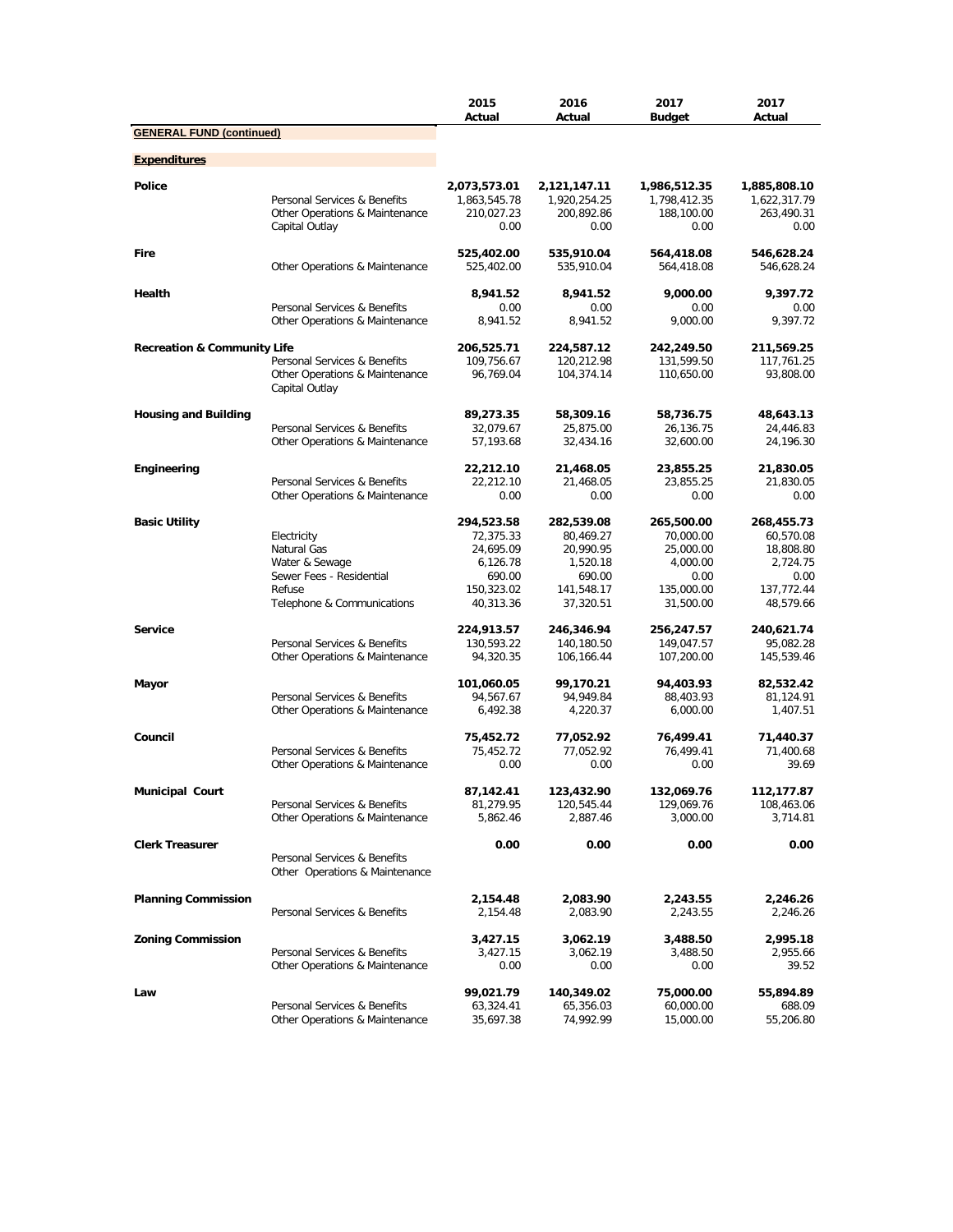|                                   |                                 | 2015<br>Actual | 2016<br>Actual | 2017<br><b>Budget</b> | 2017<br>Actual |
|-----------------------------------|---------------------------------|----------------|----------------|-----------------------|----------------|
| <b>GENERAL FUND (continued)</b>   |                                 |                |                |                       |                |
| Income tax                        |                                 | 76,503.71      |                | 153,600.00            |                |
|                                   | Personal Services & Benefits    |                | 252,356.45     |                       | 45,076.35      |
|                                   | Other Operations & Maintenance  | 76,503.71      | 252,356.45     | 153,600.00            | 45,076.35      |
| <b>General Office</b>             |                                 | 494,257.49     | 599,096.75     | 517,758.00            | 537,644.07     |
|                                   | Personal Services & Benefits    | 313,810.57     | 332,470.18     | 325,458.00            | 280,853.97     |
|                                   | Other Operations & Maintenance  | 176,646.92     | 262,330.57     | 187,800.00            | 253,775.10     |
|                                   | <b>UAN Fees</b>                 | 3,800.00       | 4,296.00       | 4,500.00              | 3,015.00       |
|                                   | Capital Outlay                  | 0.00           | 0.00           | 0.00                  | 0.00           |
| <b>Total General Government</b>   |                                 | 939,019.80     | 1,296,604.34   | 1,055,063.15          | 910,007.41     |
| Non-Departmental                  |                                 | 999,000.00     | 929,000.00     | 1,089,500.00          | 1,089,000.00   |
|                                   | Transfers                       | 999,000.00     | 929,000.00     | 1,089,500.00          | 1,089,000.00   |
|                                   | Advances Out                    | 0.00           | 0.00           | 0.00                  | 0.00           |
|                                   | Other Operations & Maintenance  | 0.00           | 0.00           | 0.00                  | 0.00           |
| <b>Total Disbursements</b>        |                                 | 5,383,384.64   | 5,724,853.36   | 5,551,082.65          | 5,231,961.37   |
| <b>Adjustments</b>                |                                 | 188.69         | 0.00           | 0.00                  | 0.00           |
| <b>Cash Balance</b>               |                                 | 1,943,854.82   | 1,224,404.90   | 1,270,003.27          | 1,728.48       |
| <b>Less: Encumbrances</b>         |                                 | 56,162.90      | 48,988.00      | 0.00                  | 255,996.13     |
| <b>Unencumbered Balance</b>       |                                 | 1,887,691.92   | 1,175,416.90   | 1,270,003.27          | (254, 267.65)  |
|                                   |                                 |                |                |                       |                |
|                                   | SCMR Fund #2011                 |                |                |                       |                |
| <b>Balance - January 1st</b>      |                                 | 48,938.91      | 128,561.33     | 94,861.58             | 100,087.01     |
|                                   |                                 |                |                |                       |                |
| <b>Revenues</b>                   |                                 | 766,545.38     | 829,566.24     | 763,000.00            | 758,285.13     |
|                                   | Gasoline Excise Tax             | 111,547.47     | 112,069.70     | 110,000.00            | 104,914.14     |
|                                   | State Motor Vehicle License Tax | 64,832.66      | 55,503.79      | 53,000.00             | 52,194.04      |
|                                   | Interest                        | 0.00           | 0.00           | 0.00                  | 0.00           |
|                                   | Other                           | 165.25         | 1,992.75       | 0.00                  | 1,176.95       |
|                                   | Advances In                     | 0.00           | 0.00           | 0.00                  | 0.00           |
|                                   | Transfers-In                    | 590,000.00     | 660,000.00     | 600,000.00            | 600,000.00     |
| <b>Total Receipts and Balance</b> |                                 | 815,484.29     | 958,127.57     | 857,861.58            | 858,372.14     |
| <b>Expenditures</b>               |                                 | 686,922.96     | 858,040.56     | 753,735.89            | 703,973.24     |
|                                   | Personal Services & Benefits    | 491,395.79     | 600,881.35     | 559,635.89            | 511,037.23     |

|                             | Other Operations & Maintenance<br>Capital Outlay | 195.527.17 | 257.159.21 | 194.100.00 | 192.936.01 |
|-----------------------------|--------------------------------------------------|------------|------------|------------|------------|
| <b>Total Disbursements</b>  |                                                  | 686,922.96 | 858,040.56 | 753.735.89 | 703,973.24 |
| Adjustments                 |                                                  | 0.00       | 0.00       | 0.00       | 0.00       |
| <b>Cash Balance</b>         |                                                  | 128,561.33 | 100.087.01 | 104.125.69 | 154,398.90 |
| <b>Less: Encumbrances</b>   |                                                  | 20,978.75  | 4.867.90   | 0.00       | 36,106.02  |
| <b>Unencumbered Balance</b> |                                                  | 107.582.58 | 95,219.11  | 104.125.69 | 118,292.88 |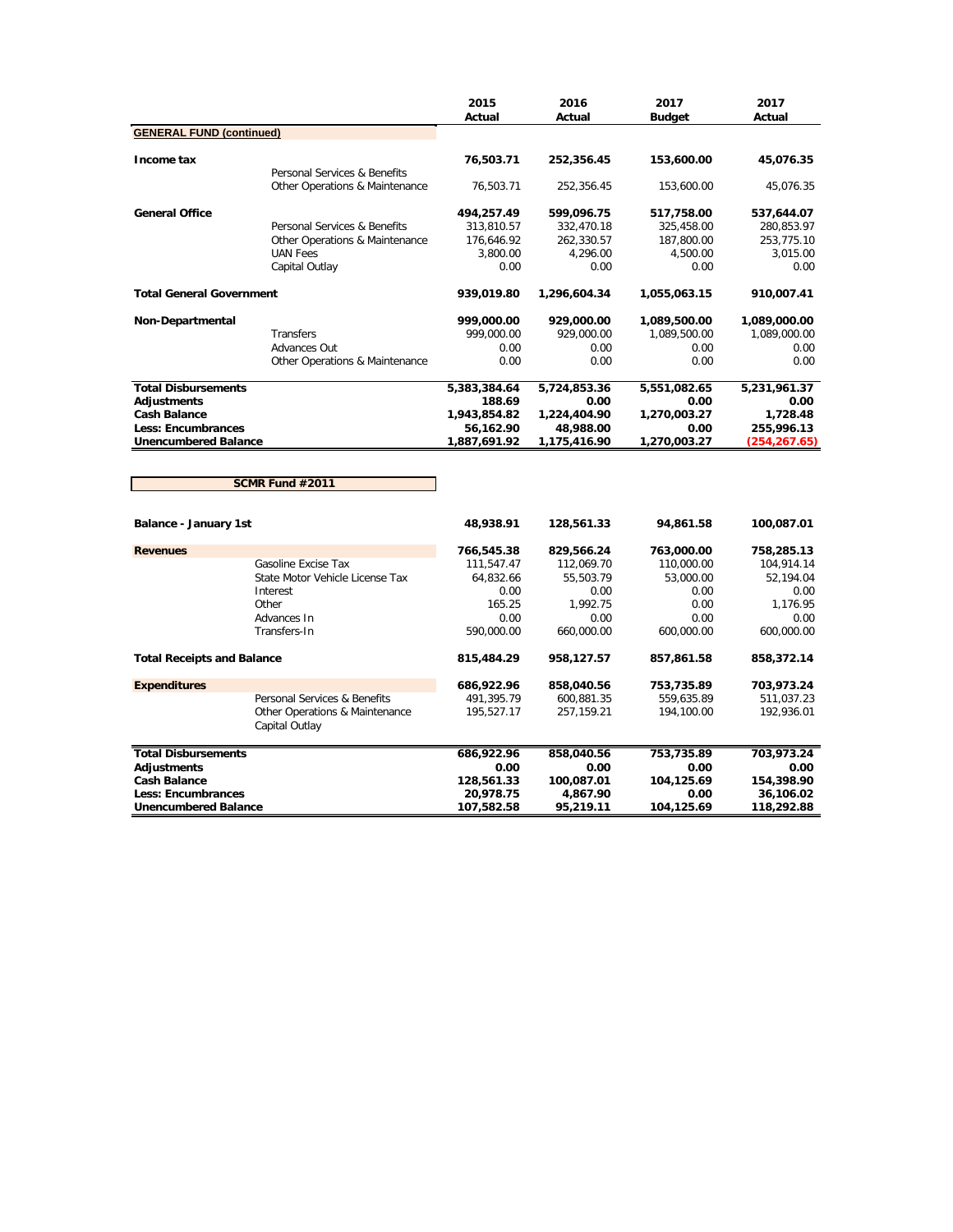|                                                          |                                                                                  | 2015<br>Actual     | 2016<br>Actual     | 2017<br>Budget     | 2017<br>Actual     |
|----------------------------------------------------------|----------------------------------------------------------------------------------|--------------------|--------------------|--------------------|--------------------|
| State Highway Fund #2021                                 |                                                                                  |                    |                    |                    |                    |
| Balance - January 1st                                    |                                                                                  | 572.63             | 3,807.60           | 17,807.60          | 20,420.32          |
| <b>Revenues</b>                                          |                                                                                  | 21,099.87          | 16,612.72          | 16,000.00          | 8,860.16           |
|                                                          | Gasoline Excise Tax                                                              | 9,044.39           | 9,086.76           | 9,000.00           | 5,148.51           |
|                                                          | State Motor Vehicle License Tax                                                  | 5,256.72           | 7,525.96           | 7,000.00           | 3,711.65           |
|                                                          | Interest                                                                         | 0.00               | 0.00               | 0.00               | 0.00               |
|                                                          | Other                                                                            | 6,798.76           | 0.00               | 0.00               | 0.00               |
| <b>Total Receipts and Balance</b>                        |                                                                                  | 21,672.50          | 20,420.32          | 33,807.60          | 29,280.48          |
| <b>Expenditures</b>                                      |                                                                                  | 17,864.90          | 0.00               | 13,000.00          | 0.00               |
|                                                          | Personal Services & Benefits<br>Other Operations & Maintenance<br>Capital Outlay | 17,864.90          | 0.00               | 13,000.00          | 0.00               |
| <b>Total Disbursements</b>                               |                                                                                  | 17,864.90          | 0.00               | 13,000.00          | 0.00               |
| Adjustments                                              |                                                                                  |                    |                    |                    |                    |
| <b>Cash Balance</b>                                      |                                                                                  | 3,807.60           | 20,420.32          | 20,807.60          | 29,280.48          |
| <b>Less: Encumbrances</b><br><b>Unencumbered Balance</b> |                                                                                  | 0.00<br>3,807.60   | 0.00<br>20,420.32  | 0.00<br>20,807.60  | 0.00<br>29,280.48  |
|                                                          |                                                                                  |                    |                    |                    |                    |
|                                                          |                                                                                  |                    |                    |                    |                    |
| Law Enforcement Trust Fund #2091                         |                                                                                  |                    |                    |                    |                    |
|                                                          |                                                                                  |                    |                    |                    |                    |
| Balance - January 1st                                    |                                                                                  | 5,541.63           | 2,139.98           | 36.68              | 2,741.05           |
| <b>Revenues</b>                                          |                                                                                  | 1,705.00           | 5,385.81           | 4,000.00           | 20,028.10          |
|                                                          | Fines                                                                            | 1,705.00           | 1,922.00           | 4,000.00           | 1,835.00           |
|                                                          | Grant                                                                            | 0.00               | 0.00               | 0.00               | 0.00               |
|                                                          | Other                                                                            | 0.00               | 3,463.81           | 0.00               | 18,193.10          |
|                                                          | <b>Transfers In</b>                                                              | 0.00               | 0.00               | 0.00               | 0.00               |
| <b>Total Receipts and Balance</b>                        |                                                                                  | 7,246.63           | 7,525.79           | 4,036.68           | 22,769.15          |
| <b>Expenditures</b>                                      |                                                                                  | 5,106.65           | 4,784.74           | 4,000.00           | 3,260.24           |
|                                                          | Personal Services & Benefits                                                     | 254.65             | 0.00               | 0.00               | 0.00               |
|                                                          | Other Operations & Maintenance                                                   | 4,852.00           | 4,784.74           | 4,000.00           | 3,260.24           |
|                                                          | Capital Outlay                                                                   | 0.00               | 0.00               | 0.00               | 0.00               |
| <b>Total Disbursements</b>                               |                                                                                  | 5,106.65           | 4,784.74           | 4,000.00           | 3,260.24           |
| <b>Adjustments</b>                                       |                                                                                  | 0.00               | 0.00               | 0.00               | 0.00               |
| <b>Cash Balance</b>                                      |                                                                                  | 2,139.98           | 2,741.05           | 36.68              | 19,508.91          |
| <b>Less: Encumbrances</b>                                |                                                                                  | 103.30             | 0.00               | 0.00               | 350.00             |
| <b>Unencumbered Balance</b>                              |                                                                                  | 2,036.68           | 2,741.05           | 36.68              | 19,158.91          |
|                                                          |                                                                                  |                    |                    |                    |                    |
|                                                          | Motor Vehicle License Tax #2101                                                  |                    |                    |                    |                    |
| Balance - January 1st                                    |                                                                                  | 138,736.56         | 168,457.72         | 198,457.72         | 194,331.43         |
| <b>Revenues</b>                                          |                                                                                  | 29,721.16          | 25,873.71          | 25,000.00          | 21,825.61          |
|                                                          | State Motor Vehicle License Tax                                                  | 29,721.16          | 25,873.71          | 25,000.00          | 21,825.61          |
|                                                          | Interest                                                                         | 0.00               | 0.00               | 0.00               | 0.00               |
| <b>Total Receipts and Balance</b>                        |                                                                                  | 168,457.72         | 194,331.43         | 223,457.72         | 216,157.04         |
| <b>Expenditures</b>                                      |                                                                                  | 0.00               | 0.00               | 0.00               | 0.00               |
|                                                          | Other Operations & Maintenance                                                   | 0.00               | 0.00               | 0.00               | 0.00               |
|                                                          | Capital Outlay                                                                   | 0.00               | 0.00               | 0.00               | 0.00               |
| <b>Total Disbursements</b>                               |                                                                                  | 0.00               | 0.00               | 0.00               | 0.00               |
| Adjustments<br><b>Cash Balance</b>                       |                                                                                  |                    |                    |                    |                    |
| Less: Encumbrances                                       |                                                                                  | 168,457.72<br>0.00 | 194,331.43<br>0.00 | 223,457.72<br>0.00 | 216,157.04<br>0.00 |
| <b>Unencumbered Balance</b>                              |                                                                                  | 168,457.72         | 194,331.43         | 223,457.72         | 216,157.04         |
|                                                          |                                                                                  |                    |                    |                    |                    |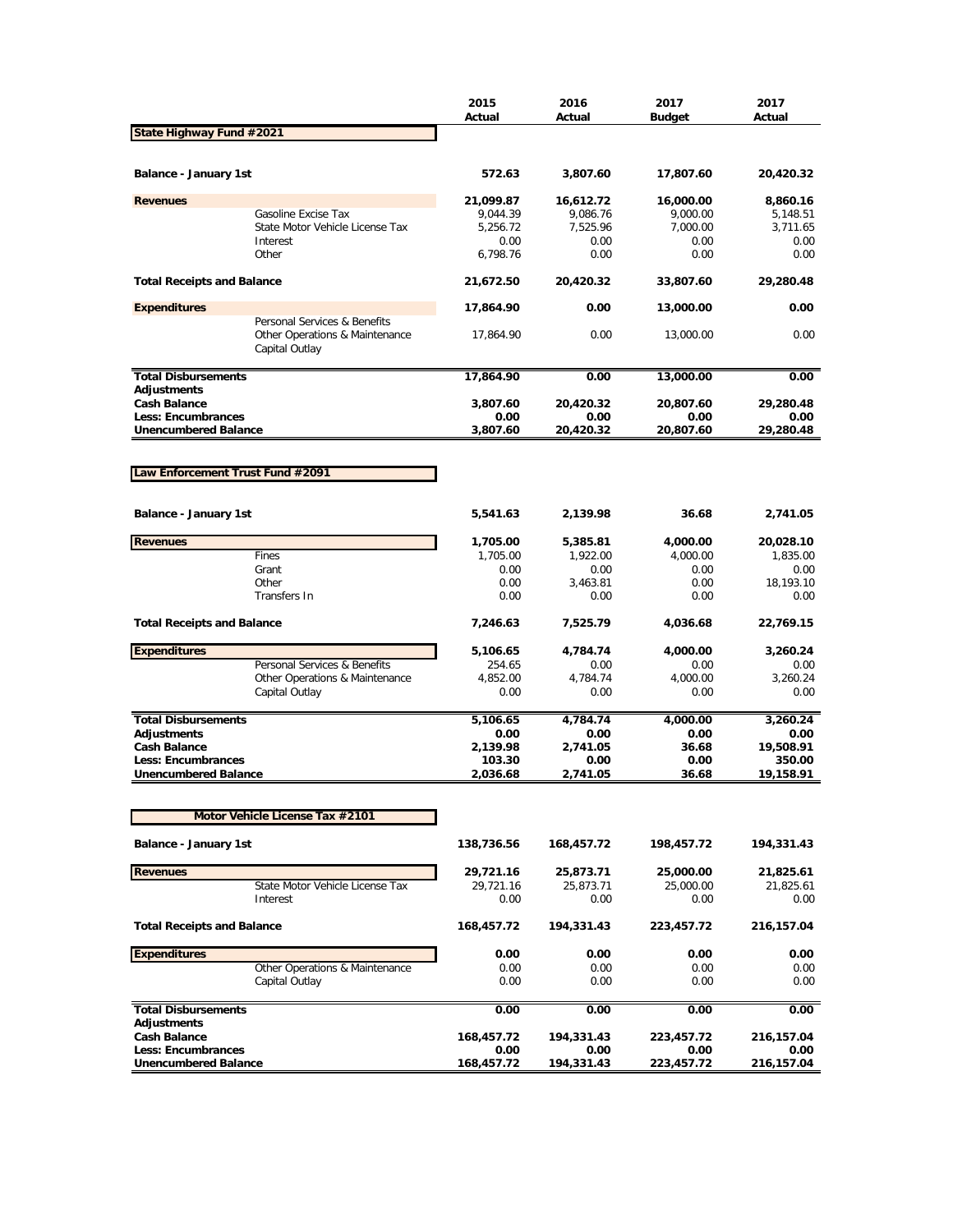|                                                   |                                                        | 2015<br>Actual     | 2016<br>Actual     | 2017<br><b>Budget</b> | 2017<br>Actual     |
|---------------------------------------------------|--------------------------------------------------------|--------------------|--------------------|-----------------------|--------------------|
|                                                   | Police Pension Fund #2131                              |                    |                    |                       |                    |
| Balance - January 1st                             |                                                        | 9,175.65           | 19,160.12          | 32,760.12             | 19,646.94          |
| <b>Revenues</b>                                   |                                                        | 190,247.73         | 188,137.37         | 165,000.00            | 161,553.03         |
|                                                   | Real Estate & Public Utility                           | 38,101.02          | 34,936.91          | 45,000.00             | 38,394.80          |
|                                                   | <b>Tangible Personal Property</b><br>Homestead         | 0.00<br>405.09     | 0.00<br>3,200.46   | 0.00<br>0.00          | 0.00<br>3,158.23   |
|                                                   | Rollback                                               | 0.00               | 0.00               | 0.00                  | 0.00               |
|                                                   | CAT Tax                                                | 1,741.62           | 0.00               | 0.00                  | 0.00               |
|                                                   | Other - State Shared Taxes & Per                       | 0.00               | 0.00               | 0.00                  | 0.00               |
|                                                   | Transfer in                                            | 150,000.00         | 150,000.00         | 120,000.00            | 120,000.00         |
| <b>Total Receipts and Balance</b>                 |                                                        | 199,423.38         | 207,297.49         | 197,760.12            | 181,199.97         |
| <b>Expenditures</b>                               |                                                        | 180,263.26         | 187,650.55         | 193,000.00            | 174,846.00         |
|                                                   | <b>Employers Share</b>                                 | 179,743.82         | 187,114.80         | 192,000.00            | 174,288.75         |
|                                                   | County fees                                            | 519.44             | 535.75             | 1,000.00              | 557.25             |
| <b>Total Disbursements</b>                        |                                                        | 180,263.26         | 187,650.55         | 193,000.00            | 174,846.00         |
| <b>Adjustments</b><br><b>Cash Balance</b>         |                                                        | 19,160.12          | 19,646.94          | 4,760.12              | 6,353.97           |
| Less: Encumbrances                                |                                                        | 0.00               | 0.00               | 0.00                  | 0.00               |
| <b>Unencumbered Balance</b>                       |                                                        | 19,160.12          | 19,646.94          | 4,760.12              | 6,353.97           |
| Balance - January 1st                             | Water Meter & Repair Fund #2901                        | 524.55             | 1,017.19           | 1,017.19              | 1,569.83           |
|                                                   |                                                        |                    |                    |                       |                    |
| <b>Revenues</b>                                   |                                                        | 9,340.00           | 9,400.00           | 9,200.00              | 9,150.00           |
|                                                   | <b>Tap Fees</b><br>Interest<br>Transfer (General Fund) | 340.00<br>9,000.00 | 400.00<br>9,000.00 | 200.00<br>9,000.00    | 150.00<br>9,000.00 |
| <b>Total Receipts and Balance</b>                 |                                                        | 9,864.55           | 10,417.19          | 10,217.19             | 10,719.83          |
| <b>Expenditures</b>                               |                                                        | 8,847.36           | 8,847.36           | 9,000.00              | 10,371.88          |
|                                                   | Other Operations & Maintenance                         | 8,847.36           | 8,847.36           | 9,000.00              | 10,371.88          |
| <b>Total Disbursements</b>                        |                                                        | 8,847.36           | 8,847.36           | 9,000.00              | 10,371.88          |
| <b>Adjustments</b>                                |                                                        | 0.00               | 0.00               | 0.00                  | 0.00               |
| <b>Cash Balance</b>                               |                                                        | 1,017.19           | 1,569.83           | 1,217.19              | 347.95             |
| Less: Encumbrances<br><b>Unencumbered Balance</b> |                                                        | 0.00<br>1,017.19   | 0.00               | 0.00                  | 0.00<br>347.95     |
|                                                   |                                                        |                    | 1,569.83           | 1,217.19              |                    |
|                                                   | <b>FEMA #2902</b>                                      |                    |                    |                       |                    |
| <b>Balance - January 1st</b>                      |                                                        | 0.00               | 0.00               | 0.00                  | 0.00               |
| <b>Revenues</b>                                   |                                                        | 0.00               | 0.00               | 0.00                  | 0.00               |
|                                                   | Donations and Contributions                            | 0.00               | 0.00               | 0.00                  | 0.00               |
|                                                   | Transfer (General Fund)                                | 0.00               | 0.00               | 0.00                  | 0.00               |
| <b>Total Receipts and Balance</b>                 |                                                        | 0.00               | 0.00               | 0.00                  | 0.00               |
| <b>Expenditures</b>                               |                                                        | 0.00               | 0.00               | 0.00                  | 0.00               |
|                                                   | Personal Services & Benefits                           | 0.00               | 0.00               | 0.00                  | 0.00               |
|                                                   | Other Operations & Maintenance                         | 0.00               | 0.00               | 0.00                  | 0.00               |
|                                                   | Capital Outlay                                         | 0.00               | 0.00               | 0.00                  | 0.00               |
| <b>Total Disbursements</b>                        |                                                        | 0.00               | 0.00               | 0.00                  | 0.00               |
| <b>Cash Balance</b>                               |                                                        | 0.00               | 0.00               | 0.00                  | 0.00               |
| Less: Encumbrances                                |                                                        | 0.00               | 0.00               | 0.00                  | 0.00               |
| <b>Unencumbered Balance</b>                       |                                                        | 0.00               | 0.00               | 0.00                  | 0.00               |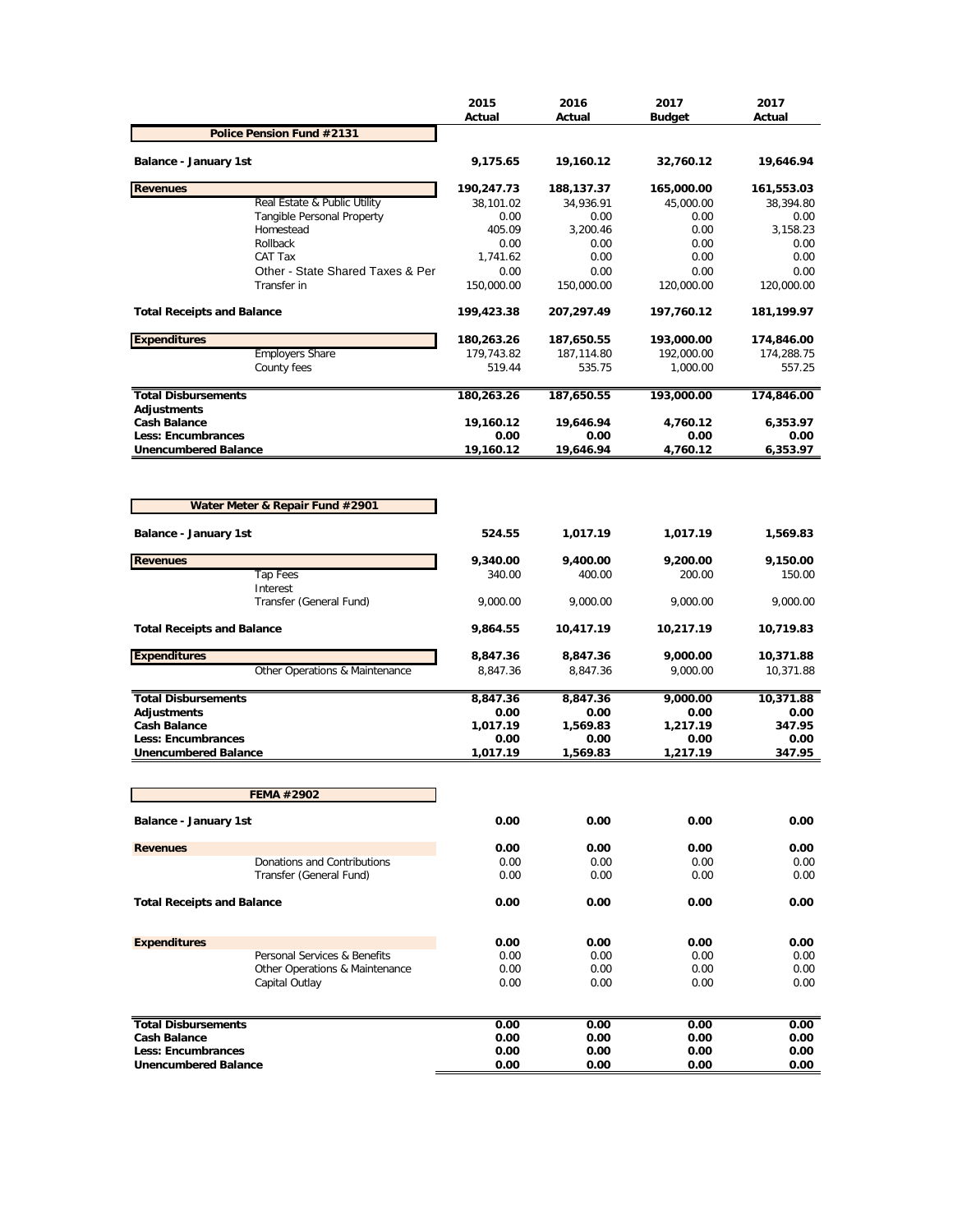|                                                          | 2015<br>Actual     | 2016<br>Actual     | 2017<br><b>Budget</b> | 2017<br>Actual         |
|----------------------------------------------------------|--------------------|--------------------|-----------------------|------------------------|
| Mayor's Court Computer #2903                             |                    |                    |                       |                        |
| Balance - January 1st                                    | 13,605.68          | 17,800.68          | 20,300.68             | 21,882.68              |
| <b>Revenues</b>                                          | 6,105.00           | 6,030.00           | 6,000.00              | 5,150.00               |
| <b>Court Fines</b>                                       | 6,105.00           | 6,030.00           | 6,000.00              | 5,150.00               |
| <b>Total Receipts and Balance</b>                        | 19,710.68          | 23,830.68          | 26,300.68             | 27,032.68              |
| <b>Expenditures</b>                                      | 1,910.00           | 1,948.00           | 3,000.00              | 2,246.37               |
| Other Operations & Maintenance                           | 0.00               | 0.00               | 0.00                  | 0.00                   |
| Capital Outlay                                           | 1,910.00           | 1,948.00           | 3,000.00              | 2,246.37               |
| <b>Total Disbursements</b>                               | 1,910.00           | 1,948.00           | 3,000.00              | 2,246.37               |
| <b>Adjustments</b>                                       | 0.00               | 0.00               | 0.00                  | 0.00                   |
| <b>Cash Balance</b>                                      | 17,800.68          | 21,882.68          | 23,300.68             | 24,786.31              |
| <b>Less: Encumbrances</b>                                | 0.00               | 0.00               | 0.00                  | 0.00                   |
| <b>Unencumbered Balance</b>                              | 17,800.68          | 21,882.68          | 23,300.68             | 24,786.31              |
| Special Bond Retirement #3101                            |                    |                    |                       |                        |
|                                                          |                    |                    |                       |                        |
| Balance - January 1st                                    | 272.11             | 1,050.42           | 4,078.42              | 15,555.48              |
| <b>Revenues</b>                                          | 475,000.00         | 1,349,828.00       | 1,830,000.00          | 1,842,654.00           |
| <b>Special Assessments</b>                               | 0.00               | 0.00               | 0.00                  | 0.00                   |
| <b>Bond/Note Proceeds</b>                                | 375,000.00         | 1,179,828.00       | 1,710,000.00          | 1,722,654.00           |
| Transfer In - Capital<br>Interest                        | 100,000.00<br>0.00 | 170,000.00<br>0.00 | 120,000.00<br>0.00    | 120,000.00<br>0.00     |
|                                                          |                    |                    |                       |                        |
| <b>Total Receipts and Balance</b>                        | 475,272.11         | 1,350,878.42       | 1,834,078.42          | 1,858,209.48           |
| <b>Expenditures</b>                                      | 474,221.69         | 1,335,322.94       | 1,782,271.67          | 1,781,635.23           |
| Principal                                                | 457,534.49         | 1,309,702.80       | 1,756,471.67          | 1,738,594.18           |
| Interest                                                 | 16,687.20          | 25,620.14          | 25,800.00             | 43,041.05              |
| Other                                                    | 0.00               | 0.00               | 0.00                  | 0.00                   |
| County fees                                              | 0.00               | 0.00               | 0.00                  | 0.00                   |
| <b>Total Disbursements</b>                               | 474,221.69         | 1,335,322.94       | 1,782,271.67          | 1,781,635.23           |
| <b>Adjustments</b>                                       | 0.00               | 0.00               | 0.00                  | 0.00                   |
| <b>Cash Balance</b>                                      | 1,050.42           | 15,555.48          | 51,806.75             | 76,574.25              |
| <b>Less: Encumbrances</b><br><b>Unencumbered Balance</b> | 0.00<br>1,050.42   | 0.00<br>15,555.48  | 0.00<br>51,806.75     | 18,037.93<br>58,536.32 |
|                                                          |                    |                    |                       |                        |
| <b>Bond Construction Fund #4101</b>                      |                    |                    |                       |                        |
| Balance - January 1st                                    | 0.00               | 0.00               | 0.00                  | 0.00                   |
| <b>Revenues</b>                                          | 0.00               | 0.00               | 0.00                  | 0.00                   |
| Transfers - in                                           | 0.00               | 0.00               | 0.00                  | 0.00                   |
| Other                                                    | 0.00               | 0.00               | 0.00                  | 0.00                   |
| <b>Total Receipts and Balance</b>                        | 0.00               | 0.00               | 0.00                  | 0.00                   |
| <b>Expenditures</b>                                      | 0.00               | 0.00               | 0.00                  | 0.00                   |
| Other Operations & Maintenance                           | 0.00               | 0.00               | 0.00                  | 0.00                   |
| <b>Total Disbursements</b>                               | 0.00               | 0.00               | 0.00                  | 0.00                   |
| <b>Adjustments</b>                                       |                    |                    |                       |                        |
| <b>Cash Balance</b>                                      | 0.00               | 0.00               | 0.00                  | 0.00                   |
| Less: Encumbrances                                       | 0.00               | 0.00               | 0.00                  | 0.00                   |
| <b>Unencumbered Balance</b>                              | 0.00               | 0.00               | 0.00                  | 0.00                   |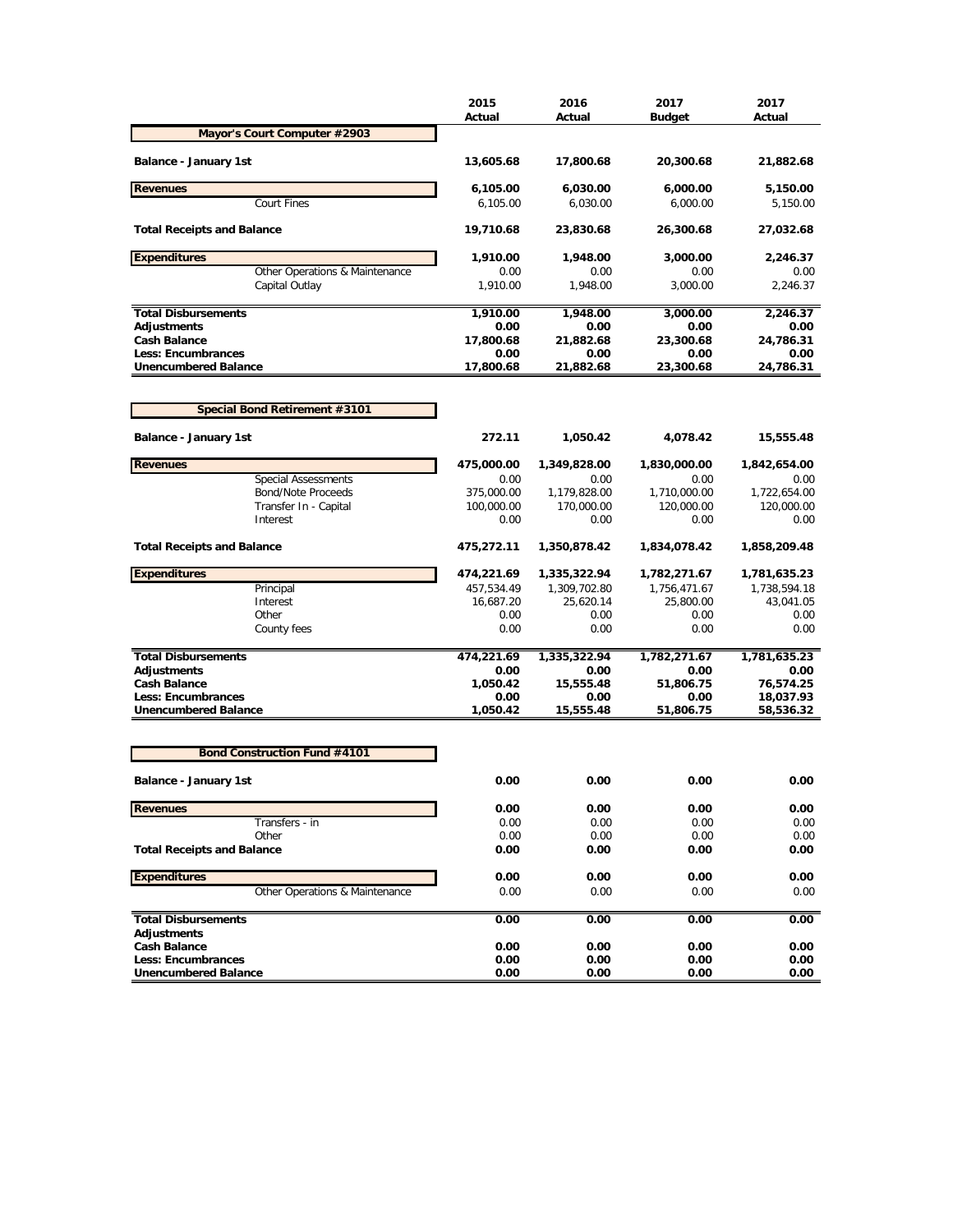|                                                        | 2015<br>Actual          | 2016<br>Actual          | 2017<br><b>Budget</b> | 2017<br>Actual             |
|--------------------------------------------------------|-------------------------|-------------------------|-----------------------|----------------------------|
| Issue I and II - Capital Funds #4201                   |                         |                         |                       |                            |
| Balance - January 1st                                  | 0.00                    | 0.00                    | 0.00                  | 0.00                       |
| <b>Revenues</b>                                        | 0.00                    | 0.00                    | 0.00                  | 0.00                       |
| <b>Special Assessments</b>                             | 0.00                    | 0.00                    | 0.00                  | 0.00                       |
| Other<br>Transfer - In                                 | 0.00                    | 0.00                    | 0.00                  | 0.00                       |
| <b>Total Receipts and Balance</b>                      | 0.00                    | 0.00                    | 0.00                  | 0.00                       |
| <b>Expenditures</b>                                    | 0.00                    | 0.00                    | 0.00                  | 0.00                       |
| Sreets, Sidewalks, Highways & Curbs                    | 0.00                    | 0.00                    | 0.00                  | 0.00                       |
| Dunham - Water & Sewer                                 | 0.00                    | 0.00                    | 0.00                  | 0.00                       |
| <b>Transfers Out</b>                                   | 0.00                    | 0.00                    | 0.00                  | 0.00                       |
| Adjustments<br><b>Total Disbursements</b>              | 0.00                    | 0.00                    | 0.00                  | 0.00                       |
| <b>Adjustments</b>                                     |                         |                         |                       |                            |
| <b>Cash Balance</b>                                    | 0.00                    | 0.00                    | 0.00                  | 0.00                       |
| <b>Less: Encumbrances</b>                              | 0.00                    | 0.00                    | 0.00                  | 0.00                       |
| <b>Unencumbered Balance</b>                            | 0.00                    | 0.00                    | 0.00                  | 0.00                       |
|                                                        |                         |                         |                       |                            |
| Capital Improvement Fund #4901                         |                         |                         |                       |                            |
| <b>Balance - January 1st</b>                           | 568,599.01              | 562,415.01              | 936,901.01            | 167,353.96                 |
| <b>Revenues</b>                                        | 3,486,642.36            | 1,102,503.12            | 758,000.00            | 416,214.91                 |
| Grants                                                 | 2,294,321.65            | 369,546.93              | 380,000.00            | 16,687.66                  |
| Interest                                               | 14,226.56               | 19,125.00               | 0.00                  | 0.00                       |
| Other<br><b>Sewer Fees</b>                             | 928,094.15<br>0.00      | 583,096.19<br>20,735.00 | 18,000.00<br>0.00     | 23,976.00<br>15,551.25     |
| Transfers - in                                         | 250,000.00              | 110,000.00              | 360,000.00            | 360,000.00                 |
| <b>Total Receipts and Balance</b>                      | 4,055,241.37            | 1,664,918.13            | 1,694,901.01          | 583,568.87                 |
| <b>Expenditures</b>                                    | 3,492,826.36            | 1,497,564.17            | 775,000.00            | 603,262.29                 |
| Capital Outlay                                         | 3,392,826.36            | 1,327,564.17            | 655,000.00            | 483,262.29                 |
| Advances - Out                                         | 0.00                    | 0.00                    | 0.00                  | 0.00                       |
| Transfer - Out/Debt Service                            | 100,000.00              | 170,000.00              | 120,000.00            | 120,000.00                 |
| <b>Total Disbursements</b>                             | 3,492,826.36            | 1,497,564.17            | 775,000.00            | 603,262.29                 |
| <b>Adjustments</b>                                     | 0.00                    | 0.00                    | 0.00                  | 0.00                       |
| <b>Cash Balance</b>                                    | 562,415.01              | 167,353.96              | 919,901.01            | (19,693.42)                |
| Less: Encumbrances<br><b>Unencumbered Balance</b>      | 493,332.32<br>69,082.69 | 142,180.00<br>25,173.96 | 0.00<br>919,901.01    | 131,056.22<br>(150,749.64) |
| Veteran's Memorial Fund #4902                          |                         |                         |                       |                            |
| Balance - January 1st                                  | 8,272.11                | 6,888.56                | 3,588.56              | 5,772.51                   |
| <b>Revenues</b>                                        | 1,621.92                | 694.45                  | 1,100.00              | 662.89                     |
| Transfers - in                                         | 0.00                    | 0.00                    | 500.00                | 0.00                       |
| Other<br><b>Total Receipts and Balance</b>             | 1,621.92<br>9,894.03    | 694.45<br>7,583.01      | 600.00<br>4,688.56    | 662.89<br>6,435.40         |
|                                                        |                         |                         |                       |                            |
| <b>Expenditures</b>                                    | 3,005.47                | 1,810.50                | 4,500.00              | 386.29                     |
| Other Operations & Maintenance<br><b>Transfers Out</b> | 3,005.47                | 1,810.50                | 4,500.00              | 386.29                     |
| <b>Total Disbursements</b>                             | 3,005.47                | 1,810.50                | 4,500.00              | 386.29                     |
| <b>Adjustments</b>                                     | 0.00                    | 0.00                    | 0.00                  | 0.00                       |
| <b>Cash Balance</b>                                    | 6,888.56                | 5,772.51                | 188.56                | 6,049.11                   |
| Less: Encumbrances                                     | 135.00                  | 0.00                    | 0.00                  | 0.00                       |
| <b>Unencumbered Balance</b>                            | 6,753.56                | 5,772.51                | 188.56                | 6,049.11                   |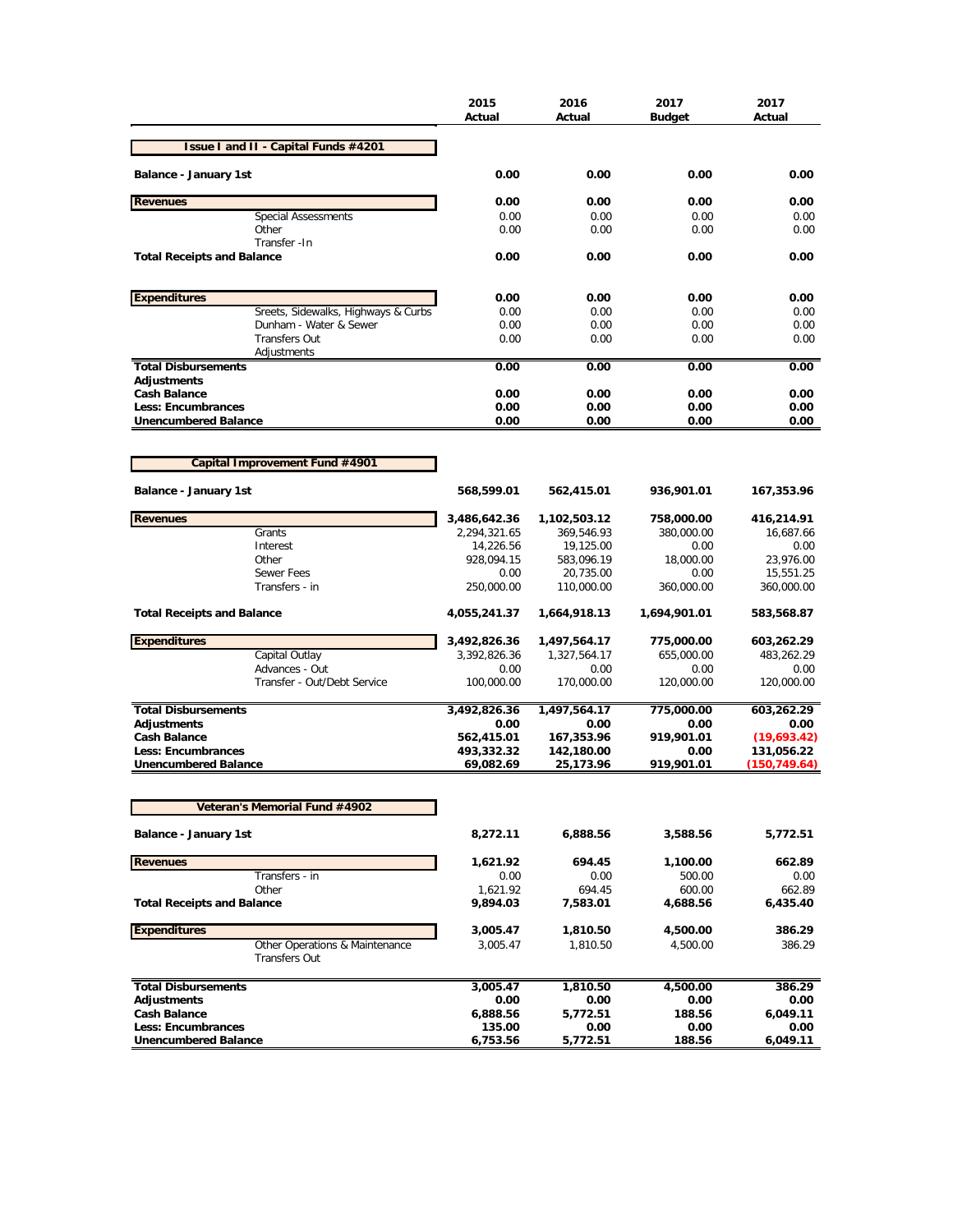|                                                          | 2015<br>Actual     | 2016<br>Actual     | 2017<br><b>Budget</b> | 2017<br>Actual     |
|----------------------------------------------------------|--------------------|--------------------|-----------------------|--------------------|
| <b>Building Bond Fund #7001</b>                          |                    |                    |                       |                    |
| Balance - January 1st                                    | 0.00               | 0.00               | 0.00                  | 0.00               |
| <b>Revenues</b>                                          | 0.00               | 0.00               | 0.00                  | 0.00               |
| Transfers - in                                           | 0.00               | 0.00               | 0.00                  | 0.00               |
| Other                                                    | 0.00               | 0.00               | 0.00                  | 0.00               |
| <b>Total Receipts and Balance</b>                        | 0.00               | 0.00               | 0.00                  | 0.00               |
| <b>Expenditures</b>                                      | 0.00               | 0.00               | 0.00                  | 0.00               |
| Other Operations & Maintenance                           | 0.00               | 0.00               | 0.00                  | 0.00               |
| <b>Transfers Out</b>                                     | 0.00               | 0.00               | 0.00                  | 0.00               |
| <b>Total Disbursements</b>                               | 0.00               | 0.00               | 0.00                  | 0.00               |
| <b>Cash Balance</b>                                      | 0.00               | 0.00               | 0.00                  | 0.00               |
| <b>Less: Encumbrances</b>                                | 0.00               | 0.00               | 0.00                  | 0.00               |
| <b>Unencumbered Balance</b>                              | 0.00               | 0.00               | 0.00                  | 0.00               |
|                                                          |                    |                    |                       |                    |
| Unclaimed Monies #9101                                   |                    |                    |                       |                    |
| Balance - January 1st                                    | 50.00              | 50.00              | 50.00                 | 50.00              |
| <b>Revenues</b>                                          | 0.00               | 0.00               | 0.00                  | 0.00               |
| Other                                                    | 0.00               | 0.00               | 0.00                  | 0.00               |
| <b>Total Receipts and Balance</b>                        | 50.00              | 50.00              | 50.00                 | 50.00              |
| <b>Expenditures</b>                                      | 0.00               | 0.00               | 0.00                  | 0.00               |
| Other Operations & Maintenance                           | 0.00               | 0.00               | 0.00                  | 0.00               |
| <b>Total Disbursements</b>                               | 0.00               | 0.00               | 0.00                  | 0.00               |
| <b>Adjustments</b>                                       | 0.00               | 0.00               | 0.00                  | 0.00               |
| <b>Cash Balance</b>                                      | 50.00              | 50.00              | 50.00                 | 50.00              |
| Less: Encumbrances                                       |                    |                    |                       |                    |
| <b>Unencumbered Balance</b>                              | 50.00              | 50.00              | 50.00                 | 50.00              |
|                                                          |                    |                    |                       |                    |
| <b>Building Bonds #9901</b>                              |                    |                    |                       |                    |
| Balance - January 1st                                    | 125,116.99         | 131,116.99         | 131,116.99            | 126,071.23         |
| <b>Revenues</b>                                          | 6,000.00           | 2,500.00           | 0.00                  | 5,000.00           |
| Other                                                    | 6,000.00           | 2,500.00           | 0.00                  | 5,000.00           |
| <b>Total Receipts and Balance</b>                        | 131,116.99         | 133,616.99         | 131,116.99            | 131,071.23         |
| <b>Expenditures</b>                                      | 0.00               | 7,545.76           | 0.00                  | 2,050.00           |
| Other Operations & Maintenance                           | 0.00               | 7,545.76           | 0.00                  | 2,050.00           |
| <b>Total Disbursements</b>                               | 0.00               | 7,545.76           | 0.00                  | 2,050.00           |
| <b>Adjustments</b>                                       | 0.00               | 0.00               | 0.00                  | 0.00               |
| <b>Cash Balance</b>                                      | 131,116.99         | 126,071.23         | 131,116.99            | 129,021.23         |
| <b>Less: Encumbrances</b><br><b>Unencumbered Balance</b> | 0.00<br>131,116.99 | 0.00<br>126,071.23 | 0.00<br>131,116.99    | 0.00<br>129,021.23 |